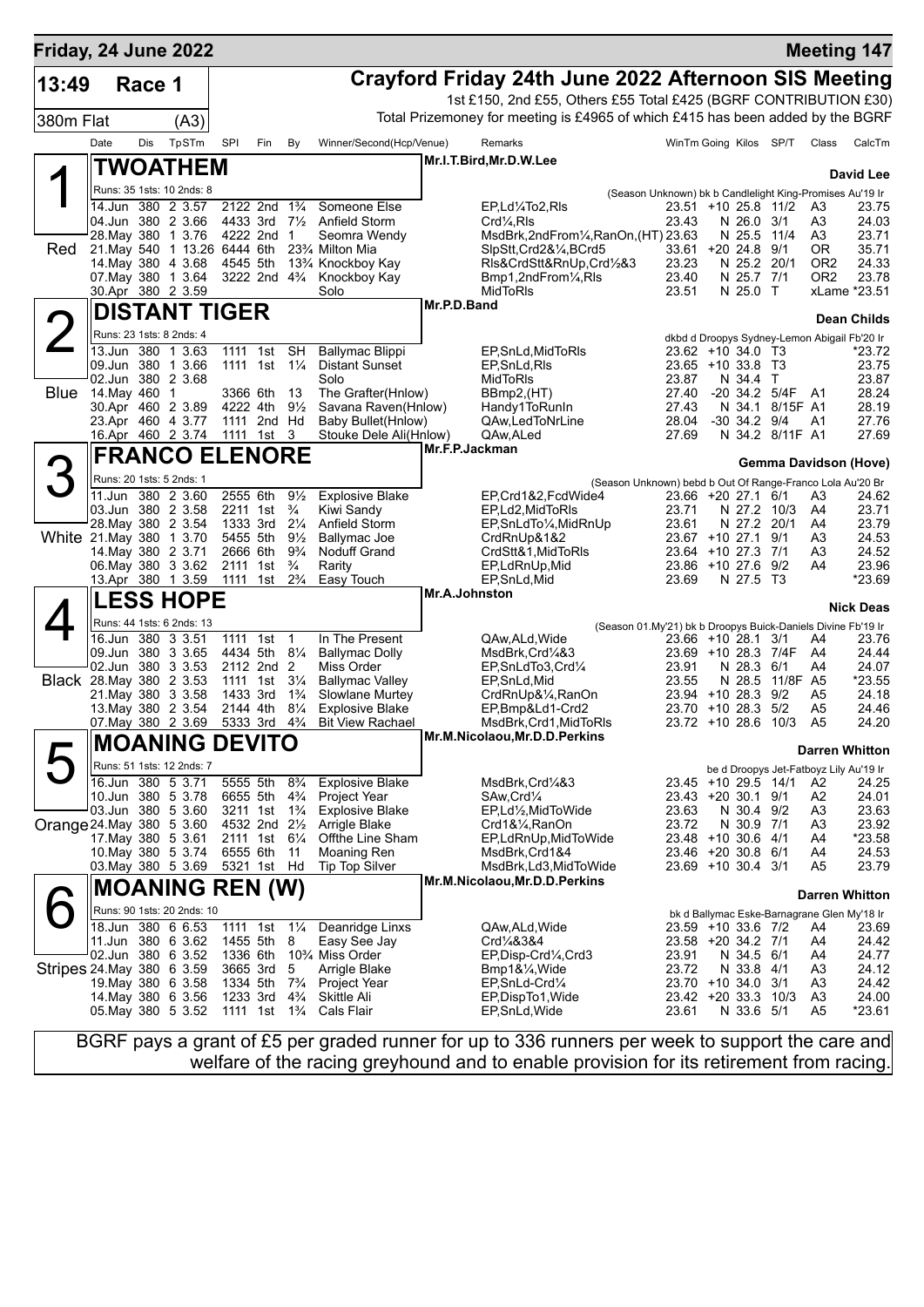| Friday, 24 June 2022                 |      |                                              |       |                                                    |     |                                  |                                                 |              |                                                                            |                                           |                     |            | <b>Meeting 147</b>                        |                   |
|--------------------------------------|------|----------------------------------------------|-------|----------------------------------------------------|-----|----------------------------------|-------------------------------------------------|--------------|----------------------------------------------------------------------------|-------------------------------------------|---------------------|------------|-------------------------------------------|-------------------|
| 14:07                                |      | Race 2                                       |       |                                                    |     |                                  |                                                 |              | 1st £175, 2nd £60, Others £50 Total £435 (BGRF CONTRIBUTION £30)           |                                           |                     |            |                                           |                   |
| 380m Hurdles                         |      |                                              | (H2)  |                                                    |     |                                  |                                                 |              |                                                                            |                                           |                     |            |                                           |                   |
|                                      | Date | Dis                                          | TpSTm | <b>SPI</b>                                         | Fin | By                               | Winner/Second(Hcp/Venue)                        |              | Remarks                                                                    | WinTm Going Kilos SP/T                    |                     |            | Class                                     | CalcTm            |
|                                      |      | <b>TWENTY YEARS</b>                          |       |                                                    |     |                                  |                                                 |              | Mr.J.R.Gorman, Mr.A.Welch                                                  |                                           |                     |            |                                           |                   |
|                                      |      | Runs: 24 1sts: 4 2nds: 2                     |       |                                                    |     |                                  |                                                 |              |                                                                            |                                           |                     |            | <b>Julie Luckhurst</b>                    |                   |
|                                      |      | 11.Jun 380H1 3.88                            |       | 4344 4th                                           |     |                                  | 12 <sup>3</sup> / <sub>4</sub> Cloughtaney Hero |              | Bmp¼,Ck3,Rls                                                               | 24.10                                     | N 33.9 T4           |            | bk d Over Limit-Flashy Beauty Jy'19 Ir    | *25.12            |
|                                      |      | 06.Jun 60H 2                                 |       |                                                    |     |                                  | Solo                                            |              | (Handslip)JpWell                                                           |                                           | 33.8 T              |            | xBite                                     |                   |
|                                      |      | 28.Apr 380H2 3.79                            |       |                                                    |     |                                  | Solo                                            |              | Ck3B.RIs                                                                   | 25.18 +10 32.8                            |                     | $\top$     |                                           | 25.28             |
| Red                                  |      | 22.Apr 60H 2<br>21.Jan 380H1 3.81            |       | 5555 5th                                           |     | $3\frac{3}{4}$                   | Solo<br><b>Barnora Bubbles</b>                  |              | (Handslip), JpWell<br>SAw,Crd½,RanOn                                       | 23.98 +20 32.0 2/1F                       | 32.6                | $\top$     | xLame<br>H <sub>2</sub>                   | 24.46             |
|                                      |      | 15.Jan 380H1 3.79                            |       | 5662 2nd 21/2                                      |     |                                  | Maglass Jet                                     |              | Crd2H&1B,RanOn                                                             | 24.33 +10 32.0 5/2J                       |                     |            | H <sub>2</sub>                            | 24.63             |
|                                      |      | 31.Dec 380H1 3.84                            |       | 6443 3rd                                           |     | 2                                | <b>Hitthelids Kid</b>                           |              | SAw, Crd3B, RanOn<br>Mr.J.R.Gorman, Mr.A.Welch                             | 23.86 +10 31.2                            |                     | 11/4       | H <sub>2</sub>                            | 24.12             |
|                                      |      | UPWARD DIAMOND                               |       |                                                    |     |                                  |                                                 |              |                                                                            |                                           |                     |            | Julie Luckhurst                           |                   |
|                                      |      | Runs: 32 1sts: 3 2nds: 6                     |       |                                                    |     |                                  |                                                 |              | (Season Unknown) bd b Droopys Jet-Sparta Fantasy Mr'19 Ir                  |                                           |                     |            |                                           |                   |
|                                      |      | 16.Jun 380H1 3.87<br>11.Jun 380H3 3.88       |       | 3333 3rd<br>3433 3rd                               |     | $8\frac{3}{4}$<br>$6\frac{1}{2}$ | Cloughtaney Hero<br>Cloughtaney Hero            |              | Crd1⁄4, MidToRIs<br>Crd1⁄4.MidToRIs                                        | 23.93 +10 28.1 T4<br>24.10                |                     |            |                                           | 24.73<br>24.62    |
|                                      |      | 03.Jun 380H3 3.84                            |       | 6553 3rd                                           |     | $7\frac{1}{4}$                   | <b>Hitthelids Kid</b>                           |              | Crd1H, MidToRIs                                                            | 23.90 +10 28.1                            | N 28.3 T4           | 6/1        | H <sub>2</sub>                            | 24.58             |
| Blue                                 |      | 28. May 380H2 3.83                           |       | 5555 4th                                           |     | $4\frac{1}{4}$                   | <b>Swift Honest</b>                             |              | SAw,Crd1⁄4                                                                 | 24.19                                     | N 28.0              | 5/2        | H <sub>2</sub>                            | 24.53             |
|                                      |      | 21. May 380H2 3.87<br>12. May 380H3 3.82     |       | 5222 2nd 21/2<br>6544 1st                          |     | $\frac{3}{4}$                    | Cloyne History<br>Hitthelids Kid                |              | 2ndFrom1/ <sub>4</sub> , MidToRIs<br>SAw, Crd1/4, LdNrLn                   | 24.16 +10 27.9<br>24.32 +10 27.7 7/1      |                     | 11/1       | H <sub>2</sub><br>H <sub>2</sub>          | 24.46<br>24.42    |
|                                      |      | 12. Mar 380H3 3.72                           |       | 2111 1st                                           |     | $\frac{3}{4}$                    | Swift Honest                                    |              | EP,Bmp&Ld1B,Hit5H,Mid                                                      | 24.18                                     | N 27.4 T2           |            |                                           | $*24.18$          |
|                                      |      | <b>VELVET RANGER</b>                         |       |                                                    |     |                                  |                                                 | Mr.J.H.Smith |                                                                            |                                           |                     |            | <b>James Turner</b>                       |                   |
| 3                                    |      | Runs: 108 1sts: 16 2nds: 23                  |       |                                                    |     |                                  |                                                 |              |                                                                            |                                           |                     |            | bk d Head Bound-Velvet Queenie Jy'17 Ir   |                   |
|                                      |      | 18.Jun 380H3 3.78                            |       | 5243 4th                                           |     | $3\frac{1}{2}$                   | <b>Warning Light</b>                            |              | Bmp1B, Crd <sup>3</sup> / <sub>4</sub>                                     | 24.16 +10 33.5 10/3                       |                     |            | H <sub>2</sub>                            | 24.54             |
|                                      |      | 11.Jun 380H3 3.80                            |       | 4333 3rd                                           |     | $7\frac{1}{2}$                   | Aayamza Baron                                   |              | MsdBrk, Bmp1B                                                              | 23.77 +10 34.1                            |                     | 16/1       | H <sub>2</sub>                            | *24.47            |
| White 28. May 380 H4 3.72            |      | 04.Jun 380H2 3.74                            |       | 4112 3rd<br>1111 4th                               |     | 4<br>3                           | <b>Drumcrow Finton</b><br>Hitthelids Kid        |              | Bmp&Ld1/4To3B<br>EP,SnLdTo4B,Crd1H                                         | 24.44<br>24.69                            | N 34.1<br>N 34.1    | 9/2<br>7/1 | H <sub>2</sub><br>H2                      | 24.76<br>24.93    |
|                                      |      | 06. May 380H4 3.83                           |       | 6333 3rd                                           |     | $3\frac{1}{2}$                   | Limerick Jet                                    |              | MsdBrk,RIsRnUp,Bmp2H&1B                                                    | $24.21 + 10.33.5$                         |                     | 12/1       | H <sub>2</sub>                            | 24.58             |
|                                      |      | 26.Apr 380H3 3.81<br>19.Apr 380 3 3.80       |       | 5435 5th                                           |     | $3\frac{3}{4}$                   | Colarhouse Foxy<br>Solo                         |              | MsdBrk,Bmp¼,Mid<br>Mid, MidToRIsRnIn                                       | 24.46<br>24.22                            | N 33.8<br>N 34.0 T  | 12/1       | H <sub>2</sub><br>xFall                   | 24.76<br>24.22    |
|                                      |      | <b>SWIFT SABLE</b>                           |       |                                                    |     |                                  |                                                 | Mr.L.Downey  |                                                                            |                                           |                     |            |                                           |                   |
|                                      |      |                                              |       |                                                    |     |                                  |                                                 |              |                                                                            |                                           |                     |            |                                           | <b>Tom Levers</b> |
|                                      |      | Runs: 6 1sts: 0 2nds: 0<br>16.Jun 380H6 3.82 |       | 2222 2nd 6 <sup>3</sup> / <sub>4</sub>             |     |                                  | Cloughtaney Hero                                |              | (Season Unknown) bk b Candlelight King-Swift Foundry Jn'20 Ir<br>Mid&Bmp2H | 23.93 +10 27.3 T4                         |                     |            |                                           | 24.57             |
|                                      |      | 11.Jun 380H6 3.69                            |       | 1122 2nd 21/4                                      |     |                                  | Cloughtaney Hero                                |              | QAw,Ld-Stb3H,MidToWide                                                     | 24.10                                     | N 27.8 T4           |            |                                           | 24.28             |
| Black 21 May 380H3 4.07              |      | 28. May 380H6 3.73                           |       |                                                    |     |                                  | Solo<br>Solo                                    |              | Wide<br>Wide1H, Wide                                                       | 24.21<br>25.05                            | N 27.9<br>$-1527.7$ | T<br>Τ     |                                           | *24.21<br>24.90   |
|                                      |      | 18.Jan 450 6 2.16                            |       | 3222 1st                                           |     | $\frac{1}{2}$                    | Brennans Natasha(Donc)                          |              | Wide,Awk&LedRnIn                                                           | 28.75                                     | $-30$ 27.4          | ТЗ         | ReQul 28.45                               |                   |
|                                      |      | 09.Jan 450 5 2.25                            |       | 3533 5th                                           |     | 10                               | Battletime(Donc)                                |              | MidW,Crd1,MvdOff%                                                          | 28.96                                     | $-7026.9$           | 5/2J       | B4                                        | 29.06             |
|                                      |      | 02.Jan 450 5 2.25<br>$\mathsf{I}$ introduced |       | 4332 3rd<br><b>IFT</b>                             |     | Nk                               | Santro Lily(Donc)                               |              | Mid, RanOn<br>The Hazard Syndicate                                         | 28.57                                     | $-30$ 26.5 6/1      |            | B4                                        | 28.30             |
|                                      |      | LIMERICK JE I                                |       |                                                    |     |                                  |                                                 |              |                                                                            |                                           |                     |            | <b>James Turner</b>                       |                   |
|                                      |      | Runs: 66 1sts: 9 2nds: 11                    |       |                                                    |     |                                  |                                                 |              |                                                                            |                                           |                     |            | bk d Droopys Jet-Clonleigh Brave Jn'17 Ir |                   |
|                                      |      | 11.Jun 380H4 3.70<br>04.Jun 380H5 3.64       |       | 1666 4th<br>2543 2nd 1 <sup>3</sup> / <sub>4</sub> |     |                                  | 10% Aayamza Baron<br>Drumcrow Finton            |              | DispTo2H, Blk1/4<br>EP,Disp-BCrd1/4                                        | 23.77 +10 34.3 9/2<br>24.44               | N 34.3 4/1          |            | H2<br>H <sub>2</sub>                      | 24.73<br>24.58    |
|                                      |      | 28. May 380H6 3.84                           |       | 4444 3rd                                           |     | $1\frac{1}{2}$                   | <b>Hitthelids Kid</b>                           |              | Crd1/ <sub>4</sub> , Bmp2B, RanOn                                          | 24.69                                     | N 34.6 11/4         |            | H <sub>2</sub>                            | 24.81             |
| Orange 21. May 380H6 4.00            |      |                                              |       | 6443 3rd                                           |     | $8\frac{3}{4}$                   | Slamannan Nights                                |              | MsdBrk,Crd1H,Bmp¼                                                          | 24.02 +10 34.3                            |                     | 4/1        | H <sub>2</sub>                            | 24.82             |
|                                      |      | 12. May 380 H5 3.69<br>06.May 380H6 3.65     |       | 1655 6th<br>1111 1st Nk                            |     | $4\frac{1}{4}$                   | Upward Diamond<br><b>Hitthelids Kid</b>         |              | EP,SnLdTo2H,Wide1/4<br>EP, SnLd, Bmp3B, MidToWide                          | 24.32 +10 34.5 7/1<br>24.21 +10 34.5 11/2 |                     |            | H <sub>2</sub><br>H <sub>2</sub>          | 24.76<br>*24.31   |
|                                      |      | 28.Apr 380 6 3.74                            |       |                                                    |     |                                  | Solo                                            |              | MidToWide                                                                  | 24.20 +10 34.8 T                          |                     |            | xLame 24.30                               |                   |
|                                      |      |                                              |       |                                                    |     |                                  | <b>BARNORA BUBBLES (W)</b>                      | Mr.N.J.Deas  |                                                                            |                                           |                     |            |                                           | <b>Nick Deas</b>  |
|                                      |      | Runs: 61 1sts: 8 2nds: 12                    |       |                                                    |     |                                  |                                                 |              | (Ssn Suppressed) bk b Boherna House-Palace Princess Jy'18 Ir               |                                           |                     |            |                                           |                   |
|                                      |      | 18.Jun 380H6 3.75                            |       | 2432 2nd 2                                         |     |                                  | Warning Light                                   |              | Bmp <sup>3</sup> / <sub>4</sub> , RanOn                                    | 24.16 +10 28.1 3/1                        |                     |            | H <sub>2</sub>                            | 24.42             |
|                                      |      | 11.Jun 380H6 3.92<br>03.Jun 380H6 3.60       |       | 6555 5th<br>1234 4th                               |     | $9\frac{3}{4}$                   | 12¼ Aayamza Baron<br>Hitthelids Kid             |              | SAw,Crd3B&4B<br>QAw,Ld-Crd¼,Crd3B                                          | 23.77 +10 28.6 6/1<br>23.90 +10 28.9 11/4 |                     |            | H <sub>2</sub><br>H <sub>2</sub>          | 24.85<br>24.78    |
| Stripes 28. May 540H4 13.43 1444 3rd |      |                                              |       |                                                    |     | $8\frac{1}{2}$                   | Runwild Teddy                                   |              | Crd2B&4B&5B                                                                | 35.08                                     | N 29.3 20/1         |            | 0R                                        | 35.76             |
|                                      |      | 21.May 380H5 3.76                            |       | 1434 4th                                           |     | 7<br>$7\frac{3}{4}$              | Cloyne History                                  |              | Disp-Bmp2H,Bmp1/4                                                          | 24.16 +10 29.1                            |                     | 9/2        | H2<br>OR <sub>3</sub>                     | 24.82<br>24.23    |
|                                      |      | 14. May 380 H5 3.70<br>05.Mar 380H6 3.65     |       | 1345 5th<br>1111 1st 4                             |     |                                  | <b>Bobbing Gnavatar</b><br>Hitthelids Kid       |              | QAw,Crd3B,Bmp4B<br>EP, SnLd                                                | 23.61<br>23.96 +10 29.0 1/1F              | N 28.9 28/1         |            | H <sub>2</sub>                            | $*24.06$          |
|                                      |      |                                              |       |                                                    |     |                                  |                                                 |              |                                                                            |                                           |                     |            |                                           |                   |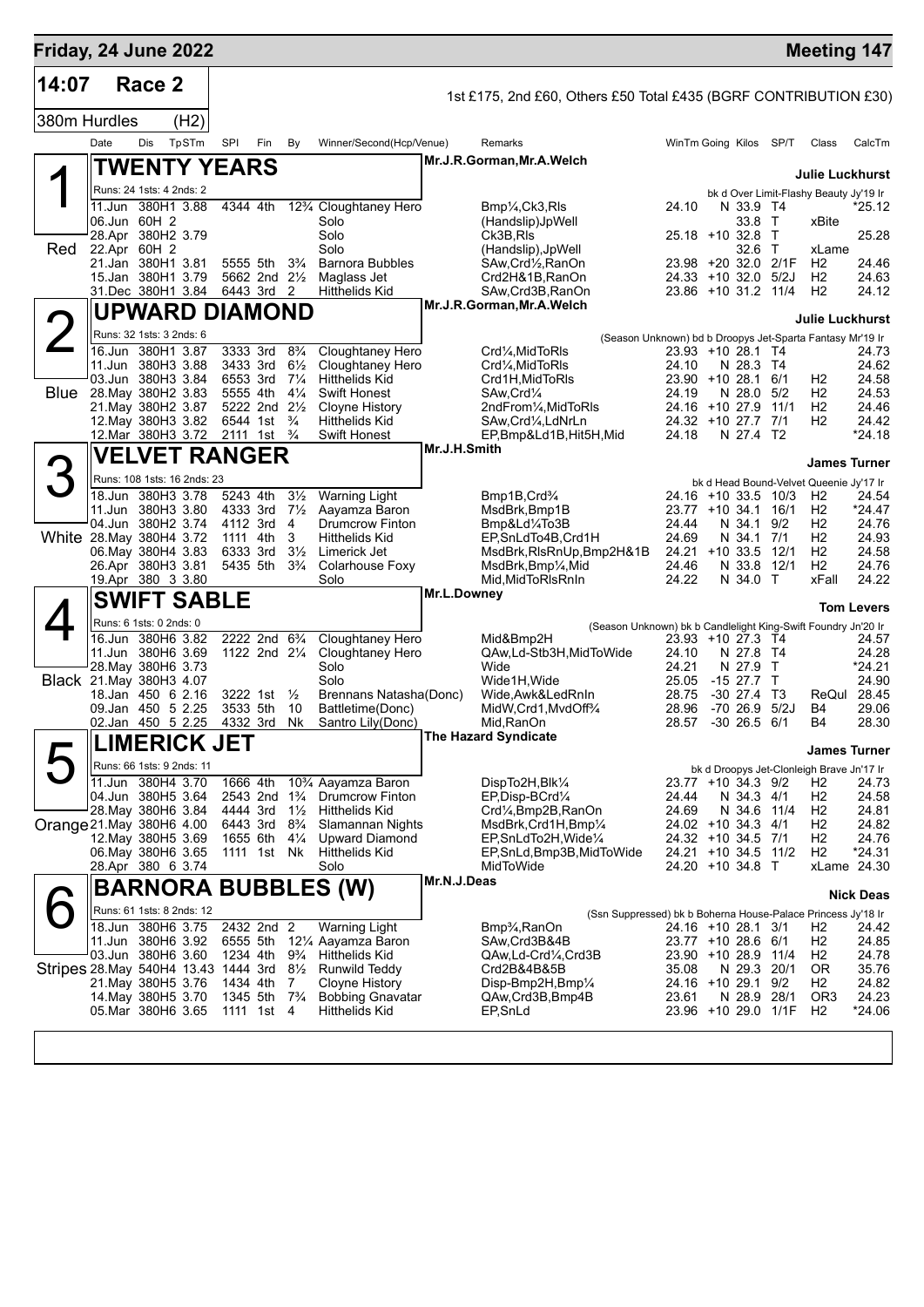| Friday, 24 June 2022                                    |                                                                |        |       |                      |     |                                  |                                                          |                 |                                                                                        |                                          |                          |                         |                 | <b>Meeting 147</b>                       |
|---------------------------------------------------------|----------------------------------------------------------------|--------|-------|----------------------|-----|----------------------------------|----------------------------------------------------------|-----------------|----------------------------------------------------------------------------------------|------------------------------------------|--------------------------|-------------------------|-----------------|------------------------------------------|
| 14:23                                                   |                                                                | Race 3 |       |                      |     |                                  |                                                          |                 | 1st £130, 2nd £45, Others £45 Total £355 (BGRF CONTRIBUTION £30)                       |                                          |                          |                         |                 |                                          |
| 540m Flat                                               |                                                                |        | (S5)  |                      |     |                                  |                                                          |                 |                                                                                        |                                          |                          |                         |                 |                                          |
|                                                         | Date                                                           | Dis    | TpSTm | SPI                  | Fin | By                               | Winner/Second(Hcp/Venue)                                 |                 | Remarks                                                                                | WinTm Going Kilos SP/T                   |                          |                         | Class           | CalcTm                                   |
|                                                         | <b>BEAMING BERNYEE</b>                                         |        |       |                      |     |                                  |                                                          | Mr.T.M.Levers   |                                                                                        |                                          |                          |                         |                 |                                          |
|                                                         |                                                                |        |       |                      |     |                                  |                                                          |                 |                                                                                        |                                          |                          |                         |                 | <b>Tom Levers</b>                        |
|                                                         | Runs: 69 1sts: 12 2nds: 12                                     |        |       |                      |     |                                  |                                                          |                 | (Season Unknown) bd b Kinloch Brae-Beaming Jan Ja'19 Ir                                |                                          |                          |                         |                 |                                          |
|                                                         | 11.Jun 540 2 13.24 2222 1st 41/4<br>04.Jun 380 1 3.75          |        |       | 4233 3rd             |     | 2                                | <b>Cals Trend</b><br><b>Ardscull Prince</b>              |                 | Ld5, Mid To RIs<br>Crd4, RanOn                                                         | 34.45 +20 28.5 7/2<br>23.86              | N 28.4 4/1               |                         | S6<br>A8        | *34.65<br>24.02                          |
|                                                         | 27. May 540 2 13.83 4333 3rd                                   |        |       |                      |     | 6                                | Slowlane Slippy                                          |                 | BCrd1, RanOn                                                                           | 34.72                                    | N 28.2 5/2               |                         | S6              | 35.20                                    |
| <b>Red</b>                                              | 21. May 540 2 13.53 6333 3rd                                   |        |       |                      |     | $5\frac{1}{2}$                   | <b>Stophers Annie</b>                                    |                 | MsdBrk,Crd1&5,RanOn                                                                    | 34.39 +30 28.1 5/1                       |                          |                         | S6              | 35.12                                    |
|                                                         | 14. May 380 1 3.81<br>04 May 380 1 3.74                        |        |       | 5554 4th<br>3344 3rd |     | $9\frac{3}{4}$<br>$2\frac{3}{4}$ | Swift Bawdy<br><b>Glynnscross Tim</b>                    |                 | SAw, Mid To RIs<br>Bmp3,RanOn                                                          | 23.34 +20 27.9 6/1<br>23.94 +10 27.7 7/2 |                          |                         | A8<br>A8        | 24.32<br>24.26                           |
|                                                         | 26.Apr 540 1 13.30 1222 1st 4                                  |        |       |                      |     |                                  | Dece Blue                                                |                 | EP, SnLdTo1, Bmp&Ld6                                                                   | 34.72                                    | N 28.1                   | 5/2                     | S7              | 34.72                                    |
|                                                         | <b>NUGGET</b>                                                  |        |       |                      |     |                                  |                                                          | Miss.J.P.Murphy |                                                                                        |                                          |                          |                         |                 | <b>Marcus Smith</b>                      |
|                                                         | Runs: 35 1sts: 6 2nds: 8                                       |        |       |                      |     |                                  |                                                          |                 |                                                                                        |                                          |                          |                         |                 | wbk d World Class-Havana Lottie Jy'19 Ir |
|                                                         | 18.Jun 380 2 3.71                                              |        |       |                      |     |                                  | Solo                                                     |                 | RIsRnUp, MidFrom 2                                                                     | 23.88                                    | N 32.1 T                 |                         | xFall           | 23.88                                    |
|                                                         | 02.Jun 540 3 13.50 6655 6th DIS                                |        |       |                      |     |                                  | Icaals Tori                                              |                 | SAw, Crd1, Crd&Fell5                                                                   | 34.43 +20 31.8 11/4                      |                          |                         | S5              | 0.00                                     |
|                                                         | 27. May 540 4 13.54 3433 2nd 21/2                              |        |       |                      |     |                                  | Maglass About                                            |                 | Crd1,2ndFrom5,RanOn                                                                    | 34.53                                    | N 32.0 11/4              |                         | S5              | 34.73                                    |
| <b>Blue</b>                                             | 18. May 540 3 13.55 4443 3rd<br>11. May 380 3 3.78             |        |       | 5333 2nd Hd          |     | 2                                | Deanridge Dove<br>Cirocco                                |                 | Crd1&2, RanOn<br>MsdBrk,BmpRnUp&¼,RanOn                                                | 34.77<br>23.87 +10 32.2 4/1              | N 31.8                   | 6/1                     | S4<br>A6        | 34.93<br>23.99                           |
|                                                         | 06. May 380 4 3.68                                             |        |       | 3343 1st SH          |     |                                  | Roll On Duke                                             |                 | Mid&BmpStt,Crd2,LdNrLn                                                                 | 23.92 +10 31.6 11/4                      |                          |                         | A7              | 24.02                                    |
|                                                         | 16.Feb 540 3 13.39 5543 1st                                    |        |       |                      |     | $\overline{1}$                   | Borna Liz                                                |                 | Crd1,Ld5                                                                               | 34.44 +20 32.1 8/1                       |                          |                         | S4              | *34.64                                   |
|                                                         | <b>ROSEVILLE BEANIE</b>                                        |        |       |                      |     |                                  |                                                          |                 | Mr.R.M.Emery, Mrs.T.B.Emery                                                            |                                          |                          |                         |                 | <b>Robert Emery</b>                      |
|                                                         | Runs: 11 1sts: 1 2nds: 0                                       |        |       |                      |     |                                  |                                                          |                 | (Season Unknown) bk b Laughil Blake-Dundrum Pearl Sp'20 Ir                             |                                          |                          |                         |                 |                                          |
|                                                         | 11.Jun 540 1 13.27 3333 5th                                    |        |       |                      |     | $8\frac{1}{2}$                   | Cronody Eve                                              |                 | Bmp1, Crd5&6, MidToRIs                                                                 | 34.25 +20 26.2 14/1                      |                          |                         | OR <sub>3</sub> | 35.12                                    |
|                                                         | 03.Jun 540 2 13.20 1111 1st                                    |        |       |                      |     | 3                                | Dower Fancy                                              |                 | QAw,ALd,Mid                                                                            | 34.62 +20 26.4 5/2                       |                          |                         | S6<br><b>OR</b> | *34.82                                   |
| White 24. May 540 5 13.48 1222 2nd 61/4                 | 28. May 540 3 13.57 2444 4th 71/2                              |        |       |                      |     |                                  | <b>Noduff Grand</b><br>Roseville Emily                   |                 | EP, Disp To 1, Crd2<br>QAw,Ld-Crd1,Mid                                                 | 34.45<br>34.54                           | N 26.3<br>N 26.2 T3      | 20/1                    |                 | 35.05<br>35.04                           |
|                                                         | 18. May 415 3 5.01                                             |        |       | 2222 3rd 4           |     |                                  | Born To Win(Harlw)                                       |                 | EveryChance                                                                            | 27.21                                    | N 26.4                   | 10/3                    | A7              | 27.53                                    |
|                                                         | 14 May 540 4 13.48                                             |        |       |                      |     |                                  | Solo                                                     |                 | <b>MidToRIs</b>                                                                        | 35.27                                    | N 26.5                   | $\top$                  |                 | 35.27                                    |
|                                                         |                                                                |        |       |                      |     |                                  | 04. May 592 3 16.05 1655 6th 221/2 Jurassic Rose (Harlw) |                 | QAw,Bmp2<br>Mr.T.Batchelor, Mr.B.J.Kelly                                               | 39.12                                    | -60 26.4                 | 25/1                    | 0R              | 40.32                                    |
|                                                         | <b>BARTLEMY VIC</b>                                            |        |       |                      |     |                                  |                                                          |                 |                                                                                        |                                          |                          |                         |                 | <b>Tommy Batchelor</b>                   |
|                                                         | Runs: 31 1sts: 4 2nds: 4                                       |        |       |                      |     |                                  |                                                          |                 |                                                                                        |                                          |                          |                         |                 | be d Ballymac Vic-Mavourneen Oc'19 Ir    |
|                                                         | 16.Jun 380 5 3.77<br>09.Jun 540 6 13.41 4556 6th               |        |       | 6666 5th             |     | $6\frac{1}{2}$<br>$9\frac{1}{2}$ | Snowdon Esme<br>Yacht Whisp                              |                 | SAw, Crd <sup>1/4</sup><br>Crd28 <sub>2</sub>                                          | 23.70 +10 32.4 9/1<br>34.18 +30 32.9 9/2 |                          |                         | A8<br>S5        | 24.32<br>35.22                           |
|                                                         | 02.Jun 540 5 13.44 2566 5th                                    |        |       |                      |     | 6                                | Icaals Tori                                              |                 | EP, Disp-Bmp1, Crd2                                                                    | 34.43 +20 33.1 7/1                       |                          |                         | S5              | 35.11                                    |
| <b>Black</b> 28. May 540 4 13.32 3222 2nd $\frac{1}{2}$ |                                                                |        |       |                      |     |                                  | <b>Kereight Prodigy</b>                                  |                 | Bmp1,2ndFrom2,RanOn                                                                    | $34.62 + 20.33.3$                        |                          | 7/1                     | S5              | 34.86                                    |
|                                                         | 24. May 380 6<br>20. May 540 5 13.37 3444 4th                  |        |       | 2554 3rd             |     | $3\frac{1}{4}$<br>$2\frac{1}{2}$ | <b>Ardfert Marvel</b><br>Spiceoflife                     |                 | Crd1/4&4, (HT)<br>Crd1.MidToWide                                                       | 23.91<br>34.67                           | $+10.33.3$<br>$+20.33.5$ | 7/4F<br>6/1             | A7<br>S5        | 24.27<br>35.07                           |
|                                                         | 17.Feb 540 5 13.16 2111 1st                                    |        |       |                      |     | $2\frac{1}{4}$                   | Aghaburren Pilot                                         |                 | EP,LdRnUp,MidToWide                                                                    | 34.58                                    | N 32.6 5/2               |                         | S5              | *34.58                                   |
|                                                         | <b>DAITHIS BELLE (W)</b>                                       |        |       |                      |     |                                  |                                                          | Mr.J.Turner     |                                                                                        |                                          |                          |                         |                 |                                          |
|                                                         | Runs: 79 1sts: 12 2nds: 14                                     |        |       |                      |     |                                  |                                                          |                 |                                                                                        |                                          |                          |                         |                 | <b>James Turner</b>                      |
|                                                         | 08.Jun 540 5 13.53 6656 4th                                    |        |       |                      |     | 2                                | <b>Pineview Girl</b>                                     |                 | (Ssn Suppressed) bk b Skywalker Puma-Daithis Legacy Jy'19 Ir<br>MsdBrk,Crd½,Bmp4,RanOn | 34.67 +30 25.2 9/1                       |                          |                         | S5              | 35.11                                    |
|                                                         | 01.Jun 540 5 13.44 2333 1st                                    |        |       |                      |     | $\frac{1}{2}$                    | <b>Stophers Annie</b>                                    |                 | LdNrLn, MidToWide                                                                      | 34.86                                    | N 25.2 5/1               |                         | S6              | 34.86                                    |
|                                                         | 24. May 540 5 13.31 1222 1st                                   |        |       |                      |     | -4                               | Onthenightshift                                          |                 | EP,2ndFrom1-Ld5,MidToWide                                                              |                                          |                          | 34.65 +20 25.2 15/8F S7 |                 | 34.85                                    |
| Orange 17. May 540 5 13.62 5665 3rd 21/2                | 12. May 540 6 13.77 2555 5th                                   |        |       |                      |     | 5                                | Slowlane Slippy<br>Aghaburren Dolly                      |                 | CrdRnUp&1/ <sub>2</sub> , RanOn<br>EP, Disp-Crd1                                       | 34.84 +20 24.8 6/1<br>34.65 +20 24.9 3/1 |                          |                         | S7<br>S6        | 35.24<br>35.24                           |
|                                                         | 06. May 540 5 13.28 2255 5th                                   |        |       |                      |     | 6                                | <b>Hitthelids Ellie</b>                                  |                 | EP,2ndFrom1-Crd3,Crd1/2&5                                                              | 34.91 +20 24.9 10/3                      |                          |                         | S6              | 35.58                                    |
|                                                         | 12.Feb 540 5 13.33 3466 6th                                    |        |       |                      |     | 5                                | <b>Maddies Lily</b>                                      |                 | $Crd\frac{1}{2}86$                                                                     | 34.38                                    | N 24.8 20/1              |                         | S4              | *34.76                                   |
|                                                         | <b>STOPHERS ANNIE (W)</b>                                      |        |       |                      |     |                                  |                                                          |                 | Miss.G.L.Davidson                                                                      |                                          |                          |                         |                 | Gemma Davidson (Hove)                    |
|                                                         | Runs: 33 1sts: 12 2nds: 4                                      |        |       |                      |     |                                  |                                                          |                 | (Season Unknown) bk b Droopys Buick-Zenas Treacle Mr'20 Br                             |                                          |                          |                         |                 |                                          |
|                                                         | 18.Jun 540 6 13.09 1111 1st                                    |        |       |                      |     | $5\frac{1}{4}$                   | Cals Trend                                               |                 | QAw.ALd.Wide                                                                           | 34.56                                    | N 25.3 9/2               |                         | S6              | *34.56                                   |
|                                                         | 10.Jun 540 6 13.21 1322 3rd<br>01.Jun 540 6 13.29 3211 2nd 1/2 |        |       |                      |     | 5                                | <b>Absolute Faith</b><br>Daithis Belle                   |                 | DispTo1,2ndFrom1/2ToRnIn<br>EP,Ld½ToNrLn                                               | 34.22 +30 25.6 11/4<br>34.86             | N 26.1 10/3              |                         | S6<br>S6        | 34.92<br>34.90                           |
| Stripes 27. May 540 6 13.61 4544 6th                    |                                                                |        |       |                      |     |                                  | 121/4 Maglass About                                      |                 | EP,Crd1                                                                                | 34.53                                    | N 26.2 6/1               |                         | S5              | 35.50                                    |
|                                                         | 21. May 540 6 13.14 1111 1st                                   |        |       |                      |     | $5\frac{1}{4}$                   | Dower Fancy                                              |                 | EP,Ld1, Wide                                                                           | 34.39 +30 25.6 7/2                       |                          |                         | S6              | 34.69                                    |
|                                                         | 13. May 540 6 13.47 3555 6th                                   |        |       |                      |     |                                  | 101/ <sub>2</sub> MrSharp/KereightProdigy                |                 | Crd2&5, Wide                                                                           | 34.54 +20 25.7 7/1                       |                          |                         | S5              | 35.58                                    |
|                                                         | 06. May 540 6 13.06 1111 3rd                                   |        |       |                      |     |                                  | 11/ <sub>2</sub> Hitthelids Ellie                        |                 | EP, SnLd-Crd5                                                                          | 34.91 +20 26.0 9/4F                      |                          |                         | S6              | 35.22                                    |
|                                                         |                                                                |        |       |                      |     |                                  |                                                          |                 |                                                                                        |                                          |                          |                         |                 |                                          |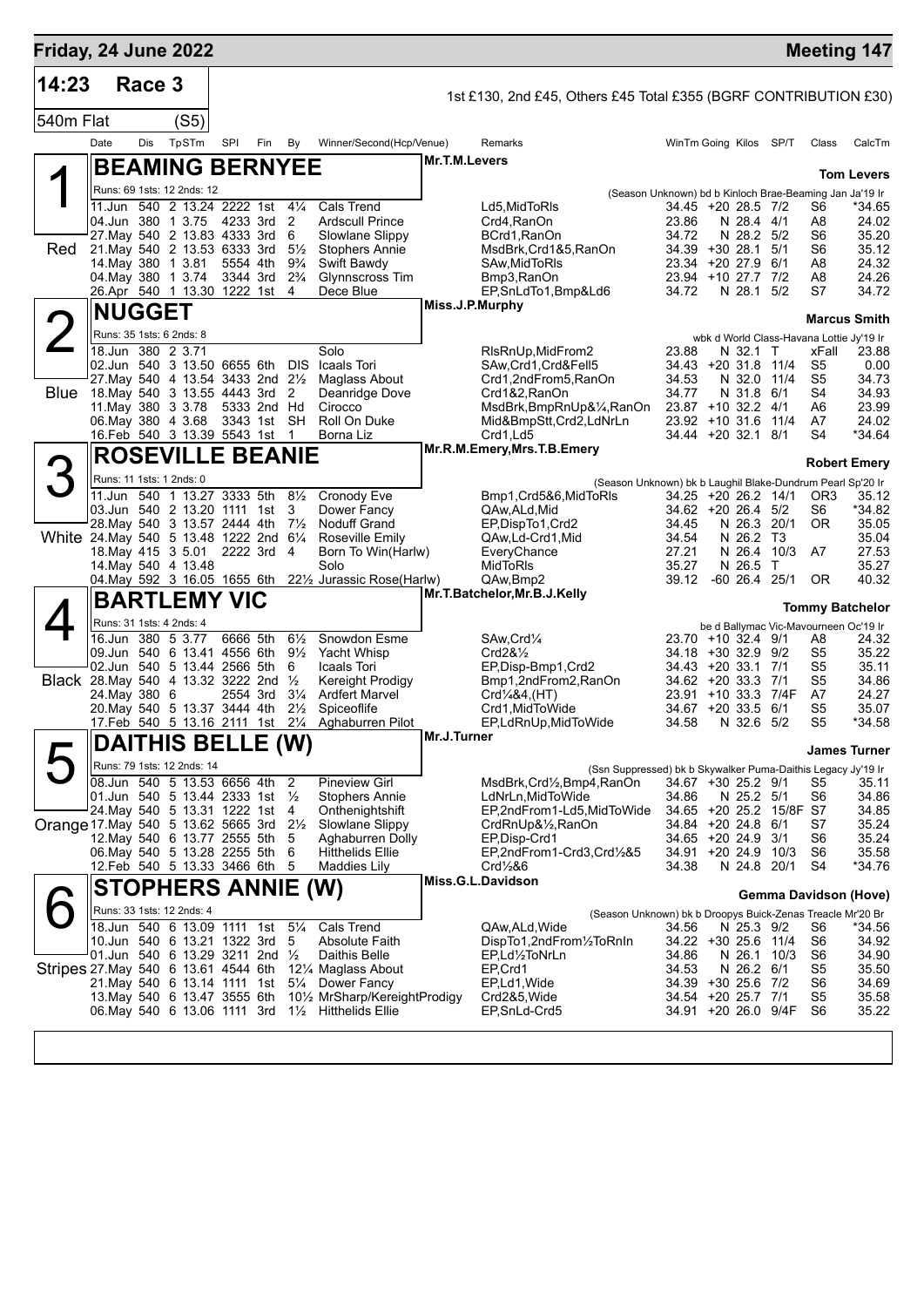| Friday, 24 June 2022      |        |        |                                                 |     |                                        |                                  |                                                                          |                |                                                                                                |                              |                          |          | <b>Meeting 147</b>                      |                      |
|---------------------------|--------|--------|-------------------------------------------------|-----|----------------------------------------|----------------------------------|--------------------------------------------------------------------------|----------------|------------------------------------------------------------------------------------------------|------------------------------|--------------------------|----------|-----------------------------------------|----------------------|
| 14:42                     |        | Race 4 |                                                 |     |                                        |                                  |                                                                          |                | 1st £100, 2nd £40, Others £40 Total £300 (BGRF CONTRIBUTION £30)                               |                              |                          |          |                                         |                      |
| 380m Flat                 |        |        | (A10)                                           |     |                                        |                                  |                                                                          |                |                                                                                                |                              |                          |          |                                         |                      |
|                           | Date   | Dis    | TpSTm                                           | SPI | Fin                                    | By                               | Winner/Second(Hcp/Venue)                                                 |                | Remarks                                                                                        | WinTm Going Kilos SP/T       |                          |          | Class                                   | CalcTm               |
|                           |        |        | <b>PURRING</b>                                  |     |                                        |                                  |                                                                          | Mr.P.D.Band    |                                                                                                |                              |                          |          |                                         |                      |
|                           |        |        | Runs: 1 1sts: 0 2nds: 0                         |     |                                        |                                  |                                                                          |                | (Season Unknown) bk b Dorotas Wildcat-Droopys Jester De'20 Br                                  |                              |                          |          |                                         | <b>Dean Childs</b>   |
|                           |        |        | 16.Jun 380 2 3.88                               |     | 6444 4th                               | 5                                | Graces Girl                                                              |                | SAw, Crd3                                                                                      | 24.22 +10 26.7 12/1          |                          |          | A10                                     | *24.71               |
|                           |        |        | 09.Jun 380 2 3.87<br>31. May 380 3 3.87         |     | 3222 2nd $8\frac{1}{4}$<br>3333 3rd    |                                  | Beechgrove Joey<br>11% Senahel Pixie                                     |                | 2ndFrom1, MidToRIs<br>SAw, Mid To RIs                                                          | 24.09 +10 26.8<br>23.99      | N 26.0                   | Т3<br>Т3 |                                         | 24.85<br>24.93       |
| Red                       |        |        | 25. May 380 3 3.91                              |     | 3332 2nd 51/4                          |                                  | Roar                                                                     |                | SAw, Crd3, MidToRIs                                                                            | 24.42                        | N 25.8                   | - T3     |                                         | 24.84                |
|                           |        |        | 20. May 380 3 4.01<br>09. May 380 3 3.92        |     |                                        |                                  | Solo<br>Solo                                                             |                | <b>MidToRIs</b><br>Mid                                                                         | 25.05 +10 25.9<br>25.23      | N 25.8 T                 | $\top$   |                                         | 25.15<br>Nvice 25.23 |
|                           |        |        | <b>ELCEE JOE</b>                                |     |                                        |                                  |                                                                          | Mrs.T.A.Daly   |                                                                                                |                              |                          |          |                                         |                      |
|                           |        |        | Runs: 24 1sts: 2 2nds: 5                        |     |                                        |                                  |                                                                          |                |                                                                                                |                              |                          |          | bd d Portane Ash-Ballyina Babe My'19 Ir | <b>Kerry Daly</b>    |
|                           |        |        | 14.Jun 380 2 3.73                               |     | 3333 5th                               |                                  | 141⁄4 Moaning Sampras                                                    |                | EP, Crd1, MidToRIs                                                                             | 24.33 +10 35.4 3/1           |                          |          | A10                                     | 25.57                |
|                           |        |        | 108.Jun 380 2 3.80<br>02.Jun 380 2 3.72         |     | 4466 6th<br>3224 6th                   |                                  | $14\frac{1}{2}$ Sweet But<br>11 <sup>/4</sup> Ciao                       |                | Crd1⁄4, MidToRIs<br>BmpStt, EP, 2nd From 1-Crd3                                                | 24.07 +20 35.9 11/2<br>24.31 | N 35.6                   | 11/2     | A10<br>A10                              | 25.43<br>25.20       |
| Blue                      |        |        | 28. May 380 2 3.66                              |     |                                        |                                  | 3222 2nd 11/4 Surprise Lady                                              |                | Bmp1/ <sub>4</sub> ,2ndFrom2,Chl3                                                              | 24.29                        | N 35.7 3/1               |          | A10                                     | 24.39                |
|                           |        |        | 21. May 380 3 3.77<br>13. May 380 3 3.71        |     | 3222 2nd<br>4444 4th                   | <b>DIS</b>                       | 10¼ Kid Dillon<br>Chilly Breeze                                          |                | MsdBrk, EP, Chl&Bmp1<br>BmpRnUp, Crd1, BCrd1/ <sub>4</sub> , (ReQuI) 24.02 +10 35.0 7/2        | 23.80 +10 35.5               |                          | Т3       | A10                                     | ReQul 24.72<br>0.00  |
|                           |        |        | 12.Apr 380 2 3.67                               |     | 1111 2nd Hd                            |                                  | <b>Ambitious Avatar</b>                                                  | Mr.D.D.Perkins | EP, SnLd-BmpNrLn, Mid                                                                          | 24.34                        | N 34.7 T3                |          |                                         | *24.36               |
|                           |        |        | <b>MOANING NADAL</b>                            |     |                                        |                                  |                                                                          |                |                                                                                                |                              |                          |          | <b>Darren Whitton</b>                   |                      |
|                           | 14.Apr |        | Runs: 0 1sts: 0 2nds: 0                         |     |                                        |                                  | NAME CHANGED from                                                        |                |                                                                                                |                              |                          |          | bk d Crash-Moaning Babe Oc'20 Ir        |                      |
|                           |        |        | 16.Jun 380 2 3.82                               |     |                                        |                                  | Solo                                                                     |                | Fatboyz Mitch<br>Mid                                                                           | 24.67 +10 29.9               |                          | $\top$   |                                         | 24.77                |
| White 01.Jun 380 4 3.77   |        |        | 08.Jun 380 4 3.77                               |     | 2333 3rd<br>1111 1st $2\frac{1}{2}$    |                                  | 17 <sup>3</sup> / <sub>4</sub> Moaning Astaire<br><b>Moaning Astaire</b> |                | CrdStt&1/ <sub>4</sub> , MidToRIs<br>EP, SnLd, Mid                                             | 24.32<br>24.68               | N 30.1<br>N 29.2 T3      | ТЗ       |                                         | 25.74<br>*24.68      |
|                           |        |        | 26. May 380 3 4.32                              |     |                                        |                                  | Solo                                                                     |                | VSAw, MidToRIs                                                                                 | 25.48                        | N 28.8 T                 |          | Nvice                                   | 25.48                |
|                           |        |        |                                                 |     |                                        |                                  |                                                                          | Mr.D.D.Perkins |                                                                                                |                              |                          |          |                                         |                      |
|                           |        |        | ∥MOANING BOGART                                 |     |                                        |                                  |                                                                          |                |                                                                                                |                              |                          |          | <b>Darren Whitton</b>                   |                      |
|                           |        |        | Runs: 0 1sts: 0 2nds: 0<br>16.Jun 380 4 3.79    |     |                                        |                                  | Solo                                                                     |                | MidToWide                                                                                      | 24.74 +10 33.4 T             |                          |          | bk d Ice On Fire-Take Note Nv'20 Ir     | 24.84                |
|                           |        |        | 08.Jun 380 2 3.86                               |     |                                        |                                  | 3222 2nd 131/4 Moaning Astaire                                           |                | CrdStt&1⁄4,Mid                                                                                 | 24.32                        | N 33.4 T3                |          | xWtVr 25.38                             |                      |
| Black 24. May 380 4 3.79  |        |        | 02.Jun 380 3 3.81                               |     | 1111 1st SH<br>2222 2nd 6              |                                  | <b>Moaning Gable</b><br>Moaning Capriati                                 |                | SnLd, Mid<br>MsdBrk, Crd1, Mid                                                                 | 24.69<br>24.56               | N 33.4<br>N 31.4         | T2<br>T2 |                                         | *24.69<br>25.04      |
|                           |        |        | 16. May 380 4 3.79                              |     | 2111 1st Hd                            |                                  | <b>Moaning Gable</b>                                                     |                | LdRnUp,BmpRIs <sup>3</sup> / <sub>4</sub> ,Bmp4,Mid                                            | 25.00                        | N 30.9                   | Т3       |                                         | 25.00                |
|                           |        |        | 09. May 380 5 3.83<br>25.Apr 380 4 3.87         |     | 2111 2nd 11/4                          |                                  | <b>Moaning Sampras</b><br>Solo                                           |                | EP,LdRnUp-CrdRnIn,Mid<br>Green, Mid                                                            | 25.06<br>25.55               | N 30.8 T3<br>N 29.4 T    |          | Nvice                                   | 25.16<br>25.55       |
|                           |        |        | <b>STOPHERS IZZY (W)</b>                        |     |                                        |                                  |                                                                          |                | Miss.G.L.Davidson                                                                              |                              |                          |          | Gemma Davidson (Hove)                   |                      |
|                           |        |        | Runs: 4 1sts: 0 2nds: 0                         |     |                                        |                                  |                                                                          |                | (Season Unknown) be b Droopys Buick-Zenas Treacle Mr'20 Br                                     |                              |                          |          |                                         |                      |
|                           |        |        | 10.Jun 380 6 3.63<br>28. May 380 6 3.96         |     | 2135 6th<br>5555 4th                   | $8\frac{1}{2}$<br>$7\frac{1}{2}$ | <b>Factor Fable</b><br><b>Ritzy Rascal</b>                               |                | EP,LdRnUpTo2,Crd34&4<br>SAw, Wide <sup>1</sup> / <sub>4</sub>                                  | 24.46 +20 25.6 8/1<br>24.49  | N 25.6 3/1               |          | A10<br>A10                              | 25.34<br>25.09       |
|                           |        |        | 21. May 380 6 3.80                              |     | 3333 3rd                               | 12                               | Inthebluecorner                                                          |                | EvCh, MidToWide                                                                                | 23.97                        | $-15$ 25.2 T3            |          |                                         | $*24.78$             |
| Orange 09. May 380 5 3.73 |        |        | 29.Apr 380 6 3.75                               |     | 2233 3rd<br>3222 2nd 1                 |                                  | 11 <sup>3</sup> / <sub>4</sub> Inthebluecorner<br>Stopherslitlemac       |                | EvCh, VWide2<br>ChlFrom½, MidToWide                                                            | 23.90<br>24.74 +10 25.8 T3   | N 25.5 T3                |          |                                         | 24.84<br>24.92       |
|                           |        |        | 23.Apr 380 6 3.73                               |     | 1332 2nd 5                             |                                  | Stophers Queen                                                           |                | EP, SnLd-Crd1/4                                                                                | 24.85                        | N 26.2 T3                |          |                                         | 25.26                |
|                           |        |        | 11.Apr 380 6 3.67                               |     | 1111 2nd 5 <sup>3</sup> / <sub>4</sub> |                                  | Cushie Polly                                                             | Mrs.V.J.Jolly  | EP,SnLdTo4,Wide                                                                                | 24.51                        | N 25.9 T3                |          |                                         | 24.97                |
|                           |        |        | DISTANT PEARL (W)                               |     |                                        |                                  |                                                                          |                |                                                                                                |                              |                          |          | <b>Tommy Batchelor</b>                  |                      |
|                           |        |        | Runs: 81 1sts: 12 2nds: 13<br>16.Jun 380 6 3.72 |     | 3666 6th                               |                                  | 10% Alfar Gina                                                           |                | (Season Unknown) bk b Droopys Jet-Price Promise Ap'19 Ir<br>Wide $\frac{1}{4}$ & $\frac{3}{4}$ | 24.04 +10 24.6 10/3          |                          |          | A9                                      | 25.00                |
|                           |        |        | 11.Jun 380 6 3.68                               |     |                                        |                                  | Solo                                                                     |                | Wide $\frac{1}{4}$ & $\frac{3}{4}$                                                             | 24.51 +10 24.6 T             |                          |          | xLame 24.61                             |                      |
| Stripes 07.Apr 380 6 3.71 |        |        | 14.Apr 380 6 3.59                               |     | 2554 5th<br>4546 4th                   | $6\frac{1}{2}$<br>2              | Meridian Captain<br>Fortfield Mary                                       |                | EP,Bmp&Wide¼,Wide¾<br>Crd3, RanOn, Wide                                                        | 23.77 +10 24.0 9/2<br>24.30  | N 24.0 5/1               |          | A7<br>A7                                | 24.38<br>24.44       |
|                           |        |        | 31.Mar 380 6 3.70<br>26.Mar 380 6 3.67          |     | 4322 1st<br>6643 4th                   | $3\frac{1}{4}$<br>$4\frac{3}{4}$ | Pukka Anytime                                                            |                | MsdBrk, Wide <sup>1</sup> / <sub>4</sub> , Ld <sup>3</sup>                                     | 24.34<br>23.86               | N 23.9 4/1               |          | A8                                      | 24.34<br>24.24       |
|                           |        |        | 22.Mar 380 6 3.66                               |     | 1111 3rd Hd                            |                                  | Cronody Eve<br>Detective Blue                                            |                | MsdBrk, Wide 1⁄4& 3⁄4<br>EP,Ld1-Wide4,CmAg                                                     | 24.11                        | N 23.5 5/2<br>N 23.8 7/2 |          | A8<br>A8                                | $*24.13$             |
|                           |        |        |                                                 |     |                                        |                                  |                                                                          |                |                                                                                                |                              |                          |          |                                         |                      |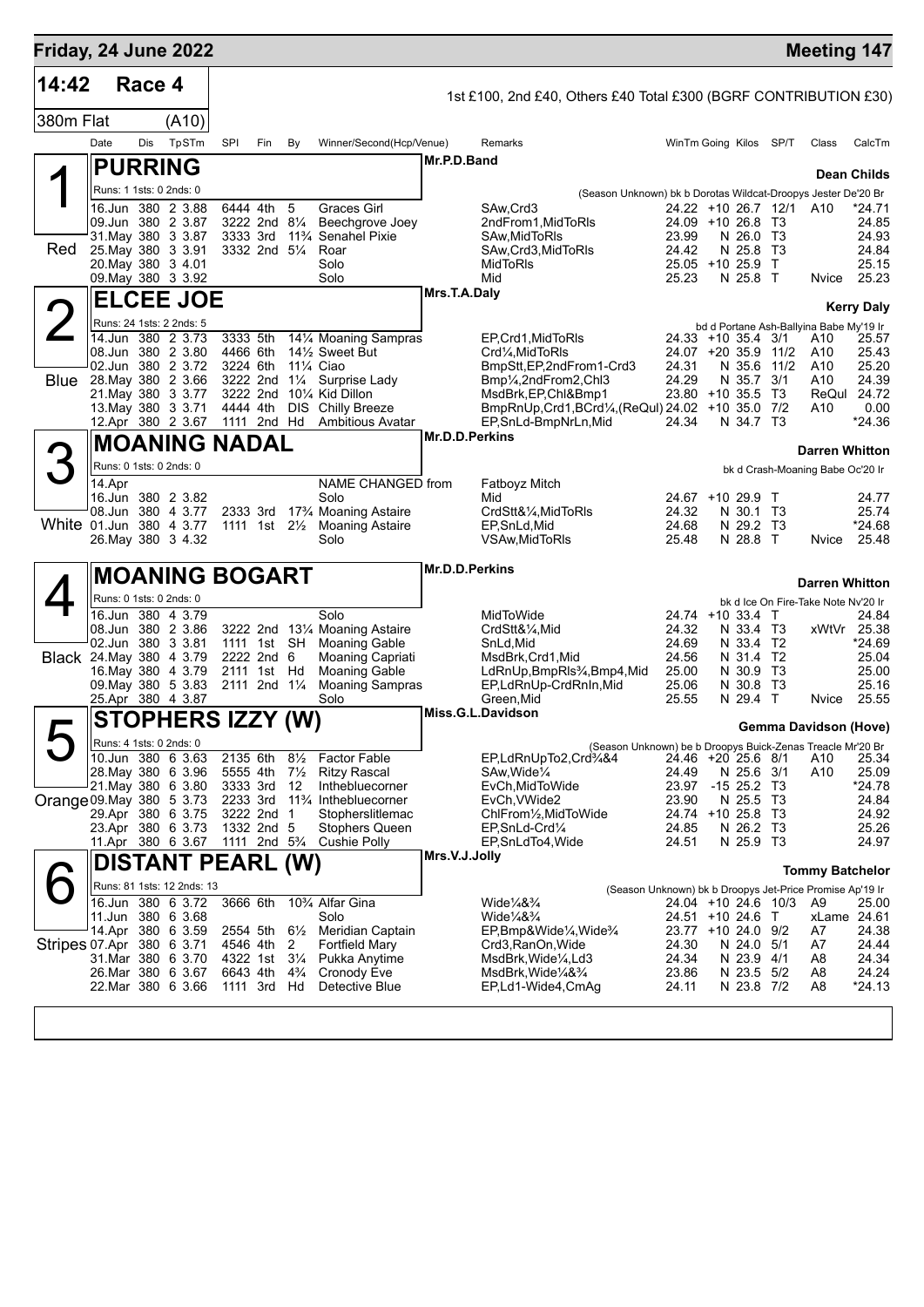|             | Friday, 24 June 2022                                |               |                                        |                                  |                                                         |                       |                                                                                                                                  |                                                             |                         |                         |                                                | <b>Meeting 147</b>   |
|-------------|-----------------------------------------------------|---------------|----------------------------------------|----------------------------------|---------------------------------------------------------|-----------------------|----------------------------------------------------------------------------------------------------------------------------------|-------------------------------------------------------------|-------------------------|-------------------------|------------------------------------------------|----------------------|
| 15:02       |                                                     | Race 5        |                                        |                                  |                                                         |                       | 1st £120, 2nd £45, Others £45 Total £345 (BGRF CONTRIBUTION £30)                                                                 |                                                             |                         |                         |                                                |                      |
| 380m Flat   |                                                     | (AB)          |                                        |                                  |                                                         |                       |                                                                                                                                  |                                                             |                         |                         |                                                |                      |
|             | Dis<br>Date                                         | TpSTm         | SPI<br>Fin                             | By                               | Winner/Second(Hcp/Venue)                                |                       | Remarks                                                                                                                          | WinTm Going Kilos SP/T                                      |                         |                         | Class                                          | CalcTm               |
|             | <b>INDIAN DIVINE</b>                                |               |                                        |                                  |                                                         | Mr.J.Turner           |                                                                                                                                  |                                                             |                         |                         |                                                |                      |
|             | Runs: 3 1sts: 1 2nds: 0                             |               |                                        |                                  |                                                         |                       | (Season Unknown) bd b Ballymac Best-Hungerofthepine Oc'20 Ir                                                                     |                                                             |                         |                         |                                                | <b>James Turner</b>  |
|             | 15.Jun 380 1 3.86                                   |               | 6666 6th                               | 7                                | Nissels Blade                                           |                       | SAw, RIs                                                                                                                         | 24.10                                                       |                         | N 28.6 13/8F A8         |                                                | 24.65                |
|             | 09.Jun 380 1 3.70<br>31.May 380                     | 1 3.65        | 2111 1st                               | $1\frac{1}{2}$                   | Ciao<br>Solo                                            |                       | EP,Ld2<br>MidToRIs                                                                                                               | $24.18$ +10 29.1<br>24.45                                   | N 28.9                  | 5/1<br>$\top$           | A9                                             | 24.28<br>xLame 24.45 |
| Red         | 14.Apr 380                                          | 1 3.81        | 5556 6th                               |                                  | 161/ <sub>2</sub> Special Reload                        |                       | MsdBrk, Crd1/4, Ck3, (ReQul)                                                                                                     | 23.85                                                       | +10 27.9 7/1            |                         | A8                                             | 25.27                |
|             | 07.Apr 380 1 3.75<br>31.Mar 380 1 3.82              |               | 2222 2nd 2<br>2222 2nd 11/4            |                                  | <b>Black Lynx</b><br>Dakota                             |                       | EvCh, Ris<br>2ndFrom1, MidToRIs                                                                                                  | 24.30<br>24.54                                              | $-20$ 27.6<br>N 27.4 T3 | Т3                      |                                                | $*24.26$<br>24.64    |
|             | 21.Mar 380 5 3.69                                   |               | 1112 2nd 2 <sup>3</sup> / <sub>4</sub> |                                  | Luna Honey                                              |                       | QAw,LdTo3,Crd4,RIs                                                                                                               | 24.48                                                       | 28.7 T2                 |                         | Sales                                          | 24.70                |
|             | <b>SCRAMBLED EGG</b>                                |               |                                        |                                  |                                                         |                       | <b>Bond Free Syndicate</b>                                                                                                       |                                                             |                         |                         |                                                | <b>Nick Carter</b>   |
|             | Runs: 23 1sts: 5 2nds: 4                            |               |                                        |                                  |                                                         |                       |                                                                                                                                  |                                                             |                         |                         | bd d Dks Prime Time-Diamond Ela Au'20 Ir       |                      |
|             | 18.Jun 380 2 3.67                                   |               | 2222 2nd 5 <sup>3</sup> / <sub>4</sub> |                                  | Deanridge Blewit                                        |                       | Bmp <sup>1</sup> / <sub>4</sub> ,2ndFrom2                                                                                        | 23.81 +10 33.4 9/2                                          |                         |                         | A8                                             | 24.37                |
|             | 10.Jun 380 2 3.58<br>03.Jun 380 2 3.61              |               | 1111 1st<br>1666 6th                   | 3<br>18                          | <b>Typical Illusion</b><br>Pukka Anytime                |                       | EP, SnLd<br>QAw,Ld-Crd1,Crd&Stb1/4                                                                                               | 23.86 +20 33.5<br>24.16 +20 32.9                            |                         | 9/2<br>5/1              | A9<br>A9                                       | *24.06<br>25.80      |
| <b>Blue</b> | 28. May 380 2 3.71                                  |               | 3555 5th                               | 11                               | Cons Sandy                                              |                       | $Crd1&V4$ , RIs                                                                                                                  | $23.99 + 10.32.8$                                           |                         | 9/2                     | A9                                             | 24.97                |
|             | 20. May 380 2 3.66<br>13 May 380 2 3.74             |               | 1113 4th<br>5555 5th                   | $1\frac{1}{2}$<br>3              | <b>Distant Buzz</b><br>KewPkChmp/FrancoDotty            |                       | EP, SnLd-Crd3, CrdRnIn<br>MsdBrk,CrdStt&1                                                                                        | $24.42 + 10.326$<br>24.42 +10 32.2 5/2                      |                         | 9/4                     | A9<br>A9                                       | 24.64<br>24.75       |
|             | 06. May 380 2 3.68                                  |               | 4355 5th                               | 6                                | Dece Violet                                             |                       | Crd1&3,Bmp2                                                                                                                      | $23.94$ +10 32.3                                            |                         | 13/8F A8                |                                                | 24.51                |
|             | KNOCKNA EVA                                         |               |                                        |                                  |                                                         | <b>Mr.S.Millbanks</b> |                                                                                                                                  |                                                             |                         |                         |                                                | <b>Nick Carter</b>   |
|             | Runs: 28 1sts: 5 2nds: 0                            |               |                                        |                                  |                                                         |                       |                                                                                                                                  | (Season 03.Fb'22) bd b Kinloch Brae-Sleepy Caoimhe Jn'19 Ir |                         |                         |                                                |                      |
|             | 18.Jun 380 3 3.68                                   |               | 3333 3rd<br>4233 3rd                   | $3\frac{1}{4}$                   | Serene Duke                                             |                       | Bmp2,Crd4,RanOn                                                                                                                  |                                                             |                         | 24.02 +10 26.2 15/8F A8 |                                                | 24.38<br>24.19       |
|             | 07.Jun 380 3 3.66<br>01.Jun 380 3 3.76              |               | 4233 3rd                               | $5\frac{3}{4}$<br>$2\frac{1}{4}$ | Sportsmans Roxy<br>Dece Red                             |                       | Bmp1,2ndFrom1/4-Bmp1/2<br>EP,2ndFrom1To2                                                                                         | $23.53 + 20.26.0$<br>24.01                                  | N 25.7                  | 9/2<br>4/1              | A8<br>A8                                       | 24.19                |
|             | White 24 May 380 3 3.64                             |               | 3555 5th                               | $4\frac{1}{4}$                   | <b>Tullymurry Lola</b>                                  |                       | $Crd$ <sup><math>483</math></sup> <i>Mid</i>                                                                                     | 23.84 +10 25.9                                              |                         | 5/1                     | A8                                             | 24.27                |
|             | 17 May 380 3 3.70<br>11. May 380 3 3.64             |               | 1111 1st<br>3444 5th                   | $1\frac{3}{4}$<br>$6\frac{1}{2}$ | Pukka Anytime<br><b>Wind Madness</b>                    |                       | EP, SnLd, Mid<br>EP.Crd <sup>1</sup> /4&2                                                                                        | 23.81<br>23.83 +20 26.1                                     | $+2025.7$               | 9/2<br>4/1              | A9<br>A8                                       | *24.01<br>24.54      |
|             | 05. May 380 3 3.72                                  |               | 4555 5th                               | $8\frac{1}{2}$                   | <b>Ardfert Marvel</b>                                   |                       | Bmp1, Crd <sub>4</sub> 83                                                                                                        | 23.97 +10 25.7                                              |                         | 5/2                     | A8                                             | 24.75                |
|             | <b>GLASSMOSS LYNN</b>                               |               |                                        |                                  |                                                         | Mr.L.Brooks           |                                                                                                                                  |                                                             |                         |                         | <b>Gemma Davidson (Hove)</b>                   |                      |
|             | Runs: 27 1sts: 5 2nds: 4<br>11.Jun                  | 380<br>4 3.66 | 2223 3rd                               | $4\frac{1}{2}$                   | Im So Fancy                                             |                       | (Season Unknown) bk b Skywalker Farloe-Mahoonagh Twist Ap'19 Ir<br>EP, Disp-Bmp1/ <sub>4</sub> , Crd <sup>3</sup> / <sub>4</sub> | 23.89 +20 27.2 4/1                                          |                         |                         | A8                                             | 24.45                |
|             | 01.Jun 380 4 3.63                                   |               | 1222 6th                               | $4\frac{1}{4}$                   | <b>Wind Madness</b>                                     |                       | EP, SnLd-Bmp1/ <sub>4</sub> , Bmp4                                                                                               | 23.98                                                       | N 27.6                  | 10/1                    | A8                                             | 24.29                |
|             | 27. May 380 4 3.64                                  |               | 1111 1st Hd<br>5444 4th                | $9\frac{1}{2}$                   | Chestnut Tommy<br>Unleashthefury                        |                       | EP, SnLd<br>CrdStt&1&1⁄4, Mid                                                                                                    | 24.10<br>23.67 +20 27.1                                     | N 27.7 7/2              | 11/4                    | A9<br>A9                                       | 24.10<br>24.63       |
|             | <b>Black</b> 13 May 380 3 3.72<br>07 May 380 2 3.73 |               | 5555 4th                               | $4\frac{1}{4}$                   | Moaning Gauff                                           |                       | SAw, Wide <sup>1</sup> / <sub>4</sub> , Mid                                                                                      | $23.83 + 20.26.6$                                           |                         | 9/2                     | A8                                             | 24.37                |
|             | 30.Apr 380 3 3.67<br>19. Feb 380 3 3.60             |               | 2222 2nd Nk                            |                                  | Roll On Duke<br>Solo                                    |                       | EP, SnLdTo <sup>1</sup> / <sub>2</sub> , CmAg<br>Mid                                                                             | 24.09<br>23.80                                              | N 26.5<br>N 26.9 T      | 4/1                     | A8                                             | 24.12<br>*23.80      |
|             |                                                     |               |                                        |                                  |                                                         | <b>Star Racing</b>    |                                                                                                                                  |                                                             |                         |                         |                                                |                      |
|             | ∥CRANKED UP                                         |               |                                        |                                  |                                                         |                       |                                                                                                                                  |                                                             |                         |                         |                                                | <b>Nick Deas</b>     |
|             | Runs: 4 1sts: 1 2nds: 1<br>18.Jun 380 5 3.62        |               | 2222 1st                               | $\frac{3}{4}$                    | <b>Moaning Minogue</b>                                  |                       | EP, Chl1, LdRnIn                                                                                                                 | 23.99 +10 31.6 15/8                                         |                         |                         | bk d Farloe Rumble-Nine To Five Sp'20 Ir<br>A9 | $*24.09$             |
|             | 11.Jun 380 5 3.73                                   |               | 5642 2nd 21/4                          |                                  | <b>Moaning Kendall</b>                                  |                       | Crd1, RanOn, Wide                                                                                                                | 24.09 +10 32.1 4/1                                          |                         |                         | A9                                             | 24.37                |
|             | 03.Jun 380 5 3.74<br>Orange 26. May 380 5 3.88      |               | 5555 5th<br>6666 6th                   |                                  | 151⁄4 Pukka Anytime<br>121/ <sub>2</sub> Monamolin Mimi |                       | MsdBrk, Crd1, Blk1/4<br>SAw,Crd&Wide¼,Crd2&3                                                                                     | 24.16 +20 32.4 4/1<br>24.03                                 | N 31.5 3/1              |                         | A9<br>A9                                       | 25.58<br>25.03       |
|             | 19 May 380 6 3.64                                   |               | 1111 1st Hd                            |                                  | Pincher Mac                                             |                       | EP, SnLd, Wide                                                                                                                   | 24.22 +10 31.3 T3                                           |                         |                         |                                                | 24.32                |
|             | 12. May 380 6 3.69                                  |               | 2222 2nd 2                             |                                  | Pincher Mac                                             |                       | 2ndFrom1, Mid                                                                                                                    | 24.15                                                       | N 31.7 T3               |                         |                                                | 24.31                |
|             | 06. May 380 6 3.72                                  |               |                                        |                                  | Solo                                                    | Mr.N.J.Deas           | MidToWide, MidRnIn                                                                                                               | 24.61 +10 31.7 T                                            |                         |                         |                                                | 24.71                |
|             | <b>PENNYS BISTO (W)</b>                             |               |                                        |                                  |                                                         |                       |                                                                                                                                  |                                                             |                         |                         |                                                | <b>Nick Deas</b>     |
|             | Runs: 26 1sts: 2 2nds: 5<br>18.Jun 380 6 3.55       |               | 1111 1st                               | $1\frac{3}{4}$                   | <b>Chestnut Tommy</b>                                   |                       | (Season Unknown) bk b Pat C Sabbath-Droopys Magician Au'19 Ir<br>QAw, ALd, MidToWide                                             | 23.85                                                       | N 29.0 11/4             |                         | A9                                             | *23.85               |
|             | 07.Jun 380 6 3.68                                   |               | 2444 4th                               | $6\frac{1}{4}$                   | Pincher Mac                                             |                       | CrdRnUp&1/4                                                                                                                      | 23.88 +20 29.0 4/1                                          |                         |                         | A9                                             | 24.58                |
|             | 31 May 380 6 3.69<br>Stripes 26. May 380 6 3.54     |               | 3333 3rd<br>1111 1st 61/4              | $5\frac{1}{2}$                   | <b>Beautiful Blaze</b><br>Sweet But                     |                       | MsdBrk, EP, Bmp <sup>1</sup> / <sub>4</sub> , Crd4<br>QAw,ALd                                                                    | 23.86 +20 29.2 9/4<br>23.94                                 | N 29.3                  | 10/11FA10               | A9                                             | 24.50<br>23.94       |
|             | 19. May 380 5 3.74                                  |               | 1111 5th                               | 4                                | Alfar Lola                                              |                       | EP, SnLdTo4, Bmp1/4&3                                                                                                            | 24.56 +10 29.3 6/4F                                         |                         |                         | A10                                            | 24.98                |
|             | 10. May 380 5 3.72                                  |               | 3333 3rd                               | $5\frac{1}{2}$                   | <b>Chestnut Tommy</b>                                   |                       | MsdBrk,Crd1⁄4                                                                                                                    | 23.81 +20 28.8                                              |                         | 11/4                    | A10                                            | 24.45                |
|             | 03. May 380 6 3.70 2356 6th 41/2                    |               |                                        |                                  | Knockna Pippin                                          |                       | Mid&BmpRnUp,Bmp1/4,Crd3                                                                                                          | 24.21                                                       |                         | N 28.2 10/3             | A10                                            | 24.57                |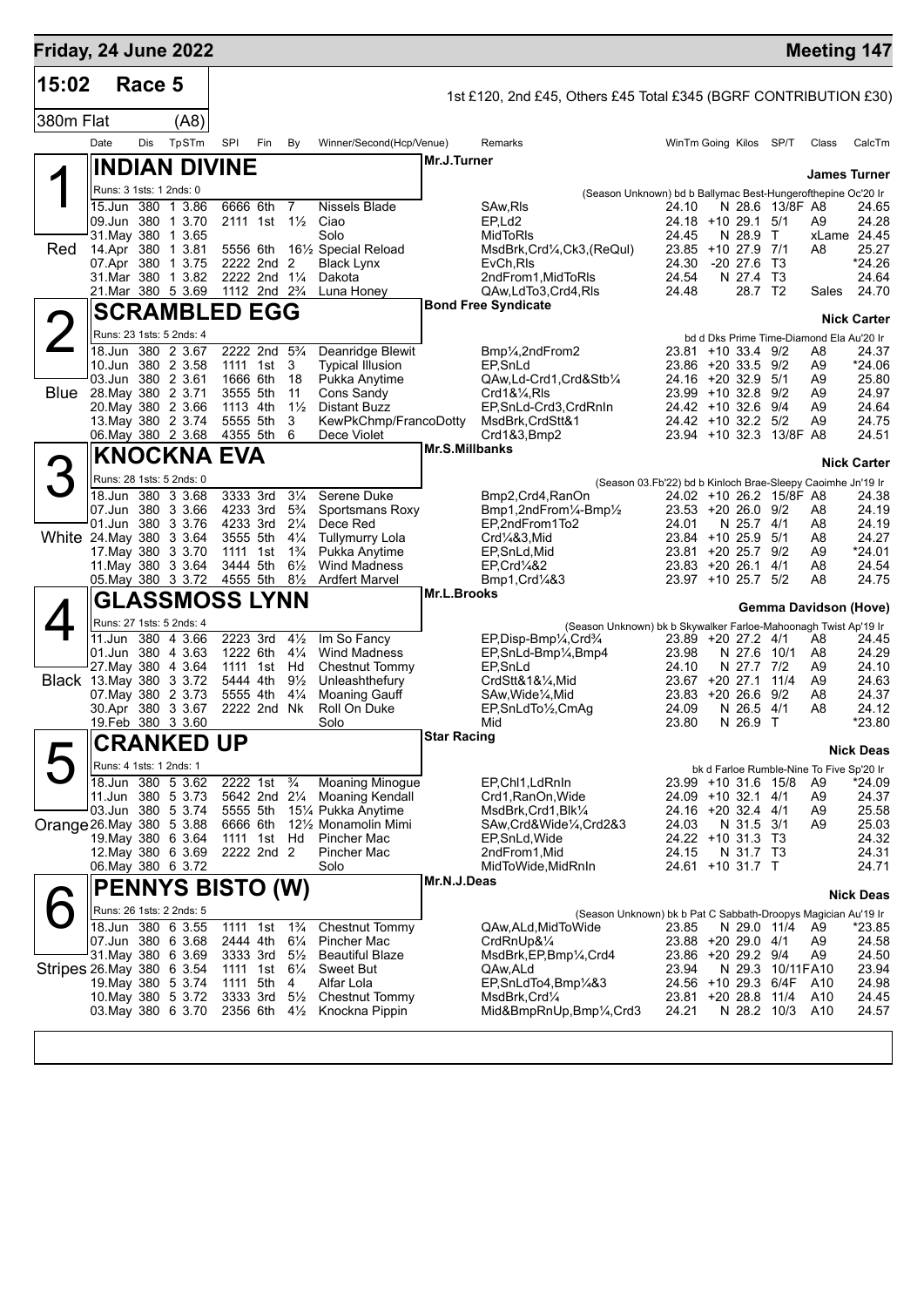| Friday, 24 June 2022                   |                            |        |                                                                                              |                      |               |                                  |                                                |                 |                                                                                   |                                                             |                         |                         |                         |                                             | <b>Meeting 147</b>  |
|----------------------------------------|----------------------------|--------|----------------------------------------------------------------------------------------------|----------------------|---------------|----------------------------------|------------------------------------------------|-----------------|-----------------------------------------------------------------------------------|-------------------------------------------------------------|-------------------------|-------------------------|-------------------------|---------------------------------------------|---------------------|
| 15:18                                  |                            | Race 6 |                                                                                              |                      |               |                                  |                                                |                 | 1st £115, 2nd £45, Others £45 Total £340 (BGRF CONTRIBUTION £30)                  |                                                             |                         |                         |                         |                                             |                     |
| 540m Flat                              |                            |        | (S7)                                                                                         |                      |               |                                  |                                                |                 |                                                                                   |                                                             |                         |                         |                         |                                             |                     |
|                                        | Date                       | Dis    | TpSTm                                                                                        | SPI                  | Fin           | By                               | Winner/Second(Hcp/Venue)                       |                 | Remarks                                                                           | WinTm Going Kilos SP/T                                      |                         |                         |                         | Class                                       | CalcTm              |
|                                        |                            |        | <b>HITTHELIDS POLLY</b>                                                                      |                      |               |                                  |                                                |                 | <b>Hit The Lids Racing</b>                                                        |                                                             |                         |                         |                         |                                             | <b>Nick Deas</b>    |
|                                        |                            |        | Runs: 16 1sts: 5 2nds: 4                                                                     |                      |               |                                  |                                                |                 |                                                                                   | (Season Unknown) wbd b Drive On Smokey-City Spirit Ap'20 Ir |                         |                         |                         |                                             |                     |
|                                        | 11.Jun<br>02.Jun 380       | 380    | 1 3.76<br>1 3 74                                                                             | 5345 5th<br>5221 1st |               | $7\frac{3}{4}$<br>$1\frac{1}{4}$ | <b>Tell Truth</b><br>Istheinterneton           |                 | SAw, Crd2&3/4<br>MsdBrk,2ndFrom2-Ld3                                              | 23.53 +20 31.7 9/2<br>23.97 +10 31.3                        |                         |                         | 10/3                    | A7<br>A8                                    | 24.35<br>24.07      |
|                                        | 28. May 380                |        | 1 3.69                                                                                       |                      | 3222 2nd      | $5\frac{1}{2}$                   | Cherissethediva                                |                 | EP.2ndFrom1                                                                       | $23.62 + 10.30.9$                                           |                         |                         | 6/1                     | A8                                          | 24.16               |
| Red                                    | 20. May 380<br>13. May 540 |        | 1 3.70<br>1 13.32                                                                            |                      | 1111 1st      | $3\frac{1}{4}$                   | Monamolin Mimi<br>Solo                         |                 | EP, SnLd, Bmp3<br>MidToRIs                                                        | 24.09 +10 31.0<br>35.46                                     |                         | N 31.5                  | 11/4<br>T               | A9                                          | 24.19<br>$*35.46$   |
|                                        | 05. May 380                |        | 1 3.81                                                                                       |                      | 4222 2nd      | SH                               | Detective Blue                                 |                 | 2ndFrom1/ <sub>4</sub> , RanOn                                                    | 23.98                                                       |                         | N 31.0                  | 5/2                     | A9                                          | 23.99               |
|                                        |                            |        | 28.Apr 380 2 3.79                                                                            |                      | 5554 4th 51/2 |                                  | Ascot Jan                                      |                 | SAw, RIs RnUp, Crd3<br><b>Mines A Pint Racing</b>                                 | 24.07 +10 30.4 6/1                                          |                         |                         |                         | A8                                          | 24.61               |
|                                        |                            |        | <b>KANTURK ROBIN</b>                                                                         |                      |               |                                  |                                                |                 |                                                                                   |                                                             |                         |                         |                         |                                             | <b>Nick Carter</b>  |
| $\angle$                               |                            |        | Runs: 54 1sts: 10 2nds: 13<br>10.Jun 540 3 13.41 6455 6th                                    |                      |               | 10                               | <b>Absolute Faith</b>                          |                 | (Season 07.Sp'21) bk b Droopys Roddick-Greenfield Robin Au'18 Ir<br>SAw, Crd3     | 34.22 +30 24.7 9/1                                          |                         |                         |                         | S6                                          | 35.32               |
|                                        |                            |        | 01.Jun 540 2 13.67 5566 6th                                                                  |                      |               | 8                                | Daithis Belle                                  |                 | MsdBrk, Crd1&1/2, Bmp2                                                            | 34.86                                                       |                         | N 24.9                  | 7/1                     | S <sub>6</sub>                              | 35.50               |
| <b>Blue</b>                            |                            |        | 21. May 540 3 13.72 5666 6th<br>26.Apr 540 1 13.54 6666 6th                                  |                      |               |                                  | 13% Stophers Annie<br>10% Rising Allstar       |                 | MsdBrk,Crd1&2&1/2<br>MsdBrk, Crd1&1/2                                             | 34.39<br>34.20                                              | +30 25.4<br>$+20, 25.7$ |                         | 5/2F<br>6/1             | S6<br>S <sub>5</sub>                        | 35.78<br>35.26      |
|                                        |                            |        | 19.Apr 540 2 13.64 6666 5th                                                                  |                      |               |                                  | 101/4 Boynepark Logan                          |                 | SAw, CrdRnUp&1&4                                                                  | 34.17                                                       | $+20, 25.5$             |                         | 3/1                     | S <sub>5</sub>                              | 35.19               |
|                                        |                            |        | 12.Apr 540 1 13.33 4222 2nd                                                                  |                      |               | 6<br>2                           | Moaning Amy                                    |                 | EP,2ndFrom1,MidToRIs                                                              | 34.28                                                       |                         | N 25.7<br>$-20, 24.7$   | 10/3                    | S <sub>5</sub><br>S <sub>6</sub>            | 34.76               |
|                                        |                            |        | 19. Mar 540 1 13.35 3222 1st<br><b>TRAPPER JANE</b>                                          |                      |               |                                  | Ascot Maisie                                   | Miss.J.P.Murphy | 2ndFrom1-Bmp&Ld5                                                                  | 34.77                                                       |                         |                         | 15/8                    |                                             | *34.57              |
|                                        |                            |        |                                                                                              |                      |               |                                  |                                                |                 |                                                                                   |                                                             |                         |                         |                         |                                             | <b>Marcus Smith</b> |
|                                        |                            |        | Runs: 80 1sts: 11 2nds: 16<br>11.Jun 540 2 13.72 5333 3rd                                    |                      |               |                                  | 101/2 Large Ego                                |                 | (Season Unknown) bk b Ballymac Bigmike-Josie And Amanda Mr'18 Ir<br>Crd2, BmpRnIn | 34.30 +20 28.3 11/1                                         |                         |                         |                         | OR <sub>3</sub>                             | $*35.34$            |
|                                        |                            |        | 01.Jun 380 3 3.74                                                                            | 5555 5th             |               | $2\frac{1}{2}$                   | <b>Wind Madness</b>                            |                 | MsdBrk, Crd1/4&3, Bmp4                                                            | 23.98                                                       |                         | N 28.5                  | 9/2                     | A8                                          | 24.15               |
| White 20. May 380 3 3.72               |                            |        | 26. May 380 3 3.86                                                                           | 5544 3rd             | 3322 2nd      | $6\frac{1}{4}$<br>Hd             | Young Ted<br><b>Billymac Mac</b>               |                 | SAw, Crd <sup>1</sup> / <sub>4</sub> &3<br>Crd1, RanOn                            | 23.86<br>23.98 +10 28.5                                     |                         | N 28.8                  | 3/1<br>1/1F             | A8<br>A8                                    | 24.36<br>24.10      |
|                                        |                            |        | 14. May 380 3 3.73                                                                           |                      | 4332 2nd      | $4\frac{1}{2}$                   | Swift Bawdy                                    |                 | 2ndFrom3, Mid                                                                     | 23.34 +20 29.0                                              |                         |                         | 7/1                     | A8                                          | 23.90               |
|                                        |                            |        | 06. May 380 2 3.74<br>29.Apr 380 2 3.74                                                      | 5544 3rd<br>3443 3rd |               | 8<br>$3\frac{1}{2}$              | Kereight Prodigy<br>Flowerpot Zara             |                 | BmpRnUp, Crd4<br>Bmp1/ <sub>4</sub> , MidToRIs                                    | 23.64 +20 28.7<br>23.80 +10 29.0 7/1                        |                         |                         | 11/2                    | A8<br>A8                                    | 24.48<br>24.18      |
|                                        |                            |        | <b>TOMS DOG</b>                                                                              |                      |               |                                  |                                                | Mr.N.J.Deas     |                                                                                   |                                                             |                         |                         |                         |                                             |                     |
|                                        |                            |        | Runs: 21 1sts: 2 2nds: 7                                                                     |                      |               |                                  |                                                |                 |                                                                                   |                                                             |                         |                         |                         | wbk d Skywalker Farloe-Good Future Fb'20 Ir | <b>Nick Deas</b>    |
|                                        |                            |        | 16.Jun 540 3 13.42 3333 4th                                                                  |                      |               | $1\frac{1}{2}$                   | Dower Fancy                                    |                 | Crd1, RanOn                                                                       | 34.85                                                       | +20 30.0 7/1            |                         |                         | S7                                          | 35.16               |
|                                        |                            |        | 09.Jun 380 4 3.72<br>02.Jun 540 4 13.57 4555 5th                                             | 4566 4th             |               |                                  | 131⁄4 Go Buy Baileys<br>11½ Absolute Faith     |                 | MsdBrk,Crd¼&3&¾<br>MsdBrk, BmpRIs2                                                | 23.45 +20 29.5 5/1<br>$34.27 + 3029.6$                      |                         |                         | 9/2                     | A9<br>S7                                    | 24.71<br>35.48      |
| Black 27. May 540 4 13.30 1122 4th     |                            |        |                                                                                              |                      |               | $\overline{4}$                   | <b>Ruffian Scar</b>                            |                 | EP, SnLd-Crd1/2, Crd5                                                             | 34.95                                                       |                         |                         | N 29.6 5/2J             | S7                                          | 35.27               |
|                                        |                            |        | 21. May 540 3 13.48<br>14 May 380 4 3.73                                                     |                      | 6443 2nd Nk   |                                  | Solo<br>Sparkle                                |                 | MsdBrk, Mid<br>CrdRnUp, RIsRnIn, RanOn                                            | 35.14<br>24.04                                              | $-2530.0$               |                         | Т<br>+20 29.2 13/8F A9  | xWtVr                                       | *34.89<br>24.27     |
|                                        |                            |        | 07. May 380 4 3.66                                                                           |                      | 4433 2nd      | $\mathbf{1}$                     | Moaning Gauff                                  |                 | MsdBrk, Bmp <sup>1</sup> / <sub>4</sub> , RanOn                                   | 23.83 +20 29.6 5/1                                          |                         |                         |                         | A8                                          | 24.11               |
|                                        |                            |        | <b>ROSEVILLE SOFIA (W)</b>                                                                   |                      |               |                                  |                                                |                 | Mr.R.M.Emery, Mrs.T.B.Emery                                                       |                                                             |                         |                         |                         |                                             | <b>Robert Emery</b> |
|                                        |                            |        | Runs: 78 1sts: 4 2nds: 7                                                                     |                      |               |                                  |                                                |                 |                                                                                   | (Season 07.Nv'21) bd b Sh Avatar-Dundrum Pearl Nv'18 Ir     |                         |                         |                         |                                             |                     |
|                                        |                            |        | 16.Jun 540 5 13.63 5565 3rd<br>10.Jun 540 5 13.59 5666 5th                                   |                      |               | $\mathbf 1$<br>$8\frac{3}{4}$    | Dower Fancy<br><b>Absolute Faith</b>           |                 | Crd1,FinWell<br>SAw, Wide                                                         | 34.85 +20 26.4 22/1<br>34.22 +30 26.4 16/1                  |                         |                         |                         | S7<br>S6                                    | 35.12<br>35.22      |
|                                        |                            |        | 03.Jun 540 5 13.70 2555 4th                                                                  |                      |               |                                  | 5 <sup>1</sup> / <sub>2</sub> Roseville Beanie |                 | MidToWide, RanOnLate                                                              | 34.62 +20 26.7 16/1                                         |                         |                         |                         | S6                                          | 35.26               |
| Orange 28. May 540 4 13.78 5555 5th    |                            |        |                                                                                              |                      |               | $8\frac{1}{2}$                   | <b>Noduff Grand</b>                            |                 | SAw,Wide½,Mid                                                                     | 34.45                                                       |                         |                         | N 26.9 33/1             | 0R                                          | 35.13               |
|                                        |                            |        | 24. May 540 5 13.71 3333 2nd<br>20. May 415 6 5.05                                           | 6665 4th             |               | 9¾<br>$5\frac{1}{2}$             | Smokin Sam<br>Cain And Able(Harlw)             |                 | SAw, Mid To Wide<br>SAw, BBmp1                                                    | 34.31<br>27.70                                              |                         | N 26.8 T3<br>N 27.0 6/1 |                         | A7                                          | *35.09<br>28.14     |
|                                        |                            |        | 13. May 415 6 5.04                                                                           | 5554 3rd             |               | $3\frac{1}{4}$                   | Caislean Ruby(Harlw)                           |                 | RanOn,Wide                                                                        | 27.08 +20 27.4 11/2                                         |                         |                         |                         | A7                                          | 27.54               |
|                                        |                            |        | <b>DECE BLUE (W)</b>                                                                         |                      |               |                                  |                                                | Mr.J.Herd       |                                                                                   |                                                             |                         |                         |                         |                                             | <b>Dean Childs</b>  |
|                                        |                            |        | Runs: 69 1sts: 13 2nds: 13                                                                   |                      |               |                                  |                                                |                 |                                                                                   |                                                             |                         |                         |                         | be d Droopys Roddick-Droopys Two Jy'19 Br   |                     |
|                                        |                            |        | 16.Jun 540 6 13.32 2222 2nd 3/4<br>07.Jun 540 5 13.15 1111 1st 6 <sup>3</sup> / <sub>4</sub> |                      |               |                                  | Dower Fancy<br><b>Hitthelids Holly</b>         |                 | EP,2ndFrom1,ChlFrom5<br>EP, SnLd                                                  | 34.85 +20 32.8 6/4F<br>34.61 +30 32.2 2/1                   |                         |                         |                         | S7<br>S8                                    | 35.11<br>*34.91     |
|                                        |                            |        | 02.Jun 540 6 13.41 5443 2nd 71/2                                                             |                      |               |                                  | <b>Absolute Faith</b>                          |                 | MsdBrk,2ndFrom6                                                                   | 34.27 +30 32.6 5/2J                                         |                         |                         |                         | S7                                          | 35.17               |
| Stripes 27 May 540 6 13.35 2233 2nd 1½ |                            |        |                                                                                              |                      |               |                                  | <b>Ruffian Scar</b>                            |                 | Chl1To2,Crd½,2ndFrom5                                                             | 34.95                                                       |                         |                         | N 32.1 10/3             | S7<br>S7                                    | 35.07               |
|                                        |                            |        | 17. May 540 6 13.46 1222 2nd 1 <sup>3</sup> / <sub>4</sub><br>11. May 380 5 3.77 4444 4th    |                      |               | 5                                | Slowlane Slippy<br>Allowdale Jane              |                 | Bmp2&¼,Disp4To6<br>MsdBrk, Crd3                                                   | 34.84 +20 31.1 5/2<br>23.85 +10 31.4 12/1                   |                         |                         |                         | A <sub>5</sub>                              | 35.18<br>24.35      |
|                                        |                            |        | 03. May 540 6 13.35 3222 2nd 21/4                                                            |                      |               |                                  | <b>Ruffian Scar</b>                            |                 | EP,2ndFrom2,MidToWide                                                             |                                                             |                         |                         | 34.70 +20 31.3 11/8F S7 |                                             | 35.08               |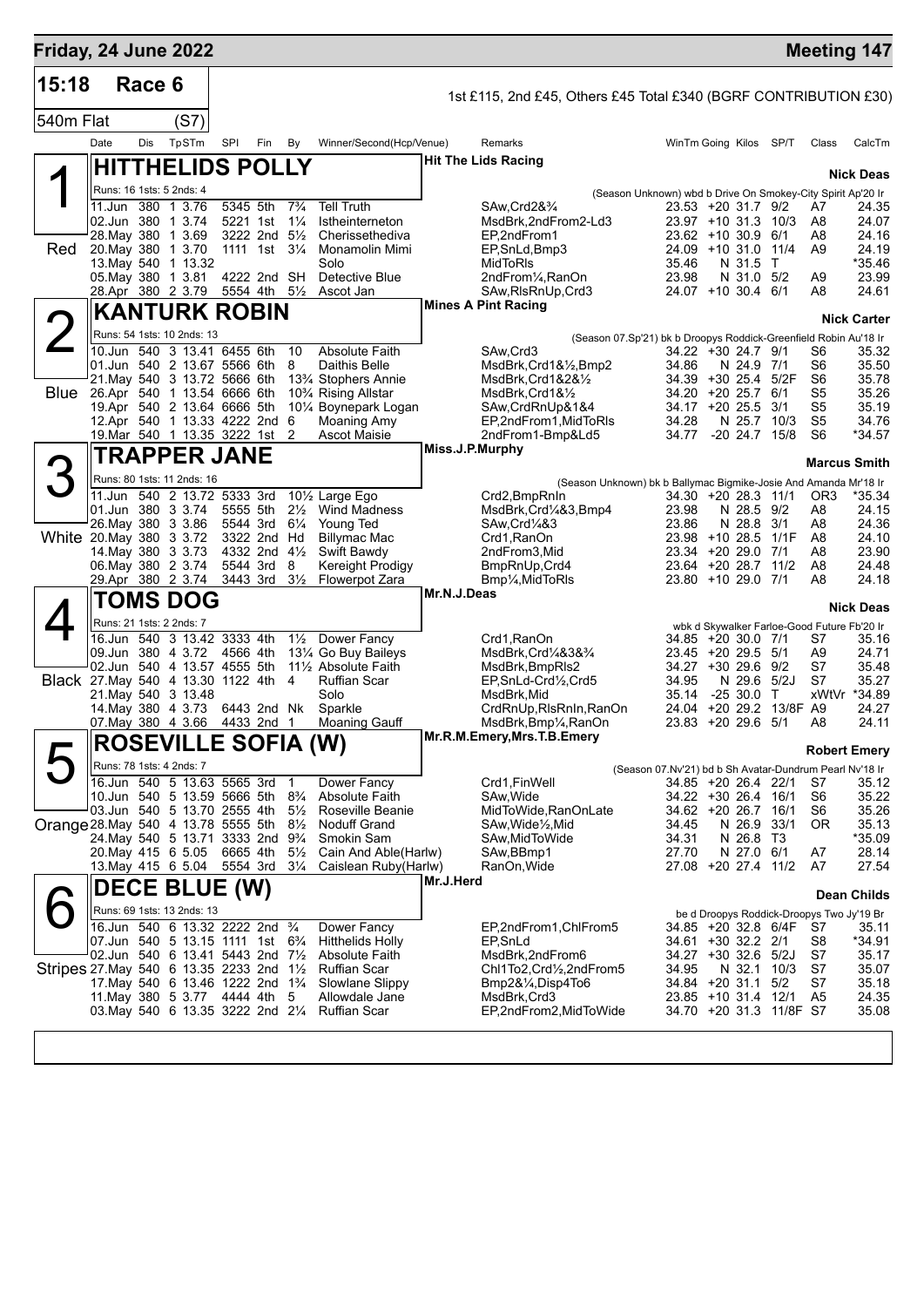| Friday, 24 June 2022      |                                          |                                              |        |                           |     |                                  |                                                            |               |                                                                                          |                                                                                     |             |              |                       | <b>Meeting 147</b>   |
|---------------------------|------------------------------------------|----------------------------------------------|--------|---------------------------|-----|----------------------------------|------------------------------------------------------------|---------------|------------------------------------------------------------------------------------------|-------------------------------------------------------------------------------------|-------------|--------------|-----------------------|----------------------|
| 15:38                     |                                          | Race 7                                       |        |                           |     |                                  |                                                            |               | 1st £100, 2nd £40, Others £40 Total £300 (BGRF CONTRIBUTION £30)                         |                                                                                     |             |              |                       |                      |
| 380m Flat                 |                                          |                                              | (A10)  |                           |     |                                  |                                                            |               |                                                                                          |                                                                                     |             |              |                       |                      |
|                           | Date                                     | Dis                                          | TpSTm  | SPI                       | Fin | By                               | Winner/Second(Hcp/Venue)                                   |               | Remarks                                                                                  | WinTm Going Kilos SP/T                                                              |             |              | Class                 | CalcTm               |
|                           |                                          |                                              |        | <b>MERRY JESTER</b>       |     |                                  |                                                            | Mr.P.D.Band   |                                                                                          |                                                                                     |             |              |                       | Dean Childs          |
|                           |                                          | Runs: 47 1sts: 12 2nds: 6                    |        |                           |     |                                  |                                                            |               |                                                                                          |                                                                                     |             |              |                       |                      |
|                           |                                          | 16.Jun 380 1 3.73                            |        | 4444 3rd                  |     | $6\frac{3}{4}$                   | <b>Moaning Astaire</b>                                     |               | EvCh, MidToRIs                                                                           | (Season Unknown) bk b Ballymac Eske-Droopys Jester Sp'18 Br<br>24.01 +10 24.6 3/1   |             |              | A9                    | 24.65                |
|                           | 31 May 380 1 3.61                        |                                              |        |                           |     |                                  | Solo                                                       |               | MidToRls, Wide4, MidRnIn                                                                 | 24.46                                                                               | N 24.3 T    |              |                       | *24.46               |
| Red                       | 25. May 380 1 3.65<br>17. May 380 1 3.75 |                                              |        | 1223 3rd                  |     | $6\frac{3}{4}$                   | Roar<br>Solo                                               |               | EP, SnLd-Crd1/4, Crd3<br>Rls, MidRnIn                                                    | 24.42<br>24.82 +10 23.7 T                                                           | N 23.9 T3   |              |                       | 24.96<br>xLame 24.92 |
|                           | 05.Mar 380                               |                                              | 1 3.76 | 5555 5th                  |     |                                  | 13 <sup>3</sup> / <sub>4</sub> Miss Blaze                  |               | SAw, Mid To RIs                                                                          | 23.71                                                                               | N 24.4      | 11/2         | A8                    | 24.80                |
|                           | 25. Feb 380 1 3.67                       |                                              |        | 1555 5th                  |     |                                  | 121/ <sub>2</sub> Unleashtheflame                          |               | SnLd-Ck1,Crd¼&2                                                                          | 23.87                                                                               | N 24.5 12/1 |              | A7                    | 24.87                |
|                           | 01.Feb 380 1 3.64                        |                                              |        | 1111 1st                  |     | Hd                               | Yacht Bay                                                  | Mr.J.Turner   | EP,SnLd,HeldOn                                                                           | 24.13 +10 24.1 7/2                                                                  |             |              | A7                    | 24.23                |
|                           |                                          |                                              |        | <b>DUNQUIN JOLLY</b>      |     |                                  |                                                            |               |                                                                                          |                                                                                     |             |              | <b>James Turner</b>   |                      |
|                           |                                          | Runs: 78 1sts: 11 2nds: 11                   |        |                           |     |                                  |                                                            |               |                                                                                          | (Season Unknown) bkw b Skywalker Puma-Daithis Legacy Jy'19 Ir                       |             |              |                       |                      |
|                           | 09.Jun 380 1 3.67                        | 14.Jun 380 2 3.67                            |        | 1211 2nd Hd<br>2221 2nd 1 |     |                                  | Alfar Lola<br>Gringos Sapphire                             |               | EP,Ld2ToNrLn<br>EP, ChlFrom 2-Ld34ToNrLn                                                 | 24.04 +20 24.1 2/1F<br>24.29 +10 24.5 5/1                                           |             |              | A10<br>A10            | *24.26<br>24.47      |
|                           | 03.Jun 380 2 3.64                        |                                              |        | 1111 2nd Hd               |     |                                  | <b>Burnpark Shirley</b>                                    |               | QAw,LdToNrLn                                                                             | $24.30 + 10.24.3$                                                                   |             | 5/1          | A10                   | 24.42                |
| <b>Blue</b>               | 25. May 380 2 3.71                       |                                              |        | 1111 3rd                  |     | $1\frac{1}{2}$                   | Geneva Kiwi                                                |               | EP, SnLdToNrLn                                                                           | 24.39 +10 23.9                                                                      |             | 3/1          | A10                   | 24.60                |
|                           | 17. May 380 1 3.70<br>10. May 380 1 3.70 |                                              |        | 1222 2nd 31/4<br>2112 3rd |     | $2\frac{3}{4}$                   | <b>Agilis Evie</b><br><b>Distant Buzz</b>                  |               | 2ndFrom¼,RIs<br>EP,Ld1/4-Bmp3                                                            | 24.24 +10 23.5 6/1<br>24.22 +20 23.5 9/4                                            |             |              | A10<br>A10            | 24.60<br>24.64       |
|                           | 04. May 380 1 3.71                       |                                              |        | 3555 4th                  |     | 7                                | Found A Gem                                                |               | EP, Crd1/4, MidToRIs                                                                     | 24.54                                                                               | N 23.0 6/4F |              | A10                   | 25.09                |
|                           |                                          |                                              |        | <b>MOANING MADONNA</b>    |     |                                  |                                                            |               | Mr.M.Nicolaou, Mr.D.D.Perkins                                                            |                                                                                     |             |              |                       |                      |
| 3                         |                                          | Runs: 66 1sts: 6 2nds: 15                    |        |                           |     |                                  |                                                            |               |                                                                                          |                                                                                     |             |              | <b>Darren Whitton</b> |                      |
|                           |                                          | 10.Jun 380 3 3.72                            |        | 4432 3rd                  |     | $1\frac{1}{2}$                   | Power Python                                               |               | 2ndFrom3ToRnIn, Mid                                                                      | (Season Unknown) bk b Droopys Jet-Fatboyz Lily Au'19 Ir<br>24.10 +20 26.5 10/3      |             |              | A10                   | 24.42                |
|                           | 25. May 380 4 3.70                       |                                              |        | 2444 3rd                  |     | $7\frac{1}{4}$                   | <b>Slaheny Diamond</b>                                     |               | $Crd$ <sup><math>\frac{1}{4}</math>&amp;<math>\frac{1}{2}</math></sup>                   | 23.96 +10 27.5 7/4J                                                                 |             |              | A10                   | 24.64                |
|                           | 18. May 380 4 3.66                       |                                              |        | 1333 3rd                  |     | $1\frac{3}{4}$                   | Power Python                                               |               | EP,SnLd-Crd1/4                                                                           | 24.29                                                                               | N 28.4      | 5/2          | A10                   | 24.43                |
| White 12. May 380 4 3.67  | 07 May 380 4 3.71                        |                                              |        | 2233 4th<br>4455 5th      |     | $1\frac{1}{2}$<br>$5\frac{3}{4}$ | <b>Flawless Robbie</b><br>Im So Fancy                      |               | 2ndFrom1⁄4To1⁄2,Mid<br>Bmp1, Crd <sup>1</sup> / <sub>4</sub> & 3& 4                      | 24.07 +10 28.1<br>23.99                                                             | $+20$ 27.8  | 6/4F<br>6/1  | A10<br>A9             | 24.28<br>24.65       |
|                           | 03 May 380 4 3.65                        |                                              |        | 4666 6th                  |     | $6\frac{3}{4}$                   | Moaning Elsie                                              |               | EP,Chl&Crd1&1/4                                                                          | 24.17                                                                               | N 27.6      | 10/3         | A9                    | 24.71                |
|                           | 19.Apr 380 4 3.59                        |                                              |        | 2112 3rd                  |     | $\frac{3}{4}$                    | <b>Wind Madness</b>                                        |               | $EP, Ld$ <sup><math>\frac{7}{4}To\%</math></sup>                                         | 24.00 +10 28.0 7/4J                                                                 |             |              | A <sub>9</sub>        | $*24.15$             |
|                           |                                          |                                              |        | <b>ROBEEN WINNIE</b>      |     |                                  |                                                            | Mr.T.M.Levers |                                                                                          |                                                                                     |             |              |                       | <b>Tom Levers</b>    |
|                           |                                          | Runs: 49 1sts: 9 2nds: 5                     |        |                           |     |                                  |                                                            |               |                                                                                          | (Season 04.Sp'20) be b Over Limit-Soho Ark Ja'19 Ir                                 |             |              |                       |                      |
|                           |                                          | 10.Jun 380 4 3.73                            |        | 5666 5th                  |     | $4\frac{3}{4}$                   | Power Python                                               |               | MsdBrk, Crd1, BmpRIs3                                                                    | 24.10 +20 29.9 3/1                                                                  |             |              | A10                   | 24.68                |
|                           | 26. May 380 4 3.77<br>18. May 380 4 3.71 |                                              |        | 4555 5th<br>3333 3rd      |     | $9\frac{1}{4}$<br>$1\frac{1}{4}$ | Monamolin Mimi<br><b>Tullymurry Lola</b>                   |               | BmpStt,Crd¼&3<br>Bmp <sup>1</sup> / <sub>4</sub> ,Crd <sup>3</sup> / <sub>4</sub> ,RanOn | 24.03<br>24.02 +10 29.6                                                             | N 29.1 9/2  | 7/2          | A9<br>A9              | 24.77<br>*24.21      |
| Black 12 May 380 4 3.67   |                                          |                                              |        | 2544 4th                  |     | $1\frac{1}{2}$                   | Lethal Effect                                              |               | Crd¼&3,RanOn                                                                             | 24.04 +10 29.3                                                                      |             | 3/1          | A9                    | 24.25                |
|                           | 04 May 380 4 3.74                        |                                              |        | 3555 4th                  |     | 4                                | Azzurri Blossom                                            |               | Bmp1, Crd <sub>4</sub> 83                                                                | 24.15                                                                               | N 29.4      | 15/8         | A9                    | 24.47                |
|                           | 29.Apr 380 3 3.78<br>22.Apr 380 4 3.68   |                                              |        | 5555 4th<br>4656 6th      |     | 7<br>$9\frac{1}{2}$              | Oilean View<br>Swift Bawdy                                 |               | MsdBrk, CrdRnUp&3<br>CrdRnUp&1&3&4                                                       | 23.74 +20 29.4<br>23.99                                                             | N 29.8      | 9/4F<br>10/1 | A9<br>A9              | 24.50<br>24.75       |
|                           | <b>LATER</b>                             |                                              |        |                           |     |                                  |                                                            | Mr.T.M.Levers |                                                                                          |                                                                                     |             |              |                       |                      |
|                           |                                          |                                              |        |                           |     |                                  |                                                            |               |                                                                                          |                                                                                     |             |              |                       | <b>Tom Levers</b>    |
|                           |                                          | Runs: 4 1sts: 0 2nds: 3<br>14.Jun 380 4 3.70 |        | 4222 2nd 2                |     |                                  | Time Up                                                    |               | EP,2ndFrom1,Mid                                                                          | (Season Unknown) bk b Droopys Biker-Express Blackie Oc'20 Ir<br>24.04 +20 27.5 11/4 |             |              | A10                   | *24.40               |
|                           | 08.Jun 380 4 3.77                        |                                              |        | 4544 2nd 91/2             |     |                                  | <b>Baltovin Ned</b>                                        |               | MsdBrk, Bmp <sup>1</sup> / <sub>4</sub> &3                                               | 23.94 +20 28.1 9/4F                                                                 |             |              | A10                   | 24.90                |
|                           | 01.Jun 380 4 3.81                        |                                              |        | 4222 2nd 2                |     |                                  | Solo Primero                                               |               | BmpStt,2ndFrom2                                                                          | 24.54                                                                               | N 28.0 6/1  |              | A10                   | 24.70                |
| Orange 26. May 380 5 3.88 |                                          |                                              |        | 4333 3rd                  |     | $8\frac{1}{2}$                   | Alwaysjacknteddy                                           |               | MsdBrk, MidToWide                                                                        | 24.11                                                                               | N 27.8 11/4 |              | A10                   | 24.79                |
|                           | 21. May 380 5 3.83<br>26.Apr 380 3 3.81  |                                              |        | 2333 3rd<br>3333 3rd      |     | $2\frac{1}{2}$                   | 10 <sup>3</sup> / <sub>4</sub> Kid Dillon<br>Cazun Bubbles |               | EvCh, MidTo Wide<br>MsdBrk, WideRnUp                                                     | 23.80 +10 28.0 T3<br>24.37 +10 27.4 T3                                              |             |              | Nvice                 | 24.76<br>24.67       |
|                           | 21.Mar 380 2 4.06                        |                                              |        |                           |     |                                  | 2222 2nd 5 <sup>3</sup> / <sub>4</sub> Cons Sandy          |               | VSAw, Mid                                                                                | 24.23                                                                               | 26.6 T2     |              | Sales                 | 24.69                |
|                           |                                          |                                              |        | <b>MYONEANDONLY (W)</b>   |     |                                  |                                                            |               | <b>The Hazard Syndicate</b>                                                              |                                                                                     |             |              |                       |                      |
|                           |                                          | Runs: 24 1sts: 2 2nds: 4                     |        |                           |     |                                  |                                                            |               |                                                                                          | (Season Unknown) be b Magical Bale-Badminton Razl Jn'20 Ir                          |             |              | James Turner          |                      |
|                           |                                          | 18.Jun 380 6 3.59                            |        | 1455 5th                  |     |                                  | 111/2 Cranked Up                                           |               | QAw,LdTo1,Crd1/4                                                                         | 23.99 +10 25.0 8/1                                                                  |             |              | A9                    | 25.01                |
|                           | 10.Jun 380 6 3.65                        |                                              |        | 2455 5th                  |     |                                  | 12 <sup>1</sup> / <sub>2</sub> Scrambled Egg               |               | BCrd <sup>3</sup> / <sub>4</sub> , Wide                                                  | 23.86 +20 24.4 7/2                                                                  |             |              | A9                    | 25.06                |
|                           | 04.Jun 380 6 3.58                        |                                              |        | 1223 2nd 8                |     |                                  | Chilly Breeze                                              |               | EP, SnLd-Wide <sup>1</sup> / <sub>4</sub> , Bmp3                                         | 23.92 +10 24.5 4/1                                                                  |             |              | A9                    | 24.66                |
| Stripes 19 May 380 6 3.56 | 14 May 380 6 3.57                        |                                              |        | 1455 6th<br>1111 1st      |     | - 12<br>$2\frac{3}{4}$           | Cals Trend<br>Never Ending                                 |               | EP, DispTo1, Wide 1/4& 3/4<br>QAw,ALd,Wide                                               | 23.62 +10 24.5 12/1<br>24.03 +20 24.2 4/1                                           |             |              | A9<br>A10             | 24.68<br>$*24.23$    |
|                           | 10. May 380 6 3.61                       |                                              |        | 1234 2nd 21/4             |     |                                  | Distant Buzz                                               |               | EP, SnLdTo / 4, Wide                                                                     | 24.22 +20 24.4 9/2                                                                  |             |              | A10                   | 24.60                |
|                           | 04. May 380 6 3.69                       |                                              |        | 2555 4th                  |     | $4\frac{3}{4}$                   | Saucy Susie                                                |               | Bmp&Wide1/4                                                                              | 24.29 +10 24.4 7/1                                                                  |             |              | A10                   | 24.77                |
|                           |                                          |                                              |        |                           |     |                                  |                                                            |               |                                                                                          |                                                                                     |             |              |                       |                      |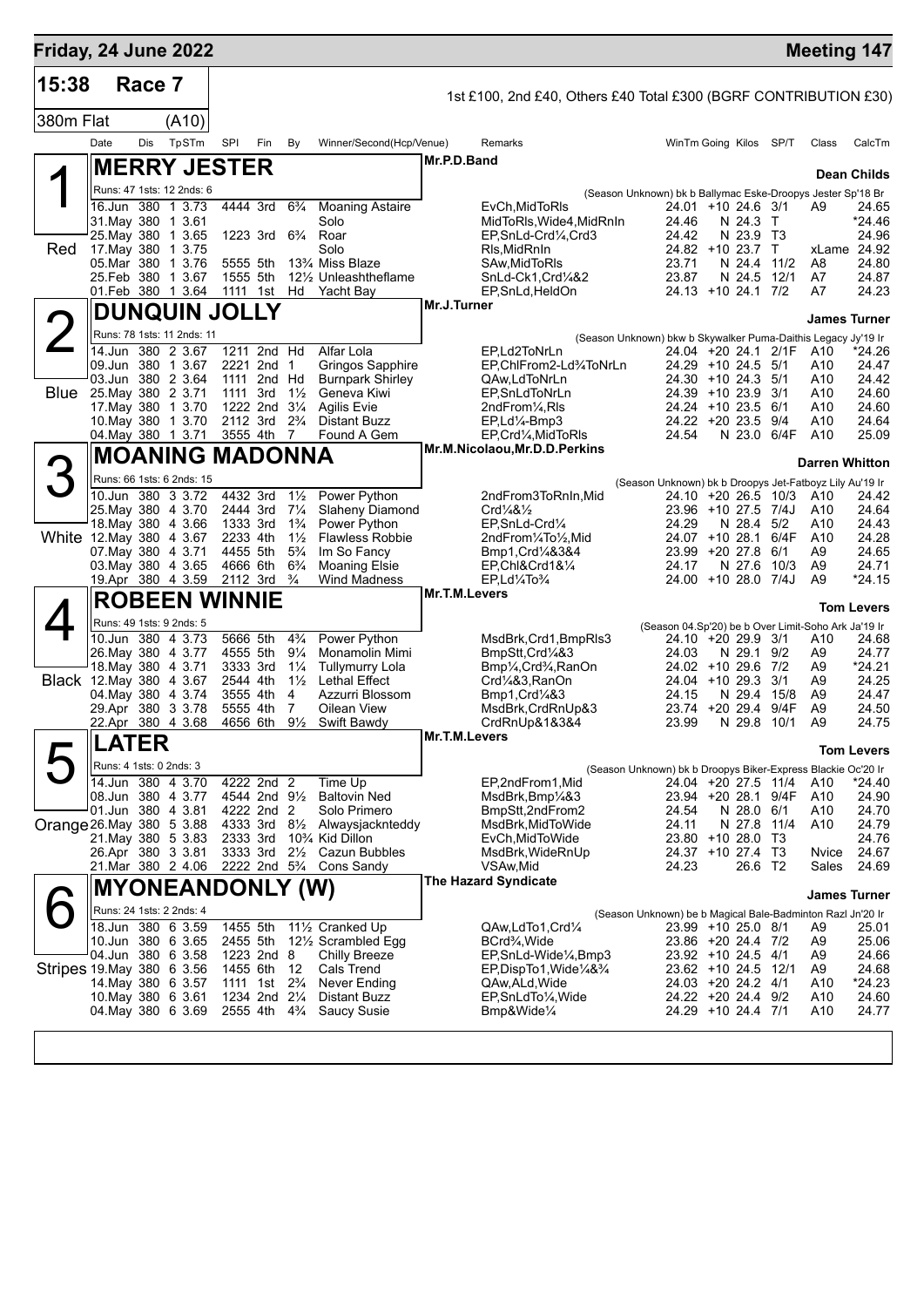| <b>Friday, 24 June 2022</b> |                                               |            |                      |                           |                  |                                  |                                                          |                     |                                                                              |                                                           |                          |                         | <b>Meeting 147</b>                            |                  |
|-----------------------------|-----------------------------------------------|------------|----------------------|---------------------------|------------------|----------------------------------|----------------------------------------------------------|---------------------|------------------------------------------------------------------------------|-----------------------------------------------------------|--------------------------|-------------------------|-----------------------------------------------|------------------|
| 15:58                       |                                               | Race 8     |                      |                           |                  |                                  |                                                          |                     | 1st £125, 2nd £45, Others £45 Total £350 (BGRF CONTRIBUTION £30)             |                                                           |                          |                         |                                               |                  |
| 380m Flat                   |                                               |            | (A7)                 |                           |                  |                                  |                                                          |                     |                                                                              |                                                           |                          |                         |                                               |                  |
|                             | Date                                          | <b>Dis</b> | TpSTm                | SPI                       | Fin              | By                               | Winner/Second(Hcp/Venue)                                 |                     | Remarks                                                                      | WinTm Going Kilos SP/T                                    |                          |                         | Class                                         | CalcTm           |
|                             | <b>SOLID HEGGO</b>                            |            |                      |                           |                  |                                  |                                                          |                     | <b>The Lucky Luckys</b>                                                      |                                                           |                          |                         |                                               |                  |
|                             | Runs: 2 1sts: 0 2nds: 0                       |            |                      |                           |                  |                                  |                                                          |                     |                                                                              |                                                           |                          |                         | <b>Julie Luckhurst</b>                        |                  |
|                             | 18.Jun 380 2 3.90                             |            |                      | 6666 5th                  |                  | 4                                | <b>Runaround Lis</b>                                     |                     | SAw,Bmp3,RIs                                                                 | 24.03                                                     | N 35.8 4/1               |                         | be d Droopys Buick-Knocka Nora My'20 Ir<br>A7 | 24.35            |
|                             | 11.Jun 380 2 3.78<br>06.Jun 380 1 3.78        |            |                      | 6666 6th<br>3332 2nd      |                  | 12<br>$\frac{3}{4}$              | Hiya Blackie<br>Roseville Adele                          |                     | MsdBrkBCrd1,Crd3<br>Chl&Crd3, MidToRIs                                       | 23.74 +10 35.4 7/1<br>24.45                               | N 35.0                   | T3                      | A6                                            | 24.80<br>24.51   |
| Red                         | 27. May 380 4 3.78                            |            |                      | 4332 2nd 4                |                  |                                  | Cloughtaney Hero                                         |                     | Crd1&2,2ndFrom3,MidToRIs                                                     | 23.84                                                     | N 34.0 T4                |                         |                                               | $*24.16$         |
|                             | 19. May 380 3 3.82<br>02. May 500 1           |            |                      |                           | 4th -            | 6                                | Solo<br>Snipe Drum(Derry)                                |                     | MidToRIs<br>(IrishRace)                                                      | 24.34 +10 33.8<br>28.27                                   | N 33.6 6/4J              | т                       | A <sub>5</sub>                                | 24.44<br>28.69   |
|                             | 02.Apr 300 4                                  |            |                      |                           | 2nd <sub>3</sub> |                                  | Leahys Taylor(Derry)                                     |                     | (IrishTrial)                                                                 | 17.24                                                     | N 33.6                   | T <sub>2</sub>          |                                               | 17.45            |
|                             | <b>GYMSTAR BLISS</b>                          |            |                      |                           |                  |                                  |                                                          | Miss.S.A.Clark      |                                                                              |                                                           |                          |                         | <b>Joanne Atkins</b>                          |                  |
|                             | Runs: 75 1sts: 11 2nds: 11                    |            |                      |                           |                  |                                  |                                                          |                     | (Season 18.Mr'22) bk b Laughil Blake-Tree Tops Beauty Ap'19 Ir               |                                                           |                          |                         |                                               |                  |
|                             | 18.Jun                                        | 380        | 3.85<br>$\mathbf{1}$ | 5555 6th                  |                  | $6\frac{1}{4}$                   | <b>Runaround Lis</b>                                     |                     | SAw, Crd3, MidToRIs                                                          | 24.03                                                     | N 29.8 5/1               |                         | A7                                            | 24.53            |
|                             | 06.Jun 380 1 3.62<br>30. May 60               |            | 1                    |                           |                  |                                  | Solo<br>Solo                                             |                     | MidToRIs, MidRnIn<br>(Handslip)                                              | 24.66                                                     | N 29.4<br>29.5           | T<br>T                  | xSsn                                          | 24.66            |
| <b>Blue</b>                 | 18.Mar 380 1 3.64<br>11. Mar 380 2 3.52       |            |                      | 3566 5th                  |                  | $7\frac{1}{4}$<br>1              | <b>Moaning Sabba</b><br><b>Blackboy River</b>            |                     | Bmp1, Crd2&4                                                                 | 23.57<br>23.71 +10 28.4                                   | N 28.6                   | 5/1                     | A5                                            | 24.14<br>*23.88  |
|                             | 05.Mar 380 1 3.62                             |            |                      | 1333 3rd<br>4566 6th      |                  | $8\frac{1}{2}$                   | Cougars Hero                                             |                     | QAw,Ld-Crd1/4,CmAg<br>EP, Crd <sup>1</sup> / <sub>4</sub> &3                 | $23.62 + 10.28.0$                                         |                          | 7/1<br>9/4F             | A5<br>A5                                      | 24.40            |
|                             | 24.Feb 380 1 3.63                             |            |                      | 4244 4th                  |                  | 5                                | <b>Moaning Fury</b>                                      |                     | 2ndFrom1To2,Bmp3                                                             | 23.55                                                     | N 28.0 6/1               |                         | A4                                            | 23.95            |
|                             | <b>PENNYS KAL</b>                             |            |                      |                           |                  |                                  |                                                          | Mr.A.Johnston       |                                                                              |                                                           |                          |                         |                                               | <b>Nick Deas</b> |
|                             | Runs: 2 1sts: 0 2nds: 0                       |            |                      |                           |                  |                                  |                                                          |                     |                                                                              |                                                           |                          |                         | bd d Man Twenty One-Pennys Bambi Ja'21 Ir     |                  |
|                             | 07.Jun 380 2 3.88<br>31. May 380 2 3.85       |            |                      | 6455 5th<br>6666 5th      |                  | $5\frac{1}{2}$                   | Sparkle<br>10 <sup>3</sup> / <sub>4</sub> Droopys Aubrey |                     | SAw, MidRnUp, Crd2<br>MsdBrk, Crd3, MidToRIs                                 | 23.93<br>23.74 +20 34.9 6/1                               | $+10$ 34.5 5/1           |                         | A7<br>A6                                      | 24.47<br>24.80   |
|                             | 26. May 380 2 3.80                            |            |                      | 2111 1st                  |                  | $5\frac{1}{4}$                   | Wiggysticket                                             |                     | LdRnUp, MidToRIs                                                             | 24.13                                                     | N 34.3                   | T3                      |                                               | *24.13           |
|                             | White 19. May 380 2 3.78<br>13 May 380 6 4.31 |            |                      | 3333 3rd                  |                  | $1\frac{1}{4}$                   | Cranked Up<br>Solo                                       |                     | RanOn, Mid<br>SAw, Mid                                                       | $24.22 + 10.34.3$<br>24.74                                | N 34.2                   | Т3<br>T                 |                                               | 24.42<br>24.74   |
|                             | 08.Apr 525 4                                  |            |                      |                           | 2nd 1            |                                  | Pennys Donna(Newbr)                                      |                     | (IrishTrial)                                                                 | 30.02                                                     | N 36.3 T2                |                         | Nvice                                         | 30.09            |
|                             | <b>LIMERICK VIC</b>                           |            |                      |                           |                  |                                  |                                                          | Mr.M.K.Smith        |                                                                              |                                                           |                          |                         | <b>Marcus Smith</b>                           |                  |
|                             | Runs: 28 1sts: 5 2nds: 3                      |            |                      |                           |                  |                                  |                                                          |                     |                                                                              | (Season Unknown) bk b Ballymac Vic-Tally Ho Dawn Ja'19 Ir |                          |                         |                                               |                  |
|                             | 18.Jun 380 4 3.65<br>09.Jun 380 4 3.67        |            |                      | 2112 3rd<br>2234 4th      |                  | $1\frac{1}{2}$<br>$6\frac{3}{4}$ | Runaround Lis                                            |                     | EP.Ld <sup>1</sup> / <sub>4</sub> -Crd3<br>EP,2ndFrom1To2,Bmp3               | 24.03<br>23.76 +20 28.1 14/1                              | N 27.8 8/1               |                         | A7                                            | 24.15            |
|                             | 01.Jun 380 4 3.66                             |            |                      |                           |                  |                                  | Rage Star<br>Solo                                        |                     | MidToWide                                                                    | 24.13                                                     | N 27.9                   | T                       | A6<br>xLame *24.13                            | 24.50            |
|                             | Black 20.Apr 380 4 3.67                       |            |                      | 3211 1st<br>5221 1st      |                  | Hd                               | <b>Ballymac Darasso</b>                                  |                     | EP,Ld½,WideRnIn                                                              | 24.20                                                     | N 28.4 7/1               |                         | A7                                            | 24.20            |
|                             | 08.Apr 380 3 3.70<br>25.Mar 380 4 3.67        |            |                      | 3333 3rd                  |                  | Nk<br>$5\frac{1}{4}$             | Dels Trigger<br>Ardfert Marvel                           |                     | MsdBrk, EP, Bmp1, Ld <sup>3</sup> / <sub>4</sub><br>Bmp1/ <sub>4</sub> , Mid | 24.45<br>23.99                                            | N 28.0<br>N 28.1 6/1     | 11/4                    | A8<br>A8                                      | 24.45<br>24.41   |
|                             | 16.Mar 380 4 3.73                             |            |                      | 6335 5th                  |                  | 7                                | <b>Billymac Mac</b>                                      | Mrs.D.Y.Lee         | MsdBrk,Crd½&3                                                                | 24.08                                                     | N 28.0 6/1               |                         | A8                                            | 24.63            |
|                             | SOUTHLODGE TIME                               |            |                      |                           |                  |                                  |                                                          |                     |                                                                              |                                                           |                          |                         |                                               | <b>David Lee</b> |
|                             | Runs: 98 1sts: 16 2nds: 12                    |            |                      |                           |                  |                                  |                                                          |                     |                                                                              |                                                           |                          |                         | bk d Droopys Jet-Chaotic Violet Ap'18 Ir      |                  |
|                             | 18.Jun 380 5 3.68<br>10.Jun 380 5 3.68        |            |                      | 3555 6th<br>4554 4th      |                  | 10<br>5                          | Ace Of Adog<br>Ascot Jan                                 |                     | Crd¼,Bmp2<br>CrdRnUp&1/4&4                                                   | 23.76 +10 32.7 9/1<br>23.81 +20 32.6 7/2                  |                          |                         | A7<br>A7                                      | 24.65<br>24.41   |
|                             | 03.Jun 380 5 3.71                             |            |                      | 5644 3rd                  |                  | $2\frac{1}{2}$                   | <b>Ellies Pet</b>                                        |                     | Crd1⁄4&3                                                                     | 24.24 +10 32.1 9/4F                                       |                          |                         | A7                                            | 24.54            |
| Orange 27. May 380 4 3.69   | 21. May 380 5 3.62                            |            |                      | 5443 2nd 21/2<br>1224 5th |                  | 7                                | Still Schemin<br>Bennys Millie                           |                     | MsdBrk, Crd1/2, 2ndFrom4<br>QAw,Ld-Crd1,Crd3                                 | 23.95<br>23.73 +10 31.5 8/1                               | N 31.9 6/1               |                         | A7<br>A7                                      | 24.15<br>24.39   |
|                             | 17 May 380 5 3.62                             |            |                      | 3555 4th                  |                  | $7\frac{1}{2}$                   | <b>Ballynabe Taylor</b>                                  |                     | Crd1&½,Mid                                                                   | 23.77 +20 31.4 10/1                                       |                          |                         | A6                                            | 24.56            |
|                             | 30. Mar 380 5 3.51                            |            |                      | 1111 1st                  |                  | -1                               | Shegoestofinos                                           |                     | QAw, ALd                                                                     | 23.85 +10 32.6 10/3                                       |                          |                         | A7                                            | *23.95           |
|                             |                                               |            |                      |                           |                  |                                  | <b>BOBOB SCRAMBLIES (W)</b>                              | <b>Poppets Gang</b> |                                                                              |                                                           |                          |                         | <b>Marcus Smith</b>                           |                  |
|                             | Runs: 12 1sts: 3 2nds: 3                      |            |                      |                           |                  |                                  |                                                          |                     | (Season Unknown) bk b Laughil Bolt-Locnamon Sarah Jy'20 Ir                   |                                                           |                          |                         |                                               |                  |
|                             | 18.Jun 380 6 3.59<br>10.Jun 380 6 3.64        |            |                      | 1244 4th<br>1122 3rd      |                  | $\overline{2}$<br>$4\frac{1}{4}$ | Runaround Lis<br>Ascot Jan                               |                     | QAw,LdTo1/4,Crd3<br>EP,LdRnUpTo2,Bmp3                                        | 24.03                                                     | N 26.7 5/2J              | 23.81 +20 26.6 15/8F A7 | A7                                            | 24.19<br>24.35   |
|                             | 01.Jun 380 6 3.63                             |            |                      | 1222 2nd $2\frac{1}{2}$   |                  |                                  | Woodcocks Amelia                                         |                     | EP,2ndFrom1                                                                  | 23.84                                                     | N 26.6 5/1               |                         | A7                                            | *24.04           |
| Stripes 27 May 380 6 3.62   | 18. May 380 6 3.65                            |            |                      | 1334 3rd<br>1222 1st      |                  | $\overline{4}$<br>$2\frac{3}{4}$ | Still Schemin<br>Gnasher                                 |                     | EP,DispTo1,Wide%<br>EP, SnLdTo <sup>1</sup> / <sub>4</sub> , CmAg4           | 23.95<br>24.35                                            | N 26.5 4/1<br>N 26.6 9/4 |                         | A7<br>A8                                      | 24.27<br>24.35   |
|                             | 11 May 380 6 3.70                             |            |                      | 5555 4th                  |                  | $5\frac{1}{2}$                   | <b>Wind Madness</b>                                      |                     | MsdBrk, Bmp&Wide1/4                                                          | 23.83 +20 27.0 7/2                                        |                          |                         | A8                                            | 24.46            |
|                             | 06. May 380 6 3.61                            |            |                      | 1111 1st                  |                  | $3\frac{1}{2}$                   | <b>Bonnie Duke</b>                                       |                     | QAw,ALd,Wide                                                                 | 24.03 +20 26.6 1/1F                                       |                          |                         | A9                                            | 24.23            |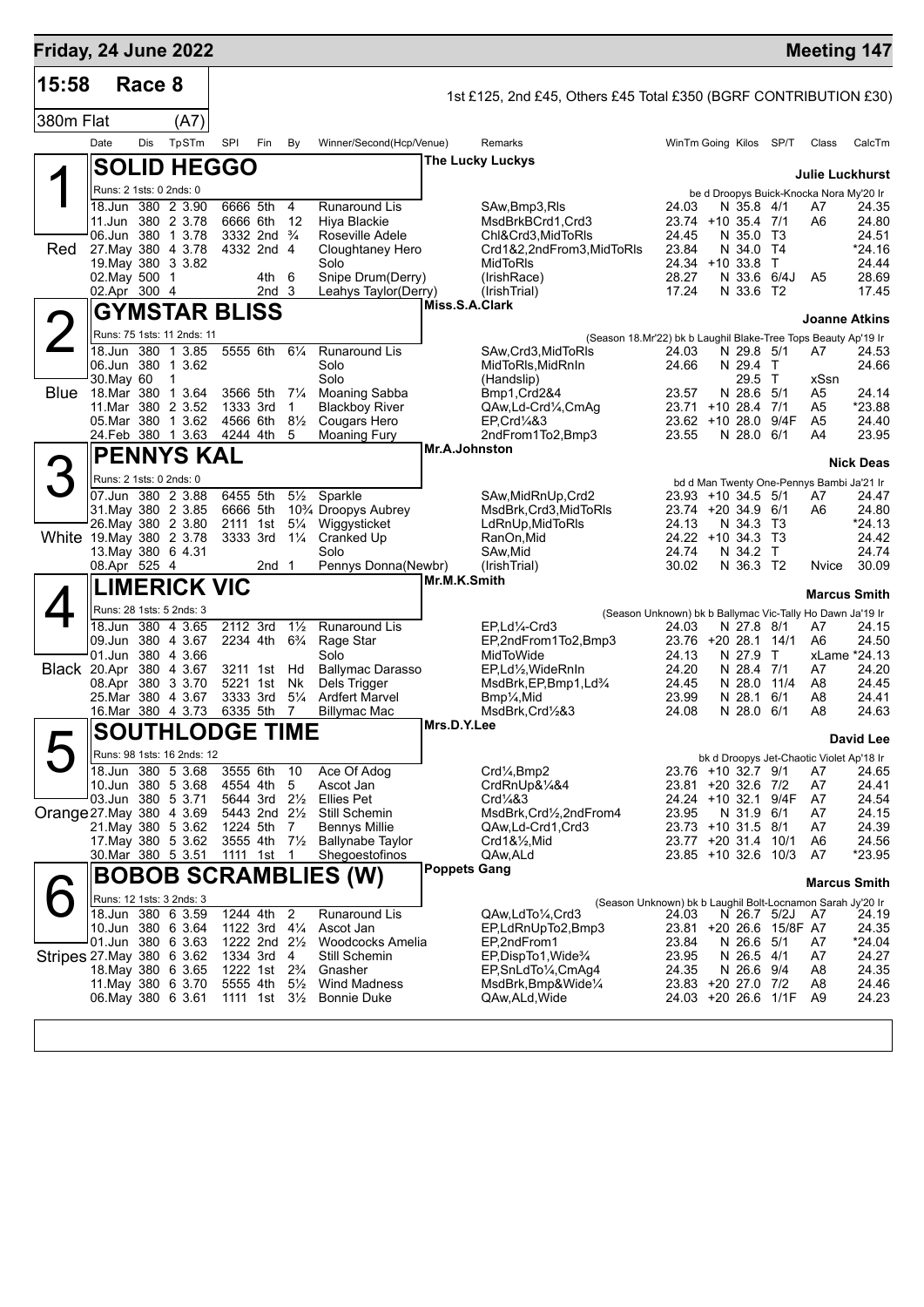| Friday, 24 June 2022            |                         |        |                                               |                      |                                                      |                                  |                                                      |                     |                                                                                           |                                                                                  |                         |                          |                      | <b>Meeting 147</b>                                |
|---------------------------------|-------------------------|--------|-----------------------------------------------|----------------------|------------------------------------------------------|----------------------------------|------------------------------------------------------|---------------------|-------------------------------------------------------------------------------------------|----------------------------------------------------------------------------------|-------------------------|--------------------------|----------------------|---------------------------------------------------|
| 16:18                           |                         | Race 9 |                                               |                      |                                                      |                                  |                                                      |                     | 1st £110, 2nd £45, Others £45 Total £335 (BGRF CONTRIBUTION £30)                          |                                                                                  |                         |                          |                      |                                                   |
| 380m Flat                       |                         |        | (A9)                                          |                      |                                                      |                                  |                                                      |                     |                                                                                           |                                                                                  |                         |                          |                      |                                                   |
|                                 | Date                    | Dis    | TpSTm                                         | SPI                  | Fin                                                  | By                               | Winner/Second(Hcp/Venue)                             |                     | Remarks                                                                                   | WinTm Going Kilos SP/T                                                           |                         |                          | Class                | CalcTm                                            |
|                                 |                         |        | <b>BALTOVIN NED</b>                           |                      |                                                      |                                  |                                                      | Miss.K.A.Daly       |                                                                                           |                                                                                  |                         |                          |                      | <b>Kerry Daly</b>                                 |
|                                 |                         |        | Runs: 60 1sts: 6 2nds: 8                      |                      |                                                      |                                  |                                                      |                     |                                                                                           |                                                                                  |                         |                          |                      | bkw d Baltovin Leo-Baltovin Roxanne Fb'19 Ir      |
|                                 |                         |        | 15.Jun 380 1 3.85                             | 6544 4th             |                                                      |                                  | 11 <sup>3</sup> / <sub>4</sub> Ascot Izzy            |                     | SAw, Crd 2& 3& 3/4                                                                        | 23.87                                                                            | N 32.6 10/1             |                          | A9                   | 24.81                                             |
|                                 |                         |        | 08.Jun 380 2 3.76<br>02.Jun 380 1 3.87        |                      | 3211 1st<br>6544 4th                                 | $9\frac{1}{2}$<br>5              | Later<br>Kindii Hunter                               |                     | Bmp <sup>1</sup> / <sub>4</sub> , Ld <sub>2</sub><br>SAw, Bmp2, MidToRIs                  | $23.94 + 20.326$<br>24.22 +10 32.2                                               |                         | 5/2<br>5/1               | A10<br>A10           | *24.14<br>24.72                                   |
| Red                             |                         |        | 27. May 380 1 3.80<br>19. May 380 2 3.86      | 5555 5th             | 5666 5th                                             | $9\frac{3}{4}$<br>$6\frac{1}{2}$ | Unleashthestorm                                      |                     | Crd1/4&2, RIs                                                                             | 23.79<br>$24.02 + 10.32.3$                                                       | N 32.4                  | 16/1<br>11/1             | A10<br>A9            | 24.57<br>24.64                                    |
|                                 |                         |        | 14. May 380 2 3.81                            | 5544 5th             |                                                      | $4\frac{1}{2}$                   | Happy Lowman<br><b>Distant Buzz</b>                  |                     | SAw, Mid To RIs<br>BmpRnUp, Crd3&4, RIs                                                   | 24.17 +20 31.8                                                                   |                         | 5/1                      | A9                   | 24.72                                             |
|                                 |                         |        | 05. May 380 2 3.83                            | 5444 4th             |                                                      | $5\frac{3}{4}$                   | Detective Blue                                       | Mr.D.D.Perkins      | MsdBrk, Crd1/4                                                                            | 23.98                                                                            | N 32.0 8/1              |                          | A9                   | 24.43                                             |
|                                 |                         |        | <b>MOANING ROGERS</b>                         |                      |                                                      |                                  |                                                      |                     |                                                                                           |                                                                                  |                         |                          |                      | <b>Darren Whitton</b>                             |
|                                 |                         |        | Runs: 11 1sts: 2 2nds: 1<br>16.Jun 380 2 3.69 |                      | 3222 2nd SH                                          |                                  |                                                      |                     |                                                                                           | (Season Unknown) bk b Ice On Fire-Take Note Nv'20 Ir                             |                         |                          |                      |                                                   |
|                                 |                         |        | 09.Jun 380 2 3.74                             |                      | 4333 3rd                                             | $1\frac{1}{4}$                   | Going Home Again<br><b>Ruffian Scar</b>              |                     | Bmp1,2ndFrom2,RanOn<br>Crd1/ <sub>4</sub> , RanOn                                         | 23.90 +10 29.3 9/2<br>23.85 +20 30.0 6/1                                         |                         |                          | A8<br>A8             | 24.01<br>24.14                                    |
|                                 |                         |        | 01.Jun 380 1 3.69                             |                      | 3344 3rd                                             | 2<br>$7\frac{3}{4}$              | <b>Wind Madness</b>                                  |                     | Bmp <sup>1</sup> / <sub>4</sub> , Crd2, RanOn                                             | 23.98                                                                            | N 29.4 7/1              |                          | A8                   | 24.13                                             |
| <b>Blue</b>                     |                         |        | 26. May 380 2 3.80<br>20. May 380 1 3.65      |                      | 4333 5th<br>2333 3rd                                 | $8\frac{1}{2}$                   | Young Ted<br>Unleashthefury                          |                     | Bmp <sup>1</sup> / <sub>4</sub> , Crd <sub>3</sub><br>Crd1, Bmp1/ <sub>4</sub> , MidToRIs | 23.86<br>$23.92 + 10.28.1$                                                       | N 28.9                  | 4/1<br>6/1               | A8<br>A8             | 24.47<br>24.70                                    |
|                                 |                         |        | 22.Apr 380 2 3.82                             | 6233 3rd             | 1111 1st                                             | $6\frac{1}{4}$<br>$1\frac{3}{4}$ | Nugget<br>Ferndale Chimed                            |                     | CrdRnUp,2ndFrom1/4To1/2<br>EP.SnLd                                                        | 24.17<br>23.96                                                                   | N 28.5<br>N 28.7 10/3   | 4/1                      | A8<br>A <sub>9</sub> | 24.67<br>*23.96                                   |
|                                 |                         |        | 13.Apr 380 2 3.61<br><b>CHESTNUT TOMMY</b>    |                      |                                                      |                                  |                                                      | Miss.J.S.Atkins     |                                                                                           |                                                                                  |                         |                          |                      |                                                   |
|                                 |                         |        | Runs: 36 1sts: 3 2nds: 7                      |                      |                                                      |                                  |                                                      |                     |                                                                                           |                                                                                  |                         |                          |                      | <b>Joanne Atkins</b>                              |
|                                 |                         |        | 18.Jun 380 3 3.66                             |                      | 2222 2nd                                             | $1\frac{3}{4}$                   | Pennys Bisto                                         |                     | Mid, RanOn                                                                                | 23.85                                                                            |                         | N 36.4 15/8F A9          |                      | bk d Head Bound-Playmistyforme Ap'19 Ir<br>*23.99 |
|                                 |                         |        | 07.Jun 380 3 3.74                             |                      | 4322 2nd 1 <sup>1</sup> / <sub>2</sub>               |                                  | Pincher Mac                                          |                     | Mid, RanOn                                                                                | 23.88                                                                            | $+20.36.1$              | 9/2                      | A9                   | 24.20                                             |
| White 19. May 380 3 3.70        |                         |        | 27 May 380 3 3.75                             |                      | 2222 2nd Hd<br>5544 4th                              | $8\frac{3}{4}$                   | Glassmoss Lynn<br><b>Cals Trend</b>                  |                     | 2ndFrom¼,RanOn<br>MsdBrk,Crd¼&3                                                           | 24.10<br>$23.62 + 10.35.7$                                                       | N 36.3                  | 15/8<br>5/2              | A9<br>A9             | 24.12<br>24.42                                    |
|                                 |                         |        | 10. May 380 3 3.64                            |                      | 2222 1st                                             | $1\frac{3}{4}$                   | <b>Ellies Teddybear</b>                              |                     | EP, Chl3, Ld4, BmpRnIn                                                                    | 23.81                                                                            | $+20,35.6$              | 7/4F                     | A10                  | 24.01                                             |
|                                 |                         |        | 03 May 380 4 3.66<br>28.Apr 380 4 3.80        | 4344 4th             | 6665 3rd                                             | 1<br>$5\frac{1}{2}$              | Pukka Anytime<br>Salems Florida                      |                     | BmpRnUp, Crd2, RanOn<br>SAw, Crd <sup>1</sup> / <sub>4</sub> &3, RanOn                    | 24.18<br>23.96 +20 35.1 7/2                                                      | N 34.7 6/1              |                          | A9<br>A9             | 24.26<br>24.60                                    |
|                                 |                         |        | <b>WHISTLING EVIE</b>                         |                      |                                                      |                                  |                                                      | <b>LT Syndicate</b> |                                                                                           |                                                                                  |                         |                          |                      | <b>Nick Carter</b>                                |
|                                 |                         |        | Runs: 35 1sts: 5 2nds: 8                      |                      |                                                      |                                  |                                                      |                     |                                                                                           | (FalseHt 10.Au'21) bk b Ballymac Vic-Westmead Lucy Au'18 Ir                      |                         |                          |                      |                                                   |
|                                 |                         |        | 18.Jun 380 4 3.71<br>13.Jun 380 6 3.72        |                      | 5333 3rd 61/2<br>2222 2nd $\frac{3}{4}$              |                                  | Pennys Bisto                                         |                     | MsdBrk,Crd2,Mid<br>EP,Crd1/4&3,RanOn,Mid                                                  | 23.85<br>$24.27 + 10.276$                                                        | N 27.6 7/1              | T3                       | A9                   | 24.37<br>24.43                                    |
|                                 | 06.Jun 60               |        | - 6                                           |                      |                                                      |                                  | Maggie Lad<br>Solo                                   |                     | (Handslip)                                                                                |                                                                                  | 27.9                    | $\top$                   | xLame                |                                                   |
| <b>Black</b> 12. May 380 6 3.71 |                         |        | 05. May 380H6 3.79                            |                      | 2222 2nd 31/4                                        |                                  | <b>Skeard Vera</b><br>Solo                           |                     | EvCh, Mid<br>Wide                                                                         | 24.10<br>26.27                                                                   | N 28.4<br>N 28.5        | T <sub>2</sub><br>$\top$ |                      | $*24.36$<br>26.27                                 |
|                                 |                         |        | 23.Oct 380H6 3.64                             |                      | 2111 3rd                                             | $2\frac{3}{4}$                   | Warning Light                                        |                     | EP,LdNrLn,Crd4B,Crd5H                                                                     | 24.08                                                                            | +20 27.8                | 3/1                      | H <sub>2</sub>       | 24.50                                             |
|                                 |                         |        | 15.Oct 380H6 3.63                             |                      | 2333 3rd 1 <sup>3</sup> / <sub>4</sub>               |                                  | Zenas Ronnie                                         | Mr.M.Powell         | Crd1B, Bmp3B, RanOn                                                                       | 24.26 +20 27.6 7/2                                                               |                         |                          | H2                   | 24.59                                             |
|                                 |                         |        | <b>FLAWLESS ROBBIE</b>                        |                      |                                                      |                                  |                                                      |                     |                                                                                           |                                                                                  |                         |                          |                      | <b>Marcus Smith</b>                               |
|                                 | Runs: 5 1sts: 1 2nds: 0 |        | 15.Jun 380 5 3.81                             |                      |                                                      |                                  | Solo                                                 |                     | MidToWide                                                                                 |                                                                                  |                         |                          |                      | bk d Kinloch Brae-Laughil Ita Oc'19 Ir            |
|                                 |                         |        | 27. May 380 5 3.82                            | 6666 6th             |                                                      | <b>DIS</b>                       | Glassmoss Lynn                                       |                     | SAw, VBBlk <sup>1/4</sup> , (ReQul)                                                       | 24.14<br>24.10                                                                   | N 31.5 T<br>N 31.3 7/1  |                          | A9                   | ReQul *24.14<br>0.00                              |
| Orange 12. May 380 5 3.66       |                         |        | 20. May 380 5 3.76                            | 4355 5th<br>3322 1st |                                                      | $8\frac{1}{2}$                   | <b>Hitthelids Polly</b>                              |                     | MsdBrk, EP, Crd2&4                                                                        | 24.09 +10 31.2 6/1                                                               |                         |                          | A9                   | 24.87                                             |
|                                 |                         |        | 04. May 380 5 3.70                            | 3334 5th             |                                                      | $\frac{1}{2}$<br>$7\frac{1}{4}$  | Power Python<br><b>Saucy Susie</b>                   |                     | EP,2ndFrom1/2-LdNrLn<br>EP, Chl&Crd1/4, Crd3/4                                            | 24.07 +10 31.6 9/2<br>24.29 +10 31.9 9/4                                         |                         |                          | A10<br>A10           | 24.17<br>24.97                                    |
|                                 |                         |        | 27.Apr 380 4 3.77<br>21.Apr 380 5 3.71        |                      | 4443 3rd 2<br>3333 3rd 8 <sup>3</sup> / <sub>4</sub> |                                  | Ballymac Kala                                        |                     | MsdBrk, EP, Wide 1/4, RanOn                                                               | 24.42<br>23.71                                                                   | N 31.7 7/2<br>N 31.5 T3 |                          | A10                  | 24.58<br>24.41                                    |
|                                 |                         |        | <b>MOANING KENDALL</b>                        |                      |                                                      |                                  | Annual Panda<br>(W)                                  | Mr.D.D.Perkins      | EvCh, Mid                                                                                 |                                                                                  |                         |                          |                      |                                                   |
|                                 |                         |        | Runs: 13 1sts: 3 2nds: 2                      |                      |                                                      |                                  |                                                      |                     |                                                                                           |                                                                                  |                         |                          |                      | <b>Darren Whitton</b>                             |
|                                 |                         |        | 18.Jun 380 6 3.61                             |                      | 1222 2nd 21/4                                        |                                  | Serene Duke                                          |                     | EP,2ndFrom1,MidToWide                                                                     | (Season Unknown) bk b Kinloch Brae-Fatboyz Darcie Oc'20 Ir<br>24.02 +10 26.1 7/2 |                         |                          | A8                   | 24.30                                             |
|                                 |                         |        | 11.Jun 380 6 3.67                             |                      | 3211 1st 21/4                                        |                                  | Cranked Up                                           |                     | $EP, Ld\frac{1}{2}$ , Wide                                                                |                                                                                  |                         | 24.09 +10 26.2 15/8F A9  |                      | $*24.19$                                          |
| Stripes 01.Jun 380 6 3.67       |                         |        | 07.Jun 380 5 3.66                             |                      | 1233 3rd 41/4<br>2222 2nd 1                          |                                  | Pincher Mac<br>Moaning Capriati                      |                     | DispTo1, CrdRnUp, Bmp1/4<br>EP,2ndFrom1                                                   | 23.88 +20 26.4 10/1<br>24.12                                                     | N 26.0 5/2F             |                          | A9<br>A9             | 24.42<br>24.20                                    |
|                                 |                         |        | 27. May 380 6 3.74                            |                      | 4333 3rd 51/4                                        |                                  | Glassmoss Lynn                                       |                     | MsdBrk, Crd1/4                                                                            | 24.10                                                                            | N 26.1 10/1             |                          | A9                   | 24.52                                             |
|                                 |                         |        | 20. May 380 5 3.70<br>14 May 380 6 3.80       |                      | 2111 1st                                             | $\frac{3}{4}$                    | <b>Fruity Delight</b><br>6666 6th 101/4 Distant Buzz |                     | EP,Ld1,MidToWide<br>CrdRnUp&1/ <sub>4</sub> , Wide                                        | 24.42 +10 26.2 11/4<br>24.17 +20 25.7 5/1                                        |                         |                          | A9<br>A <sub>9</sub> | 24.52<br>25.18                                    |
|                                 |                         |        |                                               |                      |                                                      |                                  |                                                      |                     |                                                                                           |                                                                                  |                         |                          |                      |                                                   |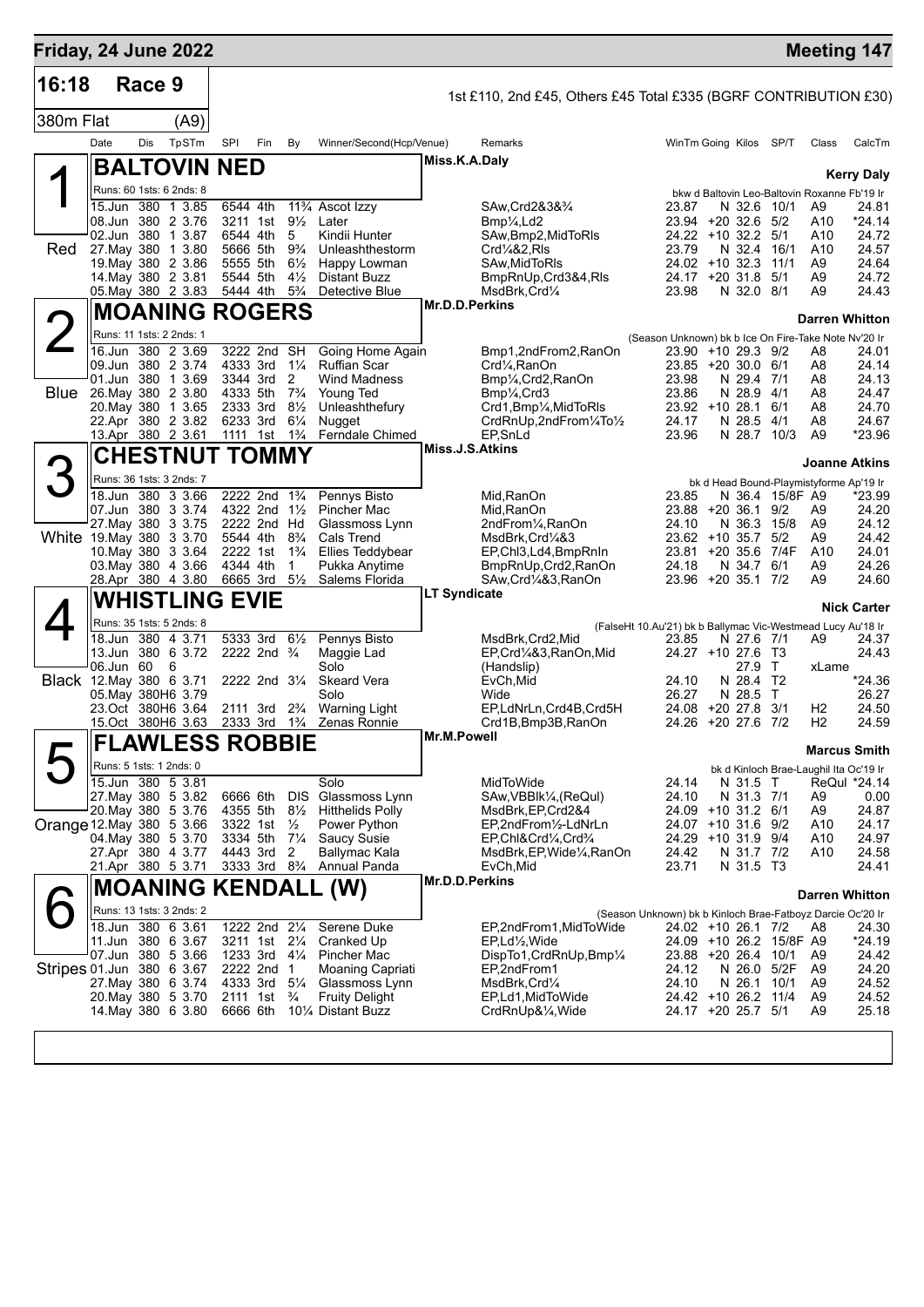## **Friday, 24 June 2022 Meeting 147**

| 16:38 Race 10 |             |               |                                   |                                      |     |                |                          |             | 1st £175, 2nd £55, Others £55 Total £395 (BGRF CONTRIBUTION £25) |                                                              |             |          |                |                        |
|---------------|-------------|---------------|-----------------------------------|--------------------------------------|-----|----------------|--------------------------|-------------|------------------------------------------------------------------|--------------------------------------------------------------|-------------|----------|----------------|------------------------|
| 540m Flat     |             |               | (S2)                              |                                      |     |                |                          |             |                                                                  |                                                              |             |          |                |                        |
|               | Date        | Dis           | TpSTm                             | SPI                                  | Fin | By             | Winner/Second(Hcp/Venue) |             | Remarks                                                          | WinTm Going Kilos                                            |             | SP/T     | Class          | CalcTm                 |
|               |             |               | <b>PROJECT YEAR</b>               |                                      |     |                |                          | Mr.J.Ripley |                                                                  |                                                              |             |          |                |                        |
|               |             |               |                                   |                                      |     |                |                          |             |                                                                  |                                                              |             |          |                | <b>Julie Luckhurst</b> |
|               |             |               | Runs: 60 1sts: 16 2nds: 9         |                                      |     |                |                          |             |                                                                  | (Season Unknown) bk b Kinloch Brae-Cabbage Ap'19 Ir          |             |          |                |                        |
|               |             |               | 16.Jun 540 1 13.11                | 3222 1st                             |     | $1\frac{1}{2}$ | So Its Taylor            |             | EP.2ndFrom1-Ld5                                                  | $33.99 + 2026.6$                                             |             | 4/5F     | S <sub>3</sub> | *34.19                 |
|               |             | 10.Jun 380    | 1 3.63                            | 1222 1st                             |     | <b>SH</b>      | <b>Buick Wildcat</b>     |             | EP,BmpRnUp&1/4,LdNrLn                                            | 23.43                                                        | $+2026.4$   | 4/1      | A <sub>2</sub> | 23.63                  |
|               | 04.Jun 540  |               | 1 13.22 5322 1st                  |                                      |     | $\frac{1}{2}$  | <b>Banteer Ladv</b>      |             | 2ndFrom <sup>1</sup> / <sub>2</sub> -Ld6                         | 34.35                                                        | $N$ 26.6    | 11/10FS4 |                | 34.35                  |
| Red           | 27. May 380 |               | 2 3.71                            | 5224 5th                             |     | $8\frac{1}{2}$ | <b>Moaning Victor</b>    |             | 2ndFrom1/4-Chl&Crd3,BCrd4                                        | 23.71                                                        | $N$ 26.6    | 3/1      | A <sub>2</sub> | 24.39                  |
|               |             |               | 19. May 380 2 3.70                | 3211 1st                             |     | $2\frac{3}{4}$ | Rarity                   |             | $Ld\frac{1}{2}$ , MidToRIs                                       | 23.70                                                        | $+10, 26.3$ | 9/4      | A <sub>3</sub> | 23.80                  |
|               |             |               | 14. May 380 2 3.65                | 3322 2nd <sup>3</sup> / <sub>4</sub> |     |                | Skittle Ali              |             | MidToRIs, RanOn                                                  | 23.42                                                        | $+2026.4$   | 4/1      | A <sub>3</sub> | 23.68                  |
|               |             |               | 10. May 540 1 13.07 3222 2nd 13/4 |                                      |     |                | Moaning Amy              |             | $EP$ Chl1To $\frac{1}{2}$                                        | $33.94 + 30.26.8$                                            |             | 5/6F     | S4             | 34.38                  |
|               |             |               | <b>CROSSFIELD KAYLA</b>           |                                      |     |                |                          |             | Mr.E.A.Gaskin, Mr.T.Mumford                                      |                                                              |             |          |                |                        |
|               |             |               |                                   |                                      |     |                |                          |             |                                                                  |                                                              |             |          |                | David Lee              |
|               |             |               | Runs: 56 1sts: 16 2nds: 9         |                                      |     |                |                          |             |                                                                  | (Season 09.Fb'22) bk b Kinloch Brae-Crossfield Kate Nv'18 Ir |             |          |                |                        |
|               |             |               | 16.Jun 380 2 3.55                 | 1112                                 | 1st |                | Runwild Ruby             |             | EP, SnLdTo3, CmAgRnIn                                            | 23.71                                                        | +10 27.0    | 11/4     | - A4           | 23.81                  |
|               |             |               | 07.Jun 380 1 3.63                 | 2222 2nd                             |     | $1\frac{1}{2}$ | Someone Else             |             | EP, Chl <sup>1</sup> / <sub>4</sub> , 2nd From 2                 | 23.60                                                        | $+20$ 27.5  | 15/8F A4 |                | 23.92                  |
|               |             |               | 02.Jun 380 2 3.62                 | 4443 3rd                             |     | $5\frac{1}{4}$ | Miss Order               |             | BCrd1/ <sub>4</sub> ,Bmp3                                        | 23.91                                                        | N 27.0      | 5/2      | A4             | 24.33                  |
| <b>Blue</b>   |             |               | 27. May 380 2 3.63                | 1111                                 | 1st | 1              | Moaning Mufasa           |             | EP, SnLd                                                         | 23.61                                                        | $N$ 26.8    | 11/8F    | A5             | 23.61                  |
|               |             |               | 21. May 540 2 13.07               | 1111                                 | 1st | Nk             | Swift Odyssey            |             | EP.SnLd.MidToRIs                                                 | 34.34                                                        | $+20, 26.4$ | 2/1F     | S <sub>3</sub> | *34.54                 |
|               |             |               | 14. May 380 2 3.59                | 1111                                 | 1st | $1\frac{1}{2}$ | Cactus Lady              |             | QAw, ALd, MidToRIs                                               | 23.64                                                        | $+1026.7$   | 9/4F     | A6             | 23.74                  |
|               |             |               | 30.Apr 540 1 13.24 5444 5th       |                                      |     |                | 121/4 Popworld           |             | MsdBrk, Crd2, MidToRIs                                           | 33.74                                                        | $+2027.2$   | 14/1     | 0 <sub>R</sub> | 34.92                  |
|               |             | <b>VACANT</b> |                                   |                                      |     |                |                          |             |                                                                  |                                                              |             |          |                |                        |
|               |             |               |                                   |                                      |     |                |                          |             |                                                                  |                                                              |             |          |                |                        |
|               |             |               |                                   |                                      |     |                |                          |             |                                                                  |                                                              |             |          |                |                        |
|               |             |               |                                   |                                      |     |                |                          |             |                                                                  |                                                              |             |          |                |                        |

White

|                                     | <b>DROOPYS CLEVER</b>                  |     |                  |      |                  |                                  |                                                           |                    | Mr.T.Batchelor,Mr.B.J.Kelly                 |                                                             |                         |                  |                         |                                           |
|-------------------------------------|----------------------------------------|-----|------------------|------|------------------|----------------------------------|-----------------------------------------------------------|--------------------|---------------------------------------------|-------------------------------------------------------------|-------------------------|------------------|-------------------------|-------------------------------------------|
|                                     | Runs: 10 1sts: 2 2nds: 1               |     |                  |      |                  |                                  |                                                           |                    |                                             |                                                             |                         |                  |                         | <b>Tommy Batchelor</b>                    |
|                                     |                                        |     |                  |      |                  |                                  |                                                           |                    |                                             |                                                             |                         |                  |                         | bk d Droopys Noah-Droopys Sylvia Oc'20 Ir |
|                                     | 18.Jun 540 5 13.24 3333 3rd            |     |                  |      |                  | 8                                | <b>Ritzy Spirit</b>                                       |                    | EvCh.Wide2                                  | 33.73                                                       | N 30.6                  | 10/3             | OR.                     | $*34.37$                                  |
|                                     | 14.Jun 380<br>09.Jun 380               |     | 4 3.71<br>4 3.58 |      | 6566 6th         | $9\frac{1}{2}$                   | Someone Else<br>Solo                                      |                    | SAw.BCrd1/4.Bmp3                            | 23.51<br>23.48                                              | $+10.30.8$              | 11/4             | A <sub>3</sub><br>xFall | 24.37                                     |
|                                     | 28. May 540                            |     | 3 13.21          |      | 3255 5th         | <b>DIS</b>                       | <b>Roseville Emily</b>                                    |                    | Mid.Wide2                                   | 34.34                                                       | $+10.30.7$<br>N 30.9    | 5/4F             | 0R                      | 23.58<br>0.00                             |
| Black                               | 21. May 380 4 3.54                     |     |                  | 1111 | 1st              | 6                                | Offthe Line Sham                                          |                    | Chl&Crd1,Chl&Crd&Fell1/2<br>QAw.ALd.Mid     | 23.46                                                       | $+10.30.2$              | 7/2              | A4                      | 23.56                                     |
|                                     | 14. May 380 4 3.70                     |     |                  |      | 5555 5th         | $6\frac{1}{4}$                   | Skittle Ali                                               |                    | SAw.Crd&Wide1/4&3/4                         | 23.42                                                       | $+20.30.2$              | 4/1              | A <sub>3</sub>          | 24.12                                     |
|                                     | 06. May 380 4 3.65                     |     |                  |      | 2522 2nd         | $2\frac{1}{2}$                   | Unleashthewizard                                          |                    | Crd1, RanOn                                 | 23.37                                                       | $+20$ 30.4 8/1          |                  | A <sub>3</sub>          | 23.77                                     |
|                                     |                                        |     |                  |      |                  |                                  |                                                           | Mrs.D.Y.Lee        |                                             |                                                             |                         |                  |                         |                                           |
|                                     |                                        |     |                  |      |                  |                                  | <b>BOYNEPARK LOGAN (W)</b>                                |                    |                                             |                                                             |                         |                  |                         | David Lee                                 |
|                                     | Runs: 41 1sts: 7 2nds: 10              |     |                  |      |                  |                                  |                                                           |                    |                                             |                                                             |                         |                  |                         |                                           |
|                                     |                                        |     |                  |      |                  |                                  |                                                           |                    |                                             |                                                             |                         |                  |                         | bk d Sh Avatar-Boynepark Smarty Sp'18 Ir  |
|                                     | 15.Jun 380 5 3.70<br>08.Jun 380 5 3.68 |     |                  |      | 4666 6th         | 4                                | Swift Bawdy                                               |                    | Bmp1, Crd1/4                                | 23.82                                                       | N 30.0 9/1              | 11/2             | A6                      | 24.13                                     |
|                                     |                                        |     |                  |      | 3555 5th         | $8\frac{1}{2}$                   | Deanridge Boyone<br>Noduff Grand                          |                    | Blk1.MidToWide                              | 23.73                                                       | N 30.2                  |                  | A6                      | 24.41<br>34.65                            |
|                                     | 28.May 540                             |     |                  |      | 6 13.46 4332 2nd | $2\frac{1}{2}$                   |                                                           |                    | 2ndFrom4, RanOn                             | 34.45                                                       | N 30.3                  | 5/2<br>9/2       | 0R<br><b>OR</b>         |                                           |
| Orange 21. May 540 6 13.19 2222 2nd | 17. May 540 5 13.10 2222 2nd           |     |                  |      |                  | $1\frac{1}{2}$                   | Chelms Tornado                                            |                    | MidToWide.RanOn<br>MidToWide.RanOn          | 34.20<br>34.04                                              | $+2029.8$<br>$+30.30.0$ | 8/1              | S <sub>2</sub>          | 34.52<br>34.46                            |
|                                     |                                        |     |                  |      | 3443 3rd         | $1\frac{1}{2}$<br>$4\frac{1}{4}$ | Absolute Vegas<br>Rafiki Sarafina                         |                    |                                             | 23.74                                                       | $+10.30.6$              | 11/4F            | A <sub>6</sub>          | 24.18                                     |
|                                     | 11. May 380 6 3.67                     |     |                  |      | 1st              | $5\frac{1}{2}$                   |                                                           |                    | Bmp2,Crd <sup>3</sup> / <sub>4</sub> ,RanOn | 34.25                                                       | N 30.2                  | 10/3             | S4                      | $*34.25$                                  |
|                                     | 27.Apr 540 6 13.06 1111                |     |                  |      |                  |                                  | Moaning Amy                                               | <b>Star Racing</b> | EP, SnLd, Bmp1                              |                                                             |                         |                  |                         |                                           |
|                                     | KIWI SANDY (W)                         |     |                  |      |                  |                                  |                                                           |                    |                                             |                                                             |                         |                  |                         | <b>Nick Deas</b>                          |
|                                     | Runs: 19 1sts: 4 2nds: 3               |     |                  |      |                  |                                  |                                                           |                    |                                             |                                                             |                         |                  |                         |                                           |
|                                     | 18.Jun 540                             |     |                  |      | 5 13.36 6422 2nd |                                  | Cals Flair                                                |                    |                                             | (Season Unknown) bk b Droopys Sydney-Kilgowan Kiwi Oc'19 Ir |                         |                  | S <sub>2</sub>          | 34.69                                     |
|                                     | 10.Jun 540                             |     | 6 13.15 3111     |      | 1st              | $1\frac{1}{2}$<br>$1\frac{1}{4}$ | Kid Bella                                                 |                    | MsdBrk, Wide, RanOn<br>EP.Ld2.Wide          | 34.57<br>34.26                                              | N 27.6<br>$+20$ 27.8    | 11/2<br>15/8F S3 |                         | $*34.46$                                  |
|                                     | 03.Jun                                 | 380 | 5 3.69           |      | 5552 2nd         | $\frac{3}{4}$                    | Franco Elenore                                            |                    |                                             | 23.71                                                       | N 28.0                  | 12/1             |                         | 23.77                                     |
|                                     |                                        |     | 6 3.68           |      | 6555 5th         |                                  |                                                           |                    | MsdBrk, Bmp1/4, RanOn<br>BBlk&Wide1/4       | 23.99                                                       | $+10, 28.1$             | 7/1              | A4<br>A4                | 25.39                                     |
| Stripes 28.May 380                  | 30.Apr 540                             |     | 6 13.51          |      | 6666 6th         |                                  | 161/4 Explosive Blake<br>101/ <sub>2</sub> Bonjour Bullet |                    | MsdBrk.Crd1&1/4.Wide2                       | 34.09                                                       | $+2027.3$               | 8/1              | 0R                      | 35.13                                     |
|                                     | 19.Apr 380 5 3.52                      |     |                  |      | 1343 3rd         | 1                                | Skittle Ali                                               |                    | QAw,LdTo1,Crd1/4,CmAq                       | 23.62                                                       | $+10, 27.5$             | 12/1             | A4                      | 23.79                                     |
|                                     | 07.Apr                                 | 380 | 6 3.73           |      | 4433 4th         | $4\frac{3}{4}$                   | Southfield Marc                                           |                    | Crd1⁄4, Wide                                | 23.75                                                       | N 27.9                  | 11/4             | A <sub>4</sub>          | 24.12                                     |
|                                     |                                        |     |                  |      |                  |                                  |                                                           |                    |                                             |                                                             |                         |                  |                         |                                           |
|                                     |                                        |     |                  |      |                  |                                  |                                                           |                    |                                             |                                                             |                         |                  |                         |                                           |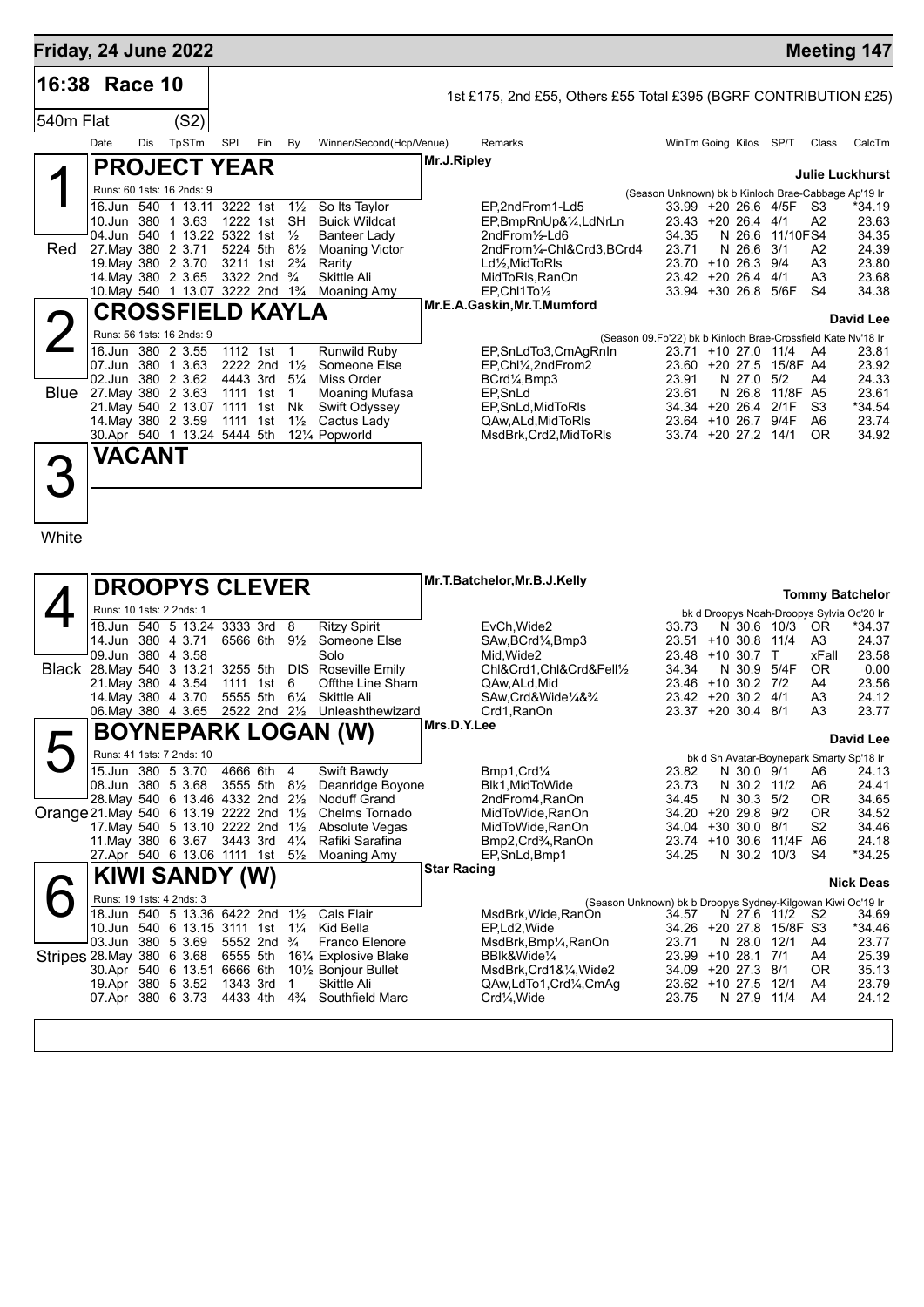| Friday, 24 June 2022       |                         |     |                                               |                         |     |                                  |                                           |                     |                                                                                                                                    |                                                           |                                           |                  |                                             | <b>Meeting 147</b>    |
|----------------------------|-------------------------|-----|-----------------------------------------------|-------------------------|-----|----------------------------------|-------------------------------------------|---------------------|------------------------------------------------------------------------------------------------------------------------------------|-----------------------------------------------------------|-------------------------------------------|------------------|---------------------------------------------|-----------------------|
| 16:58                      | Race 11                 |     |                                               |                         |     |                                  |                                           |                     | 1st £120, 2nd £45, Others £45 Total £345 (BGRF CONTRIBUTION £30)                                                                   |                                                           |                                           |                  |                                             |                       |
| 380m Flat                  |                         |     | (A8)                                          |                         |     |                                  |                                           |                     |                                                                                                                                    |                                                           |                                           |                  |                                             |                       |
|                            | Date                    | Dis | TpSTm                                         | SPI                     | Fin | By                               | Winner/Second(Hcp/Venue)                  |                     | Remarks                                                                                                                            |                                                           | WinTm Going Kilos SP/T                    |                  | Class                                       | CalcTm                |
|                            |                         |     | <b>STOPHERS VIRUS</b>                         |                         |     |                                  |                                           |                     | Miss.G.L.Davidson                                                                                                                  |                                                           |                                           |                  |                                             |                       |
|                            |                         |     | Runs: 21 1sts: 3 2nds: 5                      |                         |     |                                  |                                           |                     |                                                                                                                                    |                                                           |                                           |                  |                                             | Gemma Davidson (Hove) |
|                            | 10.Jun 380              |     | 1 3.68                                        | 2111 1st                |     | $1\frac{1}{4}$                   | Swift Emmy                                |                     | (Season Unknown) be b Droopys Buick-Zenas Treacle Mr'20 Br<br>EP, SnLd, MidToRIs                                                   | 24.48                                                     |                                           | N 24.7 10/11 FA9 |                                             | 24.48                 |
|                            |                         |     | 01.Jun 380 1 3.76                             | 5444 4th                |     | $4\frac{3}{4}$                   | Moaning Capriati                          |                     | MsdBrk,Crd1⁄4                                                                                                                      | 24.12                                                     | N 24.9 7/2                                |                  | A9                                          | 24.50                 |
| Red                        |                         |     | 21. May 380 2 3.67<br>07. May 380 2 3.71      | 1111 1st<br>1134 4th    |     | $1\frac{1}{4}$<br>$7\frac{1}{4}$ | <b>Best Bella</b><br>Stophers Libby       |                     | EP, SnLd, MidToRIs<br>BmpStt,SnLd-Crd2,Crd¼&3                                                                                      | 24.28 +10 24.6                                            | 24.37 +30 24.9                            | 9/2<br>5/2       | A10<br>A10                                  | 24.38<br>25.25        |
|                            |                         |     | 30.Apr 380 2 3.78                             | 5333 3rd                |     | $9\frac{1}{2}$                   | <b>Beautiful Blaze</b>                    |                     | RIsRnUp, Crd1/4                                                                                                                    |                                                           | 23.93 +10 25.4                            | 7/2              | A10                                         | 24.79                 |
|                            |                         |     | 23.Apr 380 2 3.74                             | 3222 2nd                |     | $1\frac{1}{4}$                   | <b>Moaning Elsie</b>                      |                     | 2ndFrom1/ <sub>4</sub> , MidToRIs                                                                                                  | 23.99                                                     | N 25.6                                    | 9/4              | A10                                         | *24.09                |
|                            |                         |     | 16.Apr 380 2 3.68                             | 3443 3rd                |     | $3\frac{1}{2}$                   | Robeen Winnie                             |                     | Crd1⁄4, MidToRIs<br>Mr.L.E.R.Coles, Mr.J.S.Levers, Mr.J.D.Shea                                                                     | 24.11                                                     | $+10$ 25.1 $9/2$                          |                  | A10                                         | 24.49                 |
|                            |                         |     | <b>BEST BELLA</b>                             |                         |     |                                  |                                           |                     |                                                                                                                                    |                                                           |                                           |                  |                                             | Tom Levers            |
|                            |                         |     | Runs: 21 1sts: 6 2nds: 2                      |                         |     |                                  |                                           |                     |                                                                                                                                    | (Season Unknown) bkw b Laughil Blake-Ascot Grace Ap'20 Ir |                                           |                  |                                             |                       |
|                            |                         |     | 18.Jun 380 2 3.76<br>03.Jun 380 3 3.76        | 6666 6th                |     | 10<br>$1\frac{3}{4}$             | Serene Duke                               |                     | MsdBrk, CrdRnUp&1<br>EP,Bmp&Ld1                                                                                                    |                                                           | 24.02 +10 27.2 8/1<br>N 27.2 7/4J         |                  | A8                                          | 24.91<br>24.43        |
|                            |                         |     | 28. May 380 3 3.72                            | 4111 1st<br>2111 1st    |     | $\frac{1}{2}$                    | Dece Zarkov<br>Kindii Hunter              |                     | $EP, Ld\frac{1}{4}$                                                                                                                | 24.43<br>24.45                                            | N 27.4                                    | 11/4             | A9<br>A10                                   | 24.45                 |
| Blue                       |                         |     | 21. May 380 3 3.70                            | 2332 2nd                |     | $1\frac{1}{4}$                   | <b>Stophers Virus</b>                     |                     | Bmp3, RanOn                                                                                                                        |                                                           | 24.28 +10 26.6                            | 15/8F A10        |                                             | 24.48                 |
|                            |                         |     | 06. May 380 3 3.80<br>29.Apr 380 3 3.70       | 5343 4th<br>3222 2nd SH |     | 5                                | <b>Bobob Scramblies</b><br>Woman In White |                     | Bmp <sup>1</sup> / <sub>4</sub> , Crd4<br>EP, Crd <sup>1</sup> / <sub>4</sub> , RanOn                                              | 24.03<br>24.28                                            | $+2026.27/4$<br>$+2026.331$               |                  | A9<br>A9                                    | 24.63<br>24.49        |
|                            |                         |     | 21.Apr 380 3 3.71                             | 3211 1st                |     | $\frac{3}{4}$                    | Best Poppy                                |                     | EP,2ndFrom1-Ld2                                                                                                                    | 24.41                                                     | N 26.5 4/1                                |                  | A10                                         | *24.41                |
|                            |                         |     | <b>GALLEY STEEL</b>                           |                         |     |                                  |                                           | Mr.N.F.Carter       |                                                                                                                                    |                                                           |                                           |                  |                                             |                       |
|                            |                         |     | Runs: 32 1sts: 7 2nds: 3                      |                         |     |                                  |                                           |                     |                                                                                                                                    |                                                           |                                           |                  | wbe d Loughglynn Star-Galley Flyer Ap'19 Ir | <b>Nick Carter</b>    |
|                            |                         |     | 18.Jun 380 3 3.80                             | 5433 3rd                |     | 7                                | Deanridge Blewit                          |                     | MsdBrk, Crd1, Bmp2                                                                                                                 |                                                           | 23.81 +10 31.8 9/4F                       |                  | - A8                                        | 24.47                 |
|                            |                         |     | 11.Jun 380 3 3.79                             | 4432 2nd                |     | $\mathbf 1$                      | Im So Fancy                               |                     | RanOn,Mid                                                                                                                          |                                                           | 23.89 +20 30.9                            | 11/4F A8         |                                             | 24.17                 |
| White 27. May 380 3 3.71   |                         |     | 04.Jun 380 3 3.71                             | 2445 4th<br>6555 5th    |     | $4\frac{1}{4}$<br>$4\frac{3}{4}$ | <b>Ardscull Prince</b><br>Still Schemin   |                     | EP, Disp-Crd <sup>1</sup> / <sub>4</sub> , Crd3<br>Crd1⁄4, Mid                                                                     | 23.86<br>23.95                                            | N 30.9<br>N 30.7 5/1                      | 10/3             | A8<br>A7                                    | 24.20<br>24.32        |
|                            |                         |     | 21. May 380 3 3.66                            | 2444 4th                |     | 4                                | Rage Star                                 |                     | EP,BCrd1,Mid                                                                                                                       | 24.01 +20 31.0                                            |                                           | 7/2              | A7                                          | 24.53                 |
|                            |                         |     | 14. May 380 3 3.64                            | 1334 4th                |     | $3\frac{3}{4}$                   | <b>Black Lynx</b>                         |                     | EP, Disp-Crd1, Blk3                                                                                                                | 23.94                                                     | $+20.31.0$                                | 9/2              | A7                                          | 24.43                 |
|                            |                         |     | 16.Mar 380 3 3.66                             | 1211 1st                |     | $2\frac{1}{2}$                   | Shegoestofinos                            | <b>Mr.A.Parfitt</b> | EP, Disp-Ld2, Mid                                                                                                                  | 23.88                                                     | N 31.3                                    | 10/3             | A7                                          | *23.88                |
|                            |                         |     | <b>KEW PARK CHAMP</b>                         |                         |     |                                  |                                           |                     |                                                                                                                                    |                                                           |                                           |                  |                                             | Tom Levers            |
|                            |                         |     | Runs: 22 1sts: 4 2nds: 3<br>15.Jun 380 3 3.71 | 3322 2nd 41/4           |     |                                  | Nissels Blade                             |                     | 2ndFrom <sup>1</sup> / <sub>4</sub> , Mid                                                                                          | 24.10                                                     |                                           |                  | bk d Heisman-Ashmar Millie Nv'19 Ir         | 24.44                 |
|                            |                         |     | 07.Jun 380 3 3.66                             | 2111 1st SH             |     |                                  | <b>Blacknwhitealfie</b>                   |                     | EP,Ld1,HeldOn                                                                                                                      |                                                           | N 32.3 6/1<br>24.16 +10 32.2 5/2          |                  | A8<br>A9                                    | 24.26                 |
|                            |                         |     | 01.Jun 380 4 3.76                             | 3555 5th                |     |                                  | 12½ Hitthelids Molly                      |                     | MsdBrk, BCrd1/4                                                                                                                    | 23.92                                                     | N 32.2 7/1                                |                  | A8                                          | 24.92                 |
| Black 26. May 380 3 3.73   |                         |     | 20. May 380 4 3.74                            | 4666 6th<br>5433 3rd    |     | $5\frac{1}{4}$<br>$5\frac{1}{2}$ | Dower Fancy<br><b>Billymac Mac</b>        |                     | EP, Chl&Ck1/ <sub>4</sub> , Bmp1, Crd2<br>Crd1,Mid                                                                                 | 24.44                                                     | N 31.6 9/2<br>23.98 +10 31.8              | 11/2             | A8<br>A8                                    | 24.85<br>24.52        |
|                            |                         |     | 13 May 380 3 3.73                             | 6222 1st                |     | DH                               | <b>Franco Dotty</b>                       |                     | MsdBrk,Bmp¼,Ld4                                                                                                                    |                                                           | 24.42 +10 31.2 7/2                        |                  | A9                                          | 24.52                 |
|                            |                         |     | 21.Apr 380 2 3.69                             | 3111 1st                |     | $4\frac{1}{4}$                   | Jewels Star                               |                     | EP,Bmp1,Bmp&Ld¼,Mid                                                                                                                | 24.17                                                     | N 31.0 7/4F                               |                  | A10                                         | *24.17                |
|                            |                         |     | $\blacksquare$<br><b>SWIFT MAGNITUDE</b>      |                         |     |                                  |                                           | Mr.N.J.Deas         |                                                                                                                                    |                                                           |                                           |                  |                                             | <b>Nick Deas</b>      |
|                            | Runs: 5 1sts: 0 2nds: 0 |     |                                               |                         |     |                                  |                                           |                     | (Season Unknown) bd b Out Of Range ASB-Swift Causeway De'20 Ir                                                                     |                                                           |                                           |                  |                                             |                       |
|                            |                         |     | 18.Jun 380 5 3.72<br>09.Jun 380 5 3.74        | 4555 5th                |     | $5\frac{3}{4}$                   | Serene Duke                               |                     | Crd1&3,Mid                                                                                                                         |                                                           | 24.02 +10 24.8 11/2                       |                  | A8                                          | 24.57                 |
|                            |                         |     | 02.Jun 380 5 3.82                             | 5666 6th<br>6555 4th    |     | $6\frac{1}{2}$<br>$5\frac{1}{4}$ | <b>Ruffian Scar</b><br>Oscars Panther     |                     | MsdBrk,Bmp1,Crd3&4<br>SAw, Bmp2                                                                                                    |                                                           | 23.85 +20 24.9 7/1<br>23.83 +10 24.8 14/1 |                  | A8<br>A7                                    | 24.56<br>24.34        |
| Orange 28. May 380 6 3.82  |                         |     |                                               |                         |     |                                  | Solo                                      |                     | MidToWide                                                                                                                          | 23.98                                                     | N 24.7 T                                  |                  | xCgh                                        | *23.98                |
|                            |                         |     | 07. May 380 3 3.83                            | 5554 4th                |     | 5                                | Miss Blaze                                |                     | SAw,Mid                                                                                                                            |                                                           | 23.89 +10 24.9 5/2                        |                  | A7                                          | 24.39                 |
|                            |                         |     | 28.Apr 380 2 3.73<br>22.Apr 380 2 3.73        | 5435 5th<br>3222 2nd 1  |     | -11                              | Banteer Lady<br>Woodcocks Aria            |                     | MsdBrk,Crd3&4<br>Chl&Ck3, RanOn, MidToRIs                                                                                          | 23.94                                                     | 23.76 +10 24.4 4/1<br>N 24.8 T3           |                  | A6                                          | 24.74<br>24.02        |
|                            |                         |     | <b>VINOS CHOICE (W)</b>                       |                         |     |                                  |                                           | Mrs.D.Y.Lee         |                                                                                                                                    |                                                           |                                           |                  |                                             |                       |
|                            |                         |     | Runs: 20 1sts: 5 2nds: 4                      |                         |     |                                  |                                           |                     |                                                                                                                                    |                                                           |                                           |                  |                                             | David Lee             |
|                            |                         |     | 15.Jun 380 6 3.62                             | 1223 3rd                |     | 5                                | Galley Impact                             |                     | (Season 16.Mr'22) bk b Garryvoe Bobby-Beaming Shiraz Nv'19 Ir<br>EP,SnLd-Wide1/4                                                   | 24.11                                                     | N 30.4 3/1                                |                  | A8                                          | 24.51                 |
|                            |                         |     | 08.Jun 380 6 3.72                             | 4444 4th                |     | $7\frac{3}{4}$                   | Sail On Mia                               |                     | MsdBrk,EP,Wide¼&¾                                                                                                                  | 23.96                                                     | N 30.4 10/3                               |                  | A8                                          | 24.58                 |
|                            |                         |     | 03.Jun 380 6 3.63                             | 2233 4th                |     | $3\frac{1}{4}$                   | <b>Ellies Pet</b>                         |                     | EP, Disp To 2, Wide                                                                                                                |                                                           | 24.24 +10 30.0 5/1                        |                  | A7                                          | 24.60                 |
| Stripes 28. May 380 6 3.73 |                         |     | 19. May 380 6 3.71                            | 6666 6th<br>4433 4th    |     | $7\frac{1}{4}$                   | 17½ Deanridge Boyone<br>Drumdoit Lexi     |                     | SAw, Wide <sup>1</sup> / <sub>4</sub> , Crd2, (HT)<br>EP, Disp-Wide <sup>1</sup> / <sub>4</sub> , Wide <sup>3</sup> / <sub>4</sub> | 24.00                                                     | N 29.9 7/1<br>23.99 +10 29.4 7/1          |                  | A7<br>A6                                    | 25.40<br>24.67        |
|                            |                         |     | 14. May 380 6 3.67                            | 3333 3rd                |     | 10                               | Nissels Psycho                            |                     | EvCh, Wide                                                                                                                         |                                                           | 23.50 +10 28.7 T3                         |                  |                                             | 24.40                 |
|                            |                         |     | 16. Feb 380 6 3.63                            | 1221 1st 3½             |     |                                  | Almacpete                                 |                     | Wide, Ld3                                                                                                                          |                                                           | 23.77 +10 29.2 6/5F                       |                  | A7                                          | $*23.87$              |
|                            |                         |     |                                               |                         |     |                                  |                                           |                     |                                                                                                                                    |                                                           |                                           |                  |                                             |                       |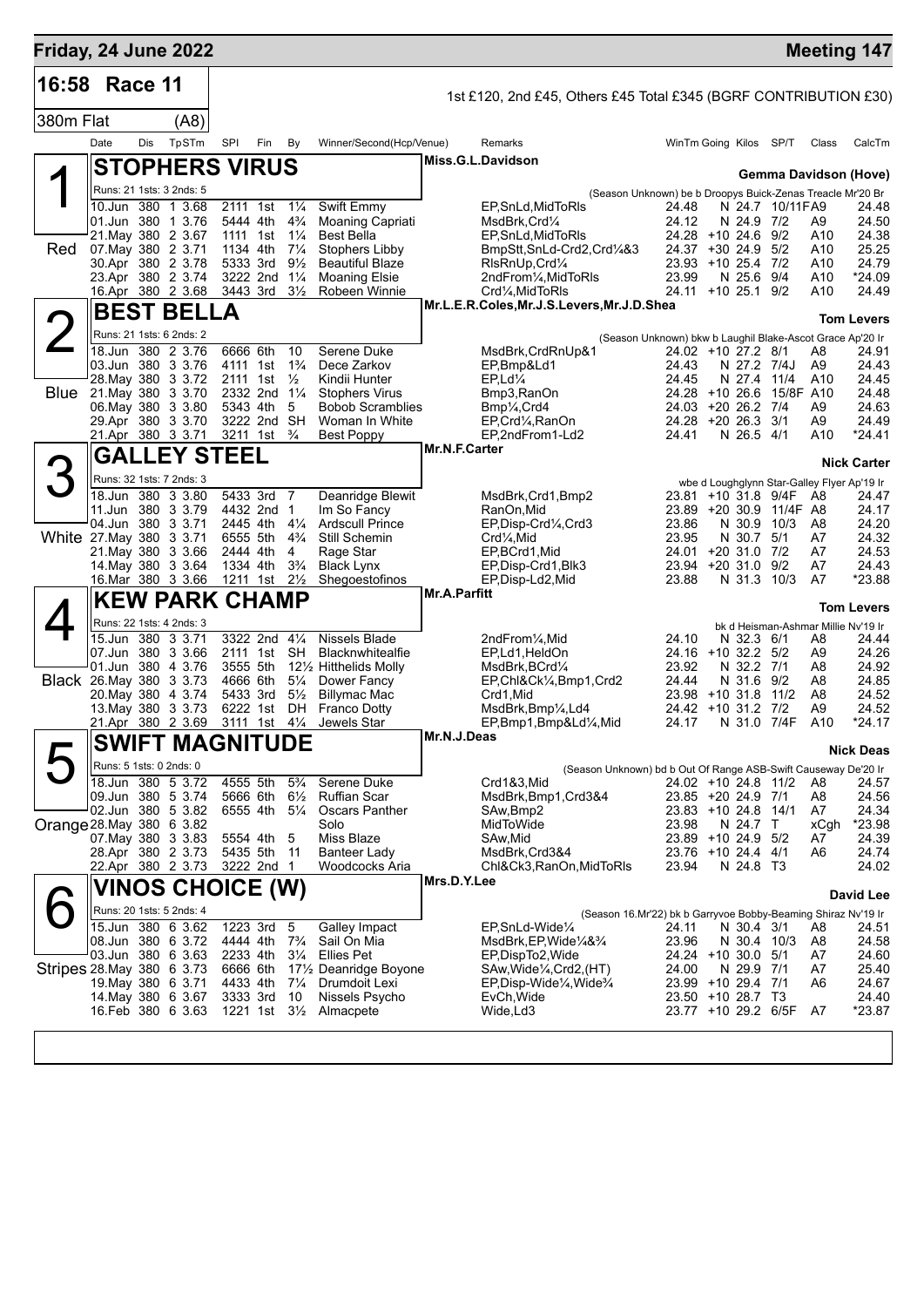|           | <b>Friday, 24 June 2022</b>                                     |        |                                                         |     |                     |                                                    |              |                                                                                   |                                                                 |  |                                          |                      |                                                 | <b>Meeting 147</b>    |
|-----------|-----------------------------------------------------------------|--------|---------------------------------------------------------|-----|---------------------|----------------------------------------------------|--------------|-----------------------------------------------------------------------------------|-----------------------------------------------------------------|--|------------------------------------------|----------------------|-------------------------------------------------|-----------------------|
| 17:18     | Race 12                                                         |        |                                                         |     |                     |                                                    |              | 1st £125, 2nd £45, Others £45 Total £350 (BGRF CONTRIBUTION £30)                  |                                                                 |  |                                          |                      |                                                 |                       |
| 380m Flat |                                                                 | (A7)   |                                                         |     |                     |                                                    |              |                                                                                   |                                                                 |  |                                          |                      |                                                 |                       |
|           | Dis<br>Date                                                     | TpSTm  | SPI                                                     | Fin | By                  | Winner/Second(Hcp/Venue)                           |              | Remarks                                                                           |                                                                 |  | WinTm Going Kilos SP/T                   |                      | Class                                           | CalcTm                |
|           | <b>MIDIAN BELLE</b>                                             |        |                                                         |     |                     |                                                    | Mr.M.K.Smith |                                                                                   |                                                                 |  |                                          |                      |                                                 |                       |
|           | Runs: 31 1sts: 4 2nds: 5                                        |        |                                                         |     |                     |                                                    |              |                                                                                   | (Season Unknown) bk b Laughil Blake-Midian Mink Ap'19 Ir        |  |                                          |                      | <b>Marcus Smith</b>                             |                       |
|           | 11.Jun 380 1 3.64                                               |        | 1223 3rd                                                |     | $6\frac{3}{4}$      | Hiya Blackie                                       |              | EP,Disp-Bmp1/4,Crd3                                                               |                                                                 |  |                                          | 23.74 +10 27.0 13/8  | A6                                              | 24.38                 |
|           | 02.Jun 380 1 3.71<br>26. May 380 1 3.61                         |        | 6455 5th<br>2222 2nd 21/2                               |     | $9\frac{1}{4}$      | Pennys Fearnog<br>You Little Carly                 |              | MsdBrk.MidToRIs<br>2ndFrom1,Bmp1/4                                                | 23.64                                                           |  | N 26.4 9/2                               | 23.61 +10 26.7 5/2F  | A6<br>A6                                        | 24.45<br>*23.84       |
| Red       | 04. May 380                                                     | 1 3.67 | 4444 5th                                                |     |                     | 151⁄4 Rusty Blue                                   |              | Bmp1, Crd/483                                                                     | 23.62                                                           |  | N 26.5                                   | 11/2                 | A6                                              | 24.84                 |
|           | 27.Apr 380 1 3.70<br>25. Mar 380 2 3.66                         |        | 4645 5th                                                |     |                     | Solo<br>91/4 Explosive Blake                       |              | MidToRIs<br>Crd1&3,Bmp2                                                           | 23.60                                                           |  | $23.95 + 10.26.7$<br>N 26.3              | $\mathsf{T}$<br>11/2 | A6                                              | xLame 24.05<br>24.34  |
|           | 16.Mar 380 1 3.74                                               |        |                                                         |     |                     | 3333 3rd 1 <sup>3</sup> / <sub>4</sub> Fayes Daisy |              | Bmp1, RanOn                                                                       |                                                                 |  |                                          | 24.02 +10 26.2 2/1F  | A <sub>5</sub>                                  | 24.26                 |
|           | <b>KILLDUFF GEORGIE</b>                                         |        |                                                         |     |                     |                                                    |              | Mr.P.R.Gregory, Mr.R.Hennessy                                                     |                                                                 |  |                                          |                      | Julie Luckhurst                                 |                       |
|           | Runs: 55 1sts: 9 2nds: 4                                        |        |                                                         |     |                     |                                                    |              |                                                                                   | (Ssn Suppressed) bkw b Ballybough Mike-Droopys Admire Oc'18 Ir  |  |                                          |                      |                                                 |                       |
|           | 18.Jun 540 2 13.77 4666 6th                                     |        |                                                         |     | 12                  | <b>Stophers Annie</b>                              |              | Crd1&2,BCrd5                                                                      | 34.56                                                           |  | N 28.8 9/2                               |                      | S6                                              | 35.52                 |
|           | 09.Jun 540 2 13.32 3344 5th<br>04.Jun 380 2 3.71                |        | 6545 6th                                                |     | $9\frac{1}{4}$      | Yacht Whisp<br>11% Moaning Sinatra                 |              | Crd1&6<br>SAw, CrdRnUp&2&3                                                        | 23.85                                                           |  | 34.18 +30 28.6 10/1<br>N 28.8            | 14/1                 | S5<br>A6                                        | 35.20<br>24.74        |
|           | <b>Blue</b> 27. May 540 2 13.66 2666 5th                        |        |                                                         |     | 12                  | Maglass About                                      |              | EP, Disp-BCrd1                                                                    | 34.53                                                           |  | N 28.7                                   | 11/2                 | S5                                              | 35.49                 |
|           | 19. May 380 2 3.69<br>13. May 540 2 13.56 5666 5th              |        | 5555 5th                                                |     | $5\frac{1}{2}$<br>5 | Dark Slayer<br>MrSharp/KereightProdigy             |              | Crd&Wide1/4,Crd3<br>MsdBrk, Crd1                                                  |                                                                 |  | 23.99 +10 28.7 7/1<br>$34.54$ +20 28.7   | 11/4J                | A6<br>S5                                        | 24.52<br>35.14        |
|           | 01.Apr 380 2 3.63 2222 2nd 21/2                                 |        |                                                         |     |                     | Arrigle Blake                                      |              | EP,2ndFrom1,MidToRIs                                                              |                                                                 |  | 23.58 +10 27.7 7/1                       |                      | A5                                              | *23.88                |
|           | <b>MOANING FEENA</b>                                            |        |                                                         |     |                     |                                                    |              | Mr.M.Nicolaou, Mr.D.D.Perkins                                                     |                                                                 |  |                                          |                      | <b>Darren Whitton</b>                           |                       |
|           | Runs: 49 1sts: 11 2nds: 5                                       |        |                                                         |     |                     |                                                    |              |                                                                                   | (Season 18.Sp'21) bk b Confident Rankin-Sizzling Daisy Mr'19 Ir |  |                                          |                      |                                                 |                       |
|           | 18.Jun 380 3 3.69                                               |        | 4234 5th                                                |     | $9\frac{3}{4}$      | Ace Of Adog                                        |              | Crd3, Mid                                                                         |                                                                 |  |                                          | 23.76 +10 27.5 11/4  | A7                                              | 24.64                 |
|           | 08.Jun 380 2 3.76<br>19.Apr 380 2 3.63                          |        | 5136 6th                                                |     | 9                   | Solo<br>Yacht Whisp                                |              | Mid<br>EP,Bmp&Ld1-Crd1/2,Crd3                                                     | 24.02                                                           |  | N 28.0 T<br>$24.01 + 10.27.1$            | 7/4F                 | A6                                              | xLame 24.02<br>24.83  |
|           | White 12.Apr 380 3 3.65                                         |        | 3111 3rd 1                                              |     |                     | Southlodge Time                                    |              | EP,LdRnUpToRnIn                                                                   | 24.23                                                           |  | N 27.2 3/1J                              |                      | A6                                              | 24.30                 |
|           | 06.Apr 380 2 3.66<br>03.Feb 380 3 3.72                          |        | 5555 5th                                                |     | $8\frac{1}{4}$      | Solo<br>Killduff Georgie                           |              | Mid<br>BmpRnUp&1/4                                                                | 23.92                                                           |  | N 27.5<br>23.64 +10 27.2 10/3            | T                    | A6                                              | xLame *23.92<br>24.40 |
|           | 05.Jan 380 3 3.66                                               |        | 4322 3rd                                                |     | $3\frac{1}{4}$      | Yacht Penny                                        |              | Bmp1/ <sub>4</sub> ,2ndFrom2ToRnIn                                                | 23.74                                                           |  |                                          | N 26.7 2/1F          | A <sub>5</sub>                                  | 24.00                 |
|           | <b>CUSHIE POLLY</b>                                             |        |                                                         |     |                     |                                                    |              | Mr.T.Cooper, Miss.G.L.Davidson, Mr.D.J.Staddon                                    |                                                                 |  |                                          |                      | Gemma Davidson (Hove)                           |                       |
|           | Runs: 8 1sts: 1 2nds: 1                                         |        |                                                         |     |                     |                                                    |              |                                                                                   | (Season Unknown) wbk b Soul-Piercestown Lisa Nv'20 Ir           |  |                                          |                      |                                                 |                       |
|           | 18.Jun 540 3 13.58 2333 3rd<br>10.Jun 540 4 13.16 3233 4th 71/4 |        |                                                         |     | 7                   | Stophers Annie<br>Absolute Faith                   |              | Crd1&1/ <sub>4</sub> , Mid<br>EP,Ld1To2,Crd5                                      | 34.56                                                           |  | N 26.3 4/1                               | 34.22 +30 26.5 9/4F  | S6<br>S6                                        | 35.12<br>35.10        |
|           | 01.Jun 540 4 13.23 1122 4th 21/4                                |        |                                                         |     |                     | Daithis Belle                                      |              | $EP, ShLdTo\frac{1}{2}$                                                           | 34.86                                                           |  |                                          | N 26.6 15/8F S6      |                                                 | 35.04                 |
|           | Black 28. May 540 3 13.52 2444 6th 9<br>21. May 540 3 13.31     |        |                                                         |     |                     | Kereight Prodigy<br>Solo                           |              | EP, Disp-Crd1<br>Mid                                                              | 34.84                                                           |  | $34.62 + 20.26.5$<br>$-2525.9$ T         | 11/4                 | -S5                                             | 35.54<br>34.59        |
|           | 14 May 380 4 3.65                                               |        | 4455 5th                                                |     | $8\frac{1}{2}$      | <b>Batties Flash</b>                               |              | $Bmp\frac{1}{4}$ , Crd $28\frac{1}{2}$                                            | 23.93                                                           |  | N 25.7                                   | 13/8F A7             |                                                 | 24.61                 |
|           | 30.Apr 380 3 3.54                                               |        | 1111 1st                                                |     | 4                   | Olive Oil Kid                                      | Mr.N.J.Deas  | QAw,ALd,Mid                                                                       |                                                                 |  |                                          | 23.61 +10 25.3 11/4  | A9                                              | *23.71                |
|           | <b>ARDFERT MARVEL</b>                                           |        |                                                         |     |                     |                                                    |              |                                                                                   |                                                                 |  |                                          |                      |                                                 | <b>Nick Deas</b>      |
|           | Runs: 35 1sts: 9 2nds: 8<br>14.Jun 380 5 3.55                   |        | 2222 2nd Hd                                             |     |                     | Sparkle                                            |              | MidToWide, RanOn                                                                  |                                                                 |  |                                          | 23.88 +10 29.8 10/3  | bk d Laughil Blake-Carmac Millie Au'19 Ir<br>A6 | 24.00                 |
|           | 07.Jun 380 5 3.67                                               |        | 2555 6th 21/4                                           |     |                     | Roll On Duke                                       |              | Bmp1/ <sub>4</sub> , FcdWide4                                                     |                                                                 |  | 24.41 +20 30.0 7/1                       |                      | A6                                              | 24.77                 |
|           | 31. May 380 5 3.64<br>Orange 24. May 380 5                      |        | 1334 4th<br>1111 1st 21/ <sub>4</sub>                   |     | $3\frac{3}{4}$      | Slaney Marabella<br>Pennys Three                   |              | $EP, Crd\frac{1}{4}$<br>EP, SnLd, (HT)                                            |                                                                 |  | 23.93 +20 29.9 4/1<br>23.91 +10 29.8 7/2 |                      | A6<br>A7                                        | 24.43<br>24.01        |
|           | 19. May 380 5 3.62                                              |        | 1224 4th 6                                              |     |                     | <b>Ruffian Missy</b>                               |              | EP, SnLdTo <sup>1/4</sup> , Crd <sup>3/4</sup>                                    |                                                                 |  | 23.87 +10 30.0 11/2                      |                      | A7                                              | 24.45                 |
|           | 12. May 380 5 3.66<br>25.Mar 380 5 3.54                         |        | 3556 6th 71/2<br>1111 1st 3 <sup>3</sup> / <sub>4</sub> |     |                     | Tip Top Shadow<br>Dece Green                       |              | Bmp <sup>1</sup> / <sub>4</sub> , Wide <sup>3</sup> / <sub>4</sub><br>QAw,ALd,Mid | 23.99                                                           |  | 23.89 +10 29.4 5/1<br>N 29.8 4/1         |                      | A7<br>A <sub>8</sub>                            | 24.58<br>*23.99       |
|           | <b>MOANING DICAPRIO (W)</b>                                     |        |                                                         |     |                     |                                                    |              | Mr.M.Nicolaou, Mr.D.D.Perkins                                                     |                                                                 |  |                                          |                      |                                                 |                       |
|           | Runs: 67 1sts: 12 2nds: 14                                      |        |                                                         |     |                     |                                                    |              |                                                                                   |                                                                 |  |                                          |                      | <b>Darren Whitton</b>                           |                       |
|           | 14.Jun 380 6 3.70                                               |        | 4556 6th                                                |     | $5\frac{3}{4}$      | Roll On Duke                                       |              | MsdBrk, Wide                                                                      |                                                                 |  |                                          | 23.82 +20 35.2 10/3  | bew d Droopys Jet-Take Note Au'19 Ir<br>A6      | 24.47                 |
|           | 08.Jun 380 6 3.70                                               |        | 5333 3rd                                                |     | $5\frac{1}{4}$      | Deanridge Boyone                                   |              | MsdBrk,Crd2,Wide                                                                  | 23.73                                                           |  | N 35.3 3/1                               |                      | A6                                              | 24.15                 |
|           | 31 May 380 6 3.95<br>Stripes 25 May 380 6 3.61                  |        | 6554 4th<br>1111 2nd 1 <sup>3</sup> / <sub>4</sub>      |     | - 14                | Cals Flair<br>Miss Order                           |              | SAw, Crd 1&4<br>EP, SnLdTo4                                                       |                                                                 |  | 23.68 +10 35.5 5/2J                      | 23.58 +10 35.8 10/3  | A5<br>A5                                        | 24.80<br>23.92        |
|           | 19. May 380 6 3.62                                              |        | 2222 3rd                                                |     | $3\frac{3}{4}$      | Easy See Jay                                       |              | EP,2ndFrom1ToRnIn                                                                 |                                                                 |  | 23.65 +10 35.7 5/1                       |                      | A5                                              | 24.05                 |
|           | 11. May 380 6 3.63<br>01.Apr 380 6 3.57                         |        | 4666 6th                                                |     |                     | 111⁄4 Offthe Line Sham<br>1111 1st 61/4 Camp Best  |              | Crd1/4&4, Wide<br>QAw,ALd,Wide                                                    |                                                                 |  | 23.89 +20 35.6 3/1<br>23.65 +10 35.4 3/1 |                      | A <sub>5</sub><br>A6                            | 24.99<br>*23.75       |
|           |                                                                 |        |                                                         |     |                     |                                                    |              |                                                                                   |                                                                 |  |                                          |                      |                                                 |                       |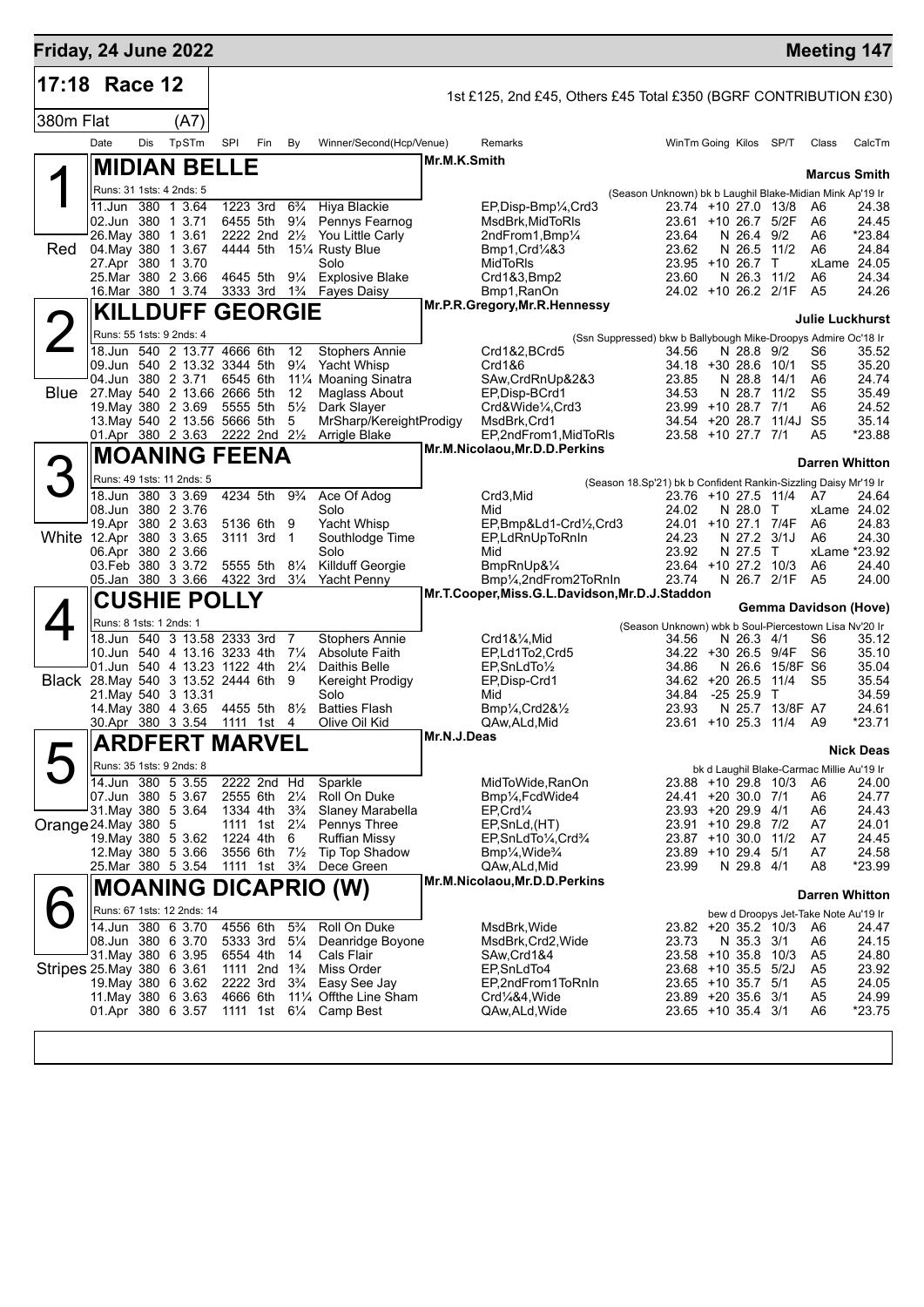| <b>Friday, 24 June 2022</b>    |                                        |     |       |                                                    |                  |                                  |                                              |                 |                                                                                     |                                    |                             |                        |                                             | <b>Meeting 147</b>    |
|--------------------------------|----------------------------------------|-----|-------|----------------------------------------------------|------------------|----------------------------------|----------------------------------------------|-----------------|-------------------------------------------------------------------------------------|------------------------------------|-----------------------------|------------------------|---------------------------------------------|-----------------------|
| 17:37 Race 13                  |                                        |     |       |                                                    |                  |                                  |                                              |                 | 1st £130, 2nd £45, Others £45 Total £355 (BGRF CONTRIBUTION £30)                    |                                    |                             |                        |                                             |                       |
| 380m Flat                      |                                        |     | (A6)  |                                                    |                  |                                  |                                              |                 |                                                                                     |                                    |                             |                        |                                             |                       |
|                                | Date                                   | Dis | TpSTm | SPI                                                | Fin              | By                               | Winner/Second(Hcp/Venue)                     |                 | Remarks                                                                             | WinTm Going Kilos SP/T             |                             |                        | Class                                       | CalcTm                |
|                                | BATTIES FLASH                          |     |       |                                                    |                  |                                  |                                              | Miss.J.S.Atkins |                                                                                     |                                    |                             |                        |                                             |                       |
|                                | Runs: 26 1sts: 5 2nds: 5               |     |       |                                                    |                  |                                  |                                              |                 |                                                                                     |                                    |                             |                        | Joanne Atkins                               |                       |
|                                | 15.Jun 380 1 3.54                      |     |       | 1333 4th                                           |                  | -5                               | Corrough Rock                                |                 | (Season Unknown) bd b Swift Hoffman-Batties Angel Jn'18 Ir<br>EP, SnLd-Crd1/4, Crd3 | 24.49                              | N 29.8 9/2                  |                        | A6                                          | 24.89                 |
|                                | 07.Jun 380 1 3.64                      |     |       | 1225 5th                                           |                  | 9                                | Aero Blondie                                 |                 | EP, Crd <sup>1</sup> / <sub>4</sub> , BCrd3                                         | 23.98 +10 30.0 8/1                 |                             |                        | A6                                          | 24.80                 |
|                                | 31. May 380 1 3.67                     |     |       | 3122 3rd                                           |                  | $2\frac{1}{4}$                   | Cagey Norah                                  |                 | EP,Ld1To2,RIs                                                                       | $23.88 + 20.30.1$                  |                             | 9/1                    | A6                                          | 24.26                 |
| Red                            | 19 May 380 1 3.67<br>14 May 380 1 3.62 |     |       | 1226 6th<br>2111 1st                               |                  | $9\frac{1}{4}$<br>$1\frac{1}{2}$ | Dance Trent<br>Skiddaw                       |                 | EP,SnLd-Bmp1/4,Bmp2,Crd3<br>EP,Ld1,RIs                                              | $23.85 + 10.30.0$<br>23.93         | N 29.5                      | 5/1<br>5/2             | A6<br>A7                                    | 24.68<br>*23.93       |
|                                | 05 May 380 2 3.65                      |     |       | 2343 4th                                           |                  | $9\frac{3}{4}$                   | Shes Pure Magic                              |                 | EP, Bmp1&2, Crd1/4&4                                                                | 23.80 +10 29.4 10/3                |                             |                        | A7                                          | 24.67                 |
|                                | 28.Apr 380 1 3.64                      |     |       | 2111 1st                                           |                  | $5\frac{3}{4}$                   | Scrambled Egg                                |                 | EP,Bmp&Ld1/4                                                                        | 23.82 +20 28.8                     |                             | 13/8F A8               |                                             | 24.02                 |
|                                | <b>ENDOVA MCCOY</b>                    |     |       |                                                    |                  |                                  |                                              | Mr.D.W.Lee      |                                                                                     |                                    |                             |                        |                                             | <b>David Lee</b>      |
|                                | Runs: 1 1sts: 0 2nds: 1                |     |       |                                                    |                  |                                  |                                              |                 |                                                                                     |                                    |                             |                        | bk d Gurteen Feather-Endova Spirit Nv'20 Ir |                       |
|                                | 14.Jun 380 4 3.66<br>08.Jun 380 3 3.67 |     |       | 3222 2nd Nk<br>1111 1st 3                          |                  |                                  | Roll On Duke<br>Tammys Jane                  |                 | EP, RIs Rn Up& Rn In, Bmp1, Rn On 23.82 + 20 34.6 5/2F A6<br>EP, SnLd, Mid          | 24.03                              | N 34.8                      | Т3                     |                                             | 24.05<br>*24.03       |
|                                | 03.Jun 380 3 3.64                      |     |       | 2111 1st 3/4                                       |                  |                                  | Nissels Spark                                |                 | EP, SnLd, Mid                                                                       | 24.16                              | $-10, 34.2, T3$             |                        |                                             | 24.06                 |
| Blue                           | 28. May 380 4 3.59                     |     |       |                                                    |                  |                                  | Solo                                         |                 | Mid                                                                                 | 24.13                              | N 34.2                      | $\top$                 |                                             | 24.13                 |
|                                | 10. May 525 4<br>29. Mar 525 4         |     |       |                                                    | 2nd <sub>2</sub> | $\frac{3}{4}$                    | Nissels Spark(Mullg)<br>Nissels Spark(Mullg) |                 | MidToRIs, (IrishRace)<br>Mid, (IrishRace)                                           | 30.31<br>31.22                     | $-60, 34.5$<br>$-60, 34.5$  | T <sub>2</sub><br>- ТЗ |                                             | 29.85<br>30.66        |
|                                | 25.Jan 335 5                           |     |       |                                                    | 3rd              |                                  | 2nd DIS Endova Dancer(Drum)                  |                 | TurnedInTrap,(IrishRace)                                                            | 19.05 +10 33.6 T2                  |                             |                        | Nvice                                       | 0.00                  |
|                                | <b>WOODCOCKS AMELIA</b>                |     |       |                                                    |                  |                                  |                                              |                 | Mr.C.R.Woodcock                                                                     |                                    |                             |                        |                                             |                       |
|                                | Runs: 61 1sts: 11 2nds: 12             |     |       |                                                    |                  |                                  |                                              |                 |                                                                                     |                                    |                             |                        |                                             | <b>Nick Deas</b>      |
|                                | 14.Jun 380 3 3.74                      |     |       |                                                    |                  |                                  | Solo                                         |                 | (Season 22.Ap'21) be b Taylors Sky-Express Berry Au'18 Ir<br>Mid                    | 23.72                              | N 26.3                      | $\top$                 | xFall                                       | *23.72                |
|                                | 07.Jun 380 4 3.67                      |     |       | 6446 6th                                           |                  | <b>DIS</b>                       | Aero Blondie                                 |                 | MsdBrk,Crd¼,Blk&Fell3                                                               | 23.98 +10 26.5 4/1                 |                             |                        | A6                                          | 0.00                  |
|                                | 01.Jun 380 3 3.62                      |     |       | 2111 1st                                           |                  | $2\frac{1}{2}$                   | <b>Bobob Scramblies</b>                      |                 | EP, SnLd, Mid                                                                       | 23.84                              | N 26.6 2/1F                 |                        | A7                                          | 23.84                 |
| White 24. May 380 3 3.70       | 19 May 380 3 3.70                      |     |       | 5333 3rd<br>4433 3rd                               |                  | 4<br>$5\frac{1}{2}$              | Jokey Smoe<br>Cagey Norah                    |                 | MsdBrk, EP, Disp1/2To4<br>Bmp1&2                                                    | $23.84$ +10 26.4<br>23.89 +10 26.3 |                             | 11/4<br>9/4F           | A7<br>A7                                    | 24.26<br>24.43        |
|                                | 14. May 380 4 3.67                     |     |       | 3111 2nd                                           |                  | $\frac{1}{2}$                    | <b>Black Lynx</b>                            |                 | MsdBrk, EP, Bmp&Ld1ToRnIn                                                           | 23.94 +20 25.7 5/2                 |                             |                        | A7                                          | 24.18                 |
|                                | 05. May 380 4 3.66                     |     |       | 3435 3rd                                           |                  | $9\frac{1}{2}$                   | Shes Pure Magic                              |                 | MsdBrk, EP, Bmp1, Crd1/4&2                                                          | $23.80 + 10.25.8$                  |                             | 2/1                    | A7                                          | 24.66                 |
|                                | <b>BALLYMAC LEY</b>                    |     |       |                                                    |                  |                                  |                                              | Mrs.D.Y.Lee     |                                                                                     |                                    |                             |                        |                                             | <b>David Lee</b>      |
|                                | Runs: 33 1sts: 12 2nds: 5              |     |       |                                                    |                  |                                  |                                              |                 | (Season 07.Mr'22) bd b Ballymac Vic-Ballymac Shirley Ja'18 Ir                       |                                    |                             |                        |                                             |                       |
|                                | 15.Jun 380 4 3.72<br>09.Jun 380 3 3.60 |     |       | 5112 5th                                           |                  | 7<br>1112 2nd $5\frac{1}{2}$     | Corrough Rock<br>Yacht Penny                 |                 | MsdBrk,Ld1/4-Crd3<br>EP, SnLd-Crd3, Mid                                             | 24.49<br>24.13 +10 28.0 T2         | N 28.1                      | 4/1                    | A6                                          | 25.05<br>24.67        |
|                                | 25.May 380 4 3.56                      |     |       |                                                    |                  |                                  | Solo                                         |                 | Mid                                                                                 | 24.60                              | N 28.1                      | T.                     | xSsn                                        | 24.60                 |
| <b>Black 05.Mar 380 4 3.57</b> |                                        |     |       | 3466 6th                                           |                  |                                  | 131/ <sub>2</sub> Lissarra Kero              |                 | Crd&Wide1/4, Crd2&3                                                                 | 23.72                              | N 27.1                      | 9/2                    | A4                                          | 24.79                 |
|                                | 01.Mar 380 3 3.52<br>25.Jan 380 3 3.65 |     |       | 3555 6th                                           |                  |                                  | Solo<br>131/ <sub>2</sub> Project Year       |                 | Mid<br>MsdBrk,Blk1⁄4                                                                | 23.99<br>23.82                     | N 27.3<br>N 26.5            | T<br>4/1               | A3                                          | xLame *23.99<br>24.90 |
|                                | 23.Dec 380 3 3.56                      |     |       | 1111 1st                                           |                  | $\frac{3}{4}$                    | Icaals Molly                                 |                 | EP, SnLd                                                                            | 23.75 +10 26.6 13/8                |                             |                        | A4                                          | 23.85                 |
|                                | <b>RUNAROUND LIS (W)</b>               |     |       |                                                    |                  |                                  |                                              | ∣Mr.A.Johnston  |                                                                                     |                                    |                             |                        |                                             | <b>Nick Deas</b>      |
|                                | Runs: 3 1sts: 1 2nds: 0                |     |       |                                                    |                  |                                  |                                              |                 | (Season Unknown) bk b Toker Forest-Groovy Edel Sp'20 Ir                             |                                    |                             |                        |                                             |                       |
|                                | 18.Jun 380 5 3.77                      |     |       | 4433 1st                                           |                  | $\overline{1}$                   | Meridian Jen                                 |                 | MsdBrk, Crd3, Bmp&Ld4                                                               | 24.03                              | N 24.9 5/2J                 |                        | A7                                          | *24.03                |
|                                | 11.Jun 540 6 13.74 2444 4th            |     |       |                                                    |                  |                                  | 11% Large Ego                                |                 | BCrd1, CrdRnIn                                                                      | 34.30 +20 25.1 10/3                |                             |                        | OR <sub>3</sub>                             | 35.44                 |
| Orange 28. May 380 6 3.72      | 03.Jun 380 5 3.71                      |     |       | 6456 6th                                           |                  |                                  | 111/ <sub>2</sub> Jokey Smoe<br>Solo         |                 | MsdBrk, Crd1/2, Blk3<br>Wide                                                        | 23.64 +20 24.8 7/1<br>24.07        | N 25.3                      | $\top$                 | A6                                          | 24.76<br>24.07        |
|                                | 22.Apr 380 4 3.75                      |     |       | 3333 3rd                                           |                  | $\overline{\phantom{1}}$         | Siobhans Rocket                              |                 | CrdRnUp, RanOn, MidToWide                                                           | 24.11                              | N 24.6 T3                   |                        |                                             | 24.18                 |
|                                | 14.Apr 380 4 3.75                      |     |       | 3332 2nd 1                                         |                  |                                  | Thisdivacanrun                               |                 | 2ndFrom¾,Mid                                                                        | 24.01 +10 24.6 T3                  |                             |                        |                                             | 24.19                 |
|                                | 06.Mar 525 2 3.52                      |     |       | 4221 1st 1                                         |                  |                                  | Brown Control(Mullg)                         |                 | Ld4, Mid, (Irish Race)                                                              | 29.56                              | -50 24.9 5/1                |                        | A4                                          | 29.06                 |
|                                | <b>DANCE TRENT (W)</b>                 |     |       |                                                    |                  |                                  |                                              | Mr.J.R.Daly     |                                                                                     |                                    |                             |                        |                                             | <b>Kerry Daly</b>     |
|                                | Runs: 16 1sts: 5 2nds: 0               |     |       |                                                    |                  |                                  |                                              |                 |                                                                                     |                                    |                             |                        | bk d Ballymac Vic-Dance Melissa My'19 Ir    |                       |
|                                | 18.Jun 380 6 3.70                      |     |       | 6444 5th                                           |                  | $3\frac{1}{2}$                   | <b>Miss Sally</b><br>Shes Pure Magic         |                 | MsdBrk, Wide                                                                        | 23.75 +10 30.3 5/1                 |                             |                        | A6                                          | 24.13                 |
|                                | 08.Jun 380 5 3.74<br>01.Jun 380 6 3.69 |     |       | 3334 5th<br>3444 5th                               |                  | 8<br>$4\frac{1}{2}$              | Phat Pop                                     |                 | WideRnUp<br>MsdBrk, Wide <sup>1</sup> / <sub>4</sub>                                | 23.63 +20 30.8 6/1<br>23.66        | N 30.5 10/3                 |                        | A5<br>A5                                    | 24.47<br>24.01        |
| Stripes 27. May 380 6 3.72     |                                        |     |       | 3343 4th                                           |                  | $5\frac{1}{2}$                   | Crossfield Kayla                             |                 | MsdBrk, Wide 1/4, Bmp3                                                              | 23.61                              | N 30.0 8/1                  |                        | A5                                          | 24.04                 |
|                                | 19 May 380 6 3.68                      |     |       | 3111 1st                                           |                  | $1\frac{1}{2}$                   | Yacht Whisp                                  |                 | EP,Bmp&Ld1/4                                                                        | 23.85 +10 29.7 4/1                 |                             |                        | A6                                          | 23.95                 |
|                                | 14 May 380 6 3.69<br>06.Apr 380 6 3.62 |     |       | 4322 1st<br>2111 1st 2 <sup>3</sup> / <sub>4</sub> |                  | $3\frac{3}{4}$                   | Aero Blondie<br>Istheinterneton              |                 | Wide,Ld4<br>EP, SnLd, MidToWide                                                     | 23.88<br>23.80                     | +20 29.4 9/4<br>N 30.6 10/3 |                        | A7<br>A7                                    | 24.08<br>*23.80       |
|                                |                                        |     |       |                                                    |                  |                                  |                                              |                 |                                                                                     |                                    |                             |                        |                                             |                       |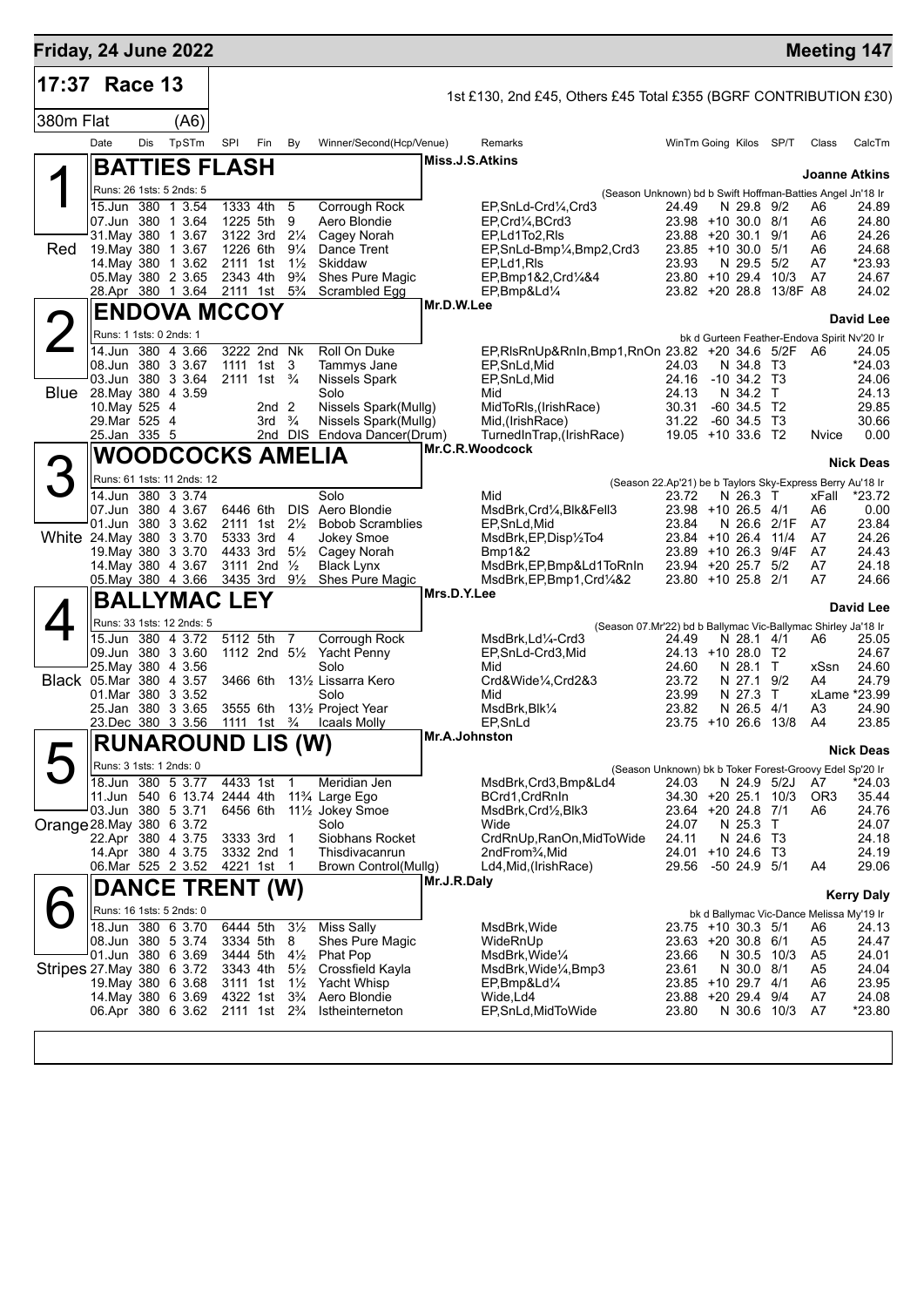| Friday, 24 June 2022 |      |                         |
|----------------------|------|-------------------------|
| $ 17:54$ Race 14     |      | 1st £110, 2nd £45, Othe |
| 380m Flat            | 'A9) |                         |

1

**DECE ZARKOV**

|  |  | 1st £110, 2nd £45, Others £45 Total £335 (BGRF CONTRIBUTION £30) |  |
|--|--|------------------------------------------------------------------|--|
|  |  |                                                                  |  |

Date Dis TpSTm SPI Fin By Winner/Second(Hcp/Venue) Remarks WinTm Going Kilos SP/T Class CalcTm

## **Dean Childs**

|          | Runs: 58 1sts: 11 2nds: 9                                    |                                                    |                                           |                |                                                                                                                          |                                          |          |                          |                  | bk d Droopys Roddick-Droopys Ariana Au'18 Br |                   |
|----------|--------------------------------------------------------------|----------------------------------------------------|-------------------------------------------|----------------|--------------------------------------------------------------------------------------------------------------------------|------------------------------------------|----------|--------------------------|------------------|----------------------------------------------|-------------------|
|          | 16.Jun 380 1 3.87                                            | 6555 5th<br>$4\frac{1}{2}$                         | Alfar Gina                                |                | SAw, Crd3, RIs                                                                                                           | 24.04 +10 30.7 8/1                       |          |                          |                  | A9                                           | 24.50             |
|          | 03.Jun 380 2 3.83                                            | 5422 2nd 1 <sup>3</sup> / <sub>4</sub>             | Best Bella                                |                | $2ndFrom\frac{1}{2}Rls$                                                                                                  | 24.43                                    |          | N 31.3 10/1              |                  | A9                                           | 24.57             |
|          | 27. May 380 2 3.84                                           | 5554 4th<br>$8\frac{1}{2}$                         | Saoirses Vow                              |                | MsdBrk, Crd1, Bmp4                                                                                                       | 24.01                                    |          | N 31.0 7/1               |                  | A9                                           | 24.69             |
| Red      | 18. May 380 1 3.88                                           | 5555 5th                                           | 101/4 Rafiki Sarabi                       |                | SAw, Crd <sup>1</sup> / <sub>4</sub> , RIs                                                                               | 24.09                                    |          | N 30.7 14/1              |                  | A9                                           | 24.91             |
|          | 10. May 380 1 3.78                                           | 4322 1st<br>$\frac{1}{2}$                          | Fagans Gloss                              |                | Ris,LdRnin                                                                                                               | 24.14 +20 30.2 6/1                       |          |                          |                  | A10                                          | *24.34            |
|          | 03. May 380 1 3.90                                           | 6666 6th<br>$7\frac{1}{2}$                         | Sparkle                                   |                | StbStt,Crd <sup>3</sup> /4                                                                                               | 24.26                                    |          | +10 30.2 8/1             |                  | A10                                          | 24.95             |
|          | 27.Apr 380 1 3.85                                            | 6666 6th<br>$\overline{4}$                         | Ballymac Kala                             |                | SAw, Crd <sup>1</sup> / <sub>4</sub> & <sup>3</sup> / <sub>4</sub>                                                       | 24.42                                    |          | N 30.6 8/1               |                  | A10                                          | 24.73             |
|          | <b>BRIAN THE BOLT</b>                                        |                                                    |                                           | Mr.M.House     |                                                                                                                          |                                          |          |                          |                  | <b>Joanne Atkins</b>                         |                   |
| $\angle$ | Runs: 43 1sts: 2 2nds: 7                                     |                                                    |                                           |                |                                                                                                                          |                                          |          |                          |                  | wbe d Bull Run Bolt-Loughlea Rosie Ap'19 Ir  |                   |
|          | 16.Jun 380 2 3.73                                            | 3333 2nd 51/4                                      | <b>Moaning Astaire</b>                    |                | Crd <sup>3</sup> / <sub>4</sub> , Bmp4                                                                                   | $24.01 + 10.33.8$ 5/1                    |          |                          |                  | A9                                           | 24.53             |
|          | 08.Jun 380 2 3.82                                            | 4211 1st<br>$5\frac{1}{4}$                         | Duberry                                   |                | MsdBrk, Crd&Ld2                                                                                                          | 24.56                                    |          |                          | N 34.2 15/8F A10 |                                              | 24.56             |
|          | 31. May 380 2 3.80                                           | 4566 6th<br>$7\frac{1}{4}$                         | MoaningHingis/LanodyNidgeCrd1/4&3         |                |                                                                                                                          | 24.41                                    |          | $+10$ 33.7 11/4          |                  | A10                                          | 25.09             |
| Blue     | 26. May 380 2 3.83<br>17. May 380 2 3.80                     | 5333 2nd Hd<br>4222 2nd 2                          | Distant Fairy                             |                | Crd1/ <sub>4</sub> , Bmp3, RanOn                                                                                         | 24.66<br>24.29                           |          | N 33.4 4/1<br>+20 32.4   | 11/8J A10        | A10                                          | 24.68<br>24.65    |
|          | 10. May 380 2 3.75                                           | 3222 2nd 1 <sup>3</sup> / <sub>4</sub>             | Lady Mondegreen<br><b>Moaning Kendall</b> |                | EP, Chl&Bmp1, Bmp2<br>Bmp1,2ndFrom1/4,Crd3                                                                               | 24.48                                    |          | +20 33.3 2/1             |                  | A10                                          | 24.82             |
|          | 10.Feb 380 2 3.74                                            |                                                    | Solo                                      |                | Mid                                                                                                                      | 24.27                                    |          | N 31.9 T                 |                  |                                              | *24.27            |
|          |                                                              |                                                    |                                           | Mr.J.R.Daly    |                                                                                                                          |                                          |          |                          |                  |                                              |                   |
|          | ALWAYSJACKNTEDDY                                             |                                                    |                                           |                |                                                                                                                          |                                          |          |                          |                  |                                              | <b>Kerry Daly</b> |
|          | Runs: 122 1sts: 19 2nds: 16                                  |                                                    |                                           |                |                                                                                                                          |                                          |          |                          |                  | bebd d Vulturi-Ballygarron Nick Ja'18 Ir     |                   |
|          | 18.Jun 540 3 13.57 2333 1st 3/4                              |                                                    | <b>Blastoff Maud</b>                      |                | Crd1,Ck5,LdRnIn                                                                                                          | 35.22 +20 31.8 10/1                      |          |                          |                  | S8                                           | 35.42             |
|          | 09.Jun 380 2 3.86                                            | 5666 5th 61/4                                      | <b>Indian Divine</b>                      |                | SAw, Crd4                                                                                                                | 24.18                                    |          | +10 32.0 14/1            |                  | A9                                           | 24.78             |
|          | 01.Jun 380 2 3.85                                            | 6666 6th<br>$6\frac{1}{2}$                         | Moaning Capriati                          |                | SAw, Crd <sup>1</sup> / <sub>4</sub>                                                                                     | 24.12                                    |          | N 32.6 6/1               |                  | A9                                           | 24.64             |
|          | White 26.May 380 2 3.70                                      | 1111 1st<br>$6\frac{1}{4}$                         | Special Agent                             |                | EP, SnLd                                                                                                                 | 24.11                                    |          | N 32.2                   | - 11/4           | A <sub>10</sub>                              | *24.11            |
|          | 19. May 380 2 3.88                                           | 6653 2nd 1/2                                       | Alfar Lola                                |                | SAw.RanOn                                                                                                                | 24.56 +10 32.2 8/1                       |          |                          |                  | A10                                          | 24.70             |
|          | 13. May 540 2 13.71 5555 6th<br>05. May 540 2 13.73 4444 1st | $6\frac{3}{4}$<br>$\overline{1}$                   | <b>Hitthelids Holly</b>                   |                | Crd1&5, MidToRIs<br>Crd1,2ndFrom5-LdNrLn                                                                                 | 35.13 +20 32.4 7/1<br>35.22 +20 31.9 7/1 |          |                          |                  | S <sub>8</sub><br>S8                         | 35.86<br>35.42    |
|          |                                                              |                                                    | Carneys Fizz                              |                | Miss.R.G.Marshall                                                                                                        |                                          |          |                          |                  |                                              |                   |
|          | <b>MARSHALLS MABEL</b>                                       |                                                    |                                           |                |                                                                                                                          |                                          |          |                          |                  |                                              | <b>Tom Levers</b> |
|          | Runs: 14 1sts: 2 2nds: 3                                     |                                                    |                                           |                | (Season 11.Nv'21) bk b Kinloch Brae-Pesky Pelican Ap'20 Br                                                               |                                          |          |                          |                  |                                              |                   |
|          | 15.Jun 380 3 3.74                                            | 5666 5th<br>4                                      | Roseville Adele                           |                | MsdBrk, Crd1/4&3                                                                                                         | 24.12                                    |          | N 26.3 8/1               |                  | A9                                           | 24.44             |
|          | 08.Jun 380 3 3.74                                            | 4322 1st<br>Hd                                     | Lavinia                                   |                | MsdBrk,2ndFrom1/2-LdNrLn                                                                                                 | 24.17 +20 26.8 3/1                       |          |                          |                  | A10                                          | *24.37            |
|          | 02.Jun 380 4 3.73                                            | 3665 5th<br>$8\frac{1}{4}$                         | Kindii Hunter                             |                | Crd1/4&2&3                                                                                                               | $24.22 + 1026.65$                        |          |                          |                  | A10                                          | 24.98             |
|          | <b>Black</b> 25. May 380 3 3.77                              | 3334 4th<br>$4\frac{1}{2}$                         | Geneva Kiwi                               |                | Bmp2, Crd <sup>3</sup> / <sub>4</sub><br>EP.Chl&Crd3                                                                     | $24.39 + 1026.8$                         |          |                          | 6/4F             | A10<br>A10                                   | 24.84<br>24.53    |
|          |                                                              |                                                    |                                           |                |                                                                                                                          |                                          |          |                          |                  |                                              | 24.77             |
|          | 14 May 380 4 3.71                                            | 2223 3rd<br>$3\frac{3}{4}$                         | Myoneandonly                              |                |                                                                                                                          | 24.03 +20 26.7 4/1                       |          |                          |                  |                                              |                   |
|          | 04. May 380 4 3.66                                           | 1113 3rd 3                                         | Found A Gem                               |                | EP, SnLd-BCrd3                                                                                                           | 24.54                                    |          | N 27.0 7/1               |                  | A10                                          |                   |
|          | 27.Apr 380 4 3.76                                            |                                                    | Solo                                      |                | Mid                                                                                                                      | 24.57 +10 26.8 T                         |          |                          |                  | xLame 24.67                                  |                   |
|          | <b>STOPHERS LIBBY (W)</b>                                    |                                                    |                                           | Mrs.S.Davidson |                                                                                                                          |                                          |          |                          |                  | Gemma Davidson (Hove)                        |                   |
|          | Runs: 18 1sts: 4 2nds: 1                                     |                                                    |                                           |                | (Season Unknown) be b Droopys Buick-Zenas Treacle Mr'20 Br                                                               |                                          |          |                          |                  |                                              |                   |
|          | 18.Jun 380 5 3.79                                            | 6655 4th<br>- 7                                    | Pennys Bisto                              |                | SAw, Crd1&3                                                                                                              | 23.85                                    |          | N 25.0 14/1              |                  | A9                                           | 24.41             |
|          | 11.Jun 380 5 3.82                                            | 4555 4th 6                                         | <b>Oscars Memories</b>                    |                | Crd2&3⁄4, MidToWide                                                                                                      | 24.12 +10 25.2 18/1                      |          |                          |                  | A <sub>9</sub>                               | 24.70             |
|          | 06.Jun 540 6 13.69                                           |                                                    | Solo                                      |                | Wide                                                                                                                     | 36.58                                    |          | N 25.5                   | $\top$           |                                              | 36.58             |
|          | Orange 28. May 380 5 3.82                                    | 5443 3rd 6                                         | Cons Sandy                                |                | SAw, Crd1/4                                                                                                              | $23.99 + 1025.3$                         |          |                          | 14/1             | A <sub>9</sub>                               | 24.57             |
|          | 21. May 380 5 3.74                                           | 5555 3rd 41/4                                      | Oilean View                               |                | SAw, Crd3, MidToWide                                                                                                     | 23.95 +10 25.0                           |          |                          | 20/1             | A8                                           | *24.39            |
|          | 13. May 380 6 3.68<br>07 May 380 5 3.73                      | 2322 1st<br>$\overline{2}$<br>2311 1st 21/4        | Pick Meup Paula<br>Ritzy Razl             |                | Bmp&Ld4,MidToWide<br>$EP,Bmp\frac{1}{4}Ld2$                                                                              | 24.24<br>24.37 +30 24.9 9/1              | +20 25.0 |                          | 10/3             | A <sub>9</sub><br>A10                        | 24.44<br>24.67    |
|          |                                                              |                                                    |                                           | Mr.L.Brooks    |                                                                                                                          |                                          |          |                          |                  |                                              |                   |
|          | <b>GLASSMOSS BUD (W)</b>                                     |                                                    |                                           |                |                                                                                                                          |                                          |          |                          |                  | <b>Gemma Davidson (Hove)</b>                 |                   |
|          | Runs: 27 1sts: 3 2nds: 4                                     |                                                    |                                           |                |                                                                                                                          |                                          |          |                          |                  | bk d Candlelight King-Asian Ernie Au'19 Ir   |                   |
|          | 16.Jun 380 6 3.83                                            | 5655 5th                                           | 141/4 Moaning Astaire                     |                | MsdBrk, Crd1&2                                                                                                           | 24.01 +10 29.3 8/1                       |          |                          |                  | A9                                           | 25.25             |
|          | 10.Jun 380 6 3.75                                            | 4666 6th<br>8                                      | <b>Stophers Virus</b>                     |                | Crd1/4&1/2, MidToWide                                                                                                    | 24.48                                    |          | N 29.5 9/2               |                  | A <sub>9</sub>                               | 25.12             |
|          | 03.Jun 380 6 3.73                                            | 2566 6th 61/2<br>5                                 | <b>Best Bella</b>                         |                | BmpRnUp, Crd <sup>1</sup> / <sub>4</sub> & <sup>1</sup> / <sub>2</sub> & <sup>3</sup> / <sub>4</sub><br>EP,2ndFrom1To1/4 | 24.43<br>24.16                           |          | N 29.7 6/1<br>N 29.8 8/1 |                  | A9<br>A <sub>9</sub>                         | 24.94             |
|          | Stripes 28. May 380 5 3.61<br>20. May 380 6 3.65             | 2333 4th<br>1324 2nd 3 <sup>3</sup> / <sub>4</sub> | Fagans Angel<br>Spy A Chick               |                |                                                                                                                          | 24.20 +10 29.8 10/1                      |          |                          |                  | A <sub>9</sub>                               | 24.56             |
|          | 13. May 380 6 3.75                                           | 5556 6th                                           | Salems Florida                            |                | EP, DispTo1, Bmp3/4<br>MsdBrk, Crd1                                                                                      | 24.25                                    |          | +10 29.5 18/1            |                  | A <sub>8</sub>                               | 24.60<br>24.75    |
|          | 23.Apr 380 6 3.66                                            | $5\phantom{.0}$<br>1122 1st Hd                     | Partners Jodi                             |                | EP,SnLdTo2,CmAgNrLn                                                                                                      | 24.45                                    |          | N 30.1 10/1              |                  | A9                                           | *24.45            |

**Mr.D.Childs**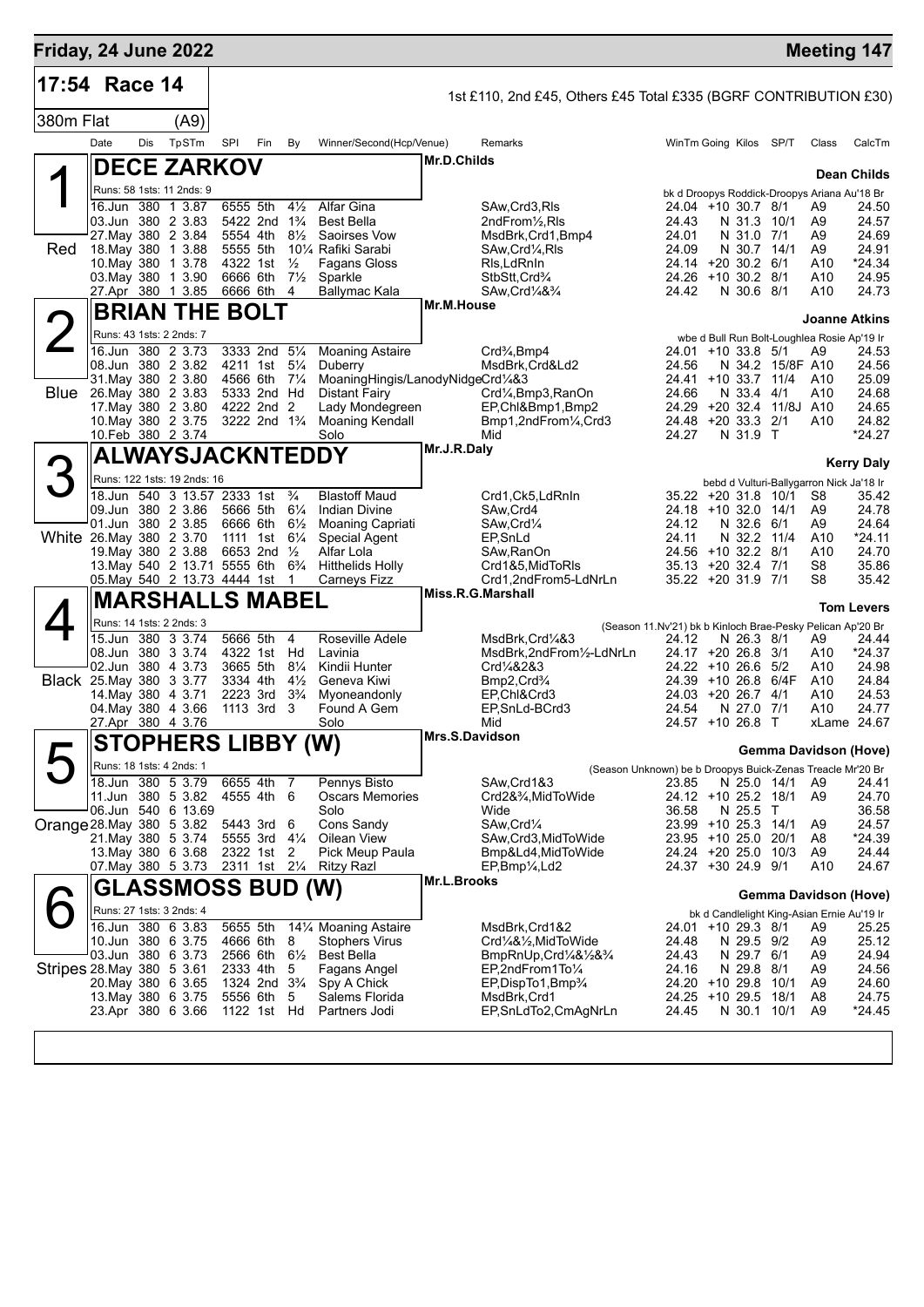# **Friday, 24 June 2022 Meeting 147**

| <b>Reserves</b> |      |     |                                                                   |     |                                        |                |                                                                                             |                                                                    |                |                                                                                  |            |                                    |
|-----------------|------|-----|-------------------------------------------------------------------|-----|----------------------------------------|----------------|---------------------------------------------------------------------------------------------|--------------------------------------------------------------------|----------------|----------------------------------------------------------------------------------|------------|------------------------------------|
|                 | Date | Dis | TpSTm                                                             | SPI | Fin                                    | By             | Winner/Second                                                                               | Remarks                                                            |                | WinTm Going Kilos SP/T                                                           | Class      | CalcTm                             |
|                 |      |     | <b>ABSOLUTE VEGAS (W)</b>                                         |     |                                        |                |                                                                                             | The Absolute Syndicate                                             |                |                                                                                  |            | <b>Tom Levers</b>                  |
|                 |      |     | Runs: 16 1sts: 5 2nds: 3                                          |     |                                        |                |                                                                                             | (Season Unknown) bkw b Droopys Sydney-Beaming Coyote Jn'20 Ir      |                |                                                                                  |            |                                    |
|                 |      |     | 09.Jun 540 6 13.60 2444 4th<br>28. May 540 5 14.18 4544 4th       |     |                                        |                | 41/4 Moaning Amy<br>191⁄4 Roseville Emily                                                   | Crd1&1/2<br>BCrd&VWide1                                            | 34.34          | 34.26 +20 28.8 2/1F<br>N 28.8 9/2                                                | S2<br>OR.  | 34.80<br>35.88                     |
|                 |      |     | 21.May 540 5 13.22 3333 3rd                                       |     |                                        |                | 51/ <sub>2</sub> Chelms Tornado                                                             | EP, Wide 2, Crd 4&6                                                |                | 34.20 +20 28.3 2/1                                                               | 0R         | 34.84                              |
|                 |      |     | <b>ALFAR GINA</b>                                                 |     |                                        |                |                                                                                             | Mr.J.S.Levers                                                      |                |                                                                                  |            | <b>Tom Levers</b>                  |
|                 |      |     | Runs: 38 1sts: 7 2nds: 4                                          |     |                                        |                |                                                                                             |                                                                    |                | (Season 24.Sp'21) bk b Kinloch Brae-Nans Eile Sp'18 Ir                           |            |                                    |
|                 |      |     | 16.Jun 380 2 3.68<br>10.Jun 380 1 3.66                            |     | 2211 1st                               |                | 1 <sup>1</sup> / <sub>4</sub> Telex Pretty<br>5333 3rd 31/4 Scrambled Egg                   | EP,2ndFrom1-Ld1/2,MidToRIs<br>Bmp3,RIs                             |                | 24.04 +10 24.5 7/4F<br>23.86 +20 24.8 11/4                                       | A9<br>A9   | 24.14<br>24.32                     |
|                 |      |     | 04.Jun 380 1 3.72 3334 4th 9                                      |     |                                        |                | Chilly Breeze                                                                               | Crd3,RIs                                                           |                | 23.92 +10 25.2 3/1                                                               | A9         | 24.74                              |
|                 |      |     | <b>BETSY BUMBLEBEE</b>                                            |     |                                        |                |                                                                                             | Mr.P.J.Mumford                                                     |                |                                                                                  |            | <b>David Lee</b>                   |
|                 |      |     | Runs: 17 1sts: 2 2nds: 0                                          |     |                                        |                |                                                                                             |                                                                    |                | (Season Unknown) bk b Mottos Moon-Ace Queen Jn'20 Br                             |            |                                    |
|                 |      |     | 14.Jun 380 4 3.76                                                 |     | 6443 3rd<br>4544 4th                   | $6\frac{1}{2}$ | Pesky Penny                                                                                 | MsdBrk, Bmp4, Mid                                                  |                | 23.89 +10 25.8 11/4 A10<br>23.86 +20 26.0 2/1F                                   | A9         | 24.51<br>24.66                     |
|                 |      |     | 10.Jun 380 4 3.65<br>03.Jun 380 4 3.68                            |     | 3444 4th                               |                | 7 <sup>1</sup> / <sub>2</sub> Scrambled Egg<br>11 <sup>3</sup> / <sub>4</sub> Pukka Anytime | Crd1&3.Blk <sup>3</sup> / <sub>4</sub><br>$Crd1&\frac{3}{4}$ , Mid |                | 24.16 +20 25.9 7/2                                                               | A9         | 25.30                              |
|                 |      |     | <b>BILLIS SOLO (W)</b>                                            |     |                                        |                |                                                                                             | Miss.S.A.Clark                                                     |                |                                                                                  |            |                                    |
|                 |      |     | Runs: 92 1sts: 13 2nds: 18                                        |     |                                        |                |                                                                                             |                                                                    |                | (Season 28.Ap'22) bd b Kinloch Brae-Billis Weasel Oc'17 Ir                       |            | <b>Joanne Atkins</b>               |
|                 |      |     | 14.Jun 380 6 3.67                                                 |     | 3333 3rd 4                             |                | Sparkle                                                                                     | EvCh, Wide                                                         |                | 23.88 +10 26.1 9/1                                                               | A6         | 24.30                              |
|                 |      |     | 06.Jun 380 6 3.67                                                 |     |                                        |                | Solo<br>21.Apr 380 5 3.60 2431 1st 11/2 Knockalton Gal                                      | Wide<br>EP,Bmp1/ <sub>4</sub> ,Ld3                                 | 24.16<br>24.08 | N 26.1 T<br>N 25.3 5/1                                                           | xSsn<br>A6 | 24.16<br>24.08                     |
|                 |      |     | <b>CACTUS LADY</b>                                                |     |                                        |                |                                                                                             | Mr.T.Cooper, Miss.G.L.Davidson, Mr.D.J.Staddon                     |                |                                                                                  |            |                                    |
|                 |      |     | Runs: 15 1sts: 1 2nds: 4                                          |     |                                        |                |                                                                                             |                                                                    |                |                                                                                  |            | <b>Gemma Davidson (Hove)</b>       |
|                 |      |     | 11.Jun 380 2 3.71                                                 |     | 3444 5th                               | 5              | Queen Franklin                                                                              | Crd1&4, MidToRIs                                                   |                | (Season Unknown) bk b Droopys Cain-Dream Believer Ja'20 Ir<br>23.92 +20 27.8 7/2 | A6         | 24.51                              |
|                 |      |     | 28. May 540 2 13.69 4655 4th<br>20. May 540 2 13.38 4333 3rd 21/4 |     |                                        | $6\frac{1}{4}$ | Kereight Prodigy<br>Spiceoflife                                                             | MsdBrk, BCrd1, RIs<br>MsdBrk, Crd1, RIs                            |                | 34.62 +20 27.6 6/4F<br>34.67 +20 27.2 5/4F                                       | S5<br>- S5 | 35.32<br>35.05                     |
|                 |      |     |                                                                   |     |                                        |                |                                                                                             | Miss.J.P.Murphy                                                    |                |                                                                                  |            |                                    |
|                 |      |     | <b>CARNEYS ICON (W)</b><br>Runs: 20 1sts: 1 2nds: 1               |     |                                        |                |                                                                                             |                                                                    |                |                                                                                  |            | <b>Marcus Smith</b>                |
|                 |      |     | 09.Jun 540 6 13.46                                                |     |                                        |                | Solo                                                                                        | Wide                                                               | 35.19          | (Season Unknown) bk b Over Limit-Goldmine Larky Jy'19 Ir<br>N 26.3 T             |            | 35.19                              |
|                 |      |     | 25. May 380 6 3.72<br>20. May 380 5 3.81                          |     | 2666 5th 8<br>4644 3rd                 | $\overline{1}$ | Move Madness<br>Distant Buzz                                                                | EP,2ndFrom1-Crd1/4,Bmp4<br>CrdRnUp, RanOn                          |                | 24.14 +10 25.5 11/4<br>24.42 +10 25.9 9/2                                        | A9<br>A9   | 24.88<br>24.60                     |
|                 |      |     |                                                                   |     |                                        |                |                                                                                             | Mr.J.Turner                                                        |                |                                                                                  |            |                                    |
|                 |      |     | <b>CASH GRAB</b>                                                  |     |                                        |                |                                                                                             |                                                                    |                |                                                                                  |            | <b>James Turner</b>                |
|                 |      |     | Runs: 64 1sts: 8 2nds: 15<br>18.Jun 380 1 3.81                    |     | 6666 4th                               |                | 91/ <sub>2</sub> Ace Of Adog                                                                | SAw, Crd2&3                                                        |                | bk d Droopys Buick-Droopys Peace Au'18 Ir<br>23.76 +10 34.3 8/1                  | A7         | 24.62                              |
|                 |      |     | 04.Jun 380 1 3.72                                                 |     | 5443 3rd                               |                | 10¾ Hoskys Legacy                                                                           | Crd <sup>1</sup> / <sub>4</sub> &2& <sup>3</sup> / <sub>4</sub>    | 24.06          | N 34.5 5/2                                                                       | A7         | 24.92                              |
|                 |      |     | 24.May 380 2 3.75                                                 |     |                                        |                | 6444 4th $4\frac{1}{2}$ Jokey Smoe                                                          | MsdBrk, RIsStt<br>Mr.J.P.Lambe                                     |                | 23.84 +10 33.6 7/1                                                               | A7         | 24.29                              |
|                 |      |     | DARK SLAYER (W)                                                   |     |                                        |                |                                                                                             |                                                                    |                |                                                                                  |            | James Turner                       |
|                 |      |     | Runs: 67 1sts: 15 2nds: 13<br>14.Jun 380 5 3.60                   |     | 2333 5th                               | $2\frac{3}{4}$ | Roll On Duke                                                                                | Bmp1&4, MidTo Wide                                                 |                | bk d Laughil Blake-Pots And Shots Nv'18 Ir<br>23.82 +20 35.6 7/2                 | A6         | 24.23                              |
|                 |      |     | 07.Jun 380 5 3.66                                                 |     | 5553 2nd 1 <sup>3</sup> / <sub>4</sub> |                | Aero Blondie                                                                                | MidToWide, RanOn                                                   |                | 23.98 +10 35.6 9/2                                                               | A6         | 24.22                              |
|                 |      |     | 02.Jun 380 5 3.58                                                 |     |                                        |                | 2222 2nd 2 <sup>3</sup> / <sub>4</sub> Shes Pure Magic                                      | EP, Disp-Crd1/4, Chl3/4<br>Mrs.D.Y.Lee                             |                | 23.84 +20 35.5 3/1                                                               | A5         | 24.26                              |
|                 |      |     | <b>DIANS JAZZER</b>                                               |     |                                        |                |                                                                                             |                                                                    |                |                                                                                  |            | <b>David Lee</b>                   |
|                 |      |     | Runs: 73 1sts: 14 2nds: 11                                        |     | 5666 6th                               | $6\frac{1}{2}$ |                                                                                             |                                                                    |                |                                                                                  |            | bd d Ballymac Vic-Hot Set Ja'19 Ir |
|                 |      |     | 18.Jun 380 5 3.73<br>11.Jun 380 5 3.77                            |     | 6444 4th                               | $7\frac{1}{2}$ | Olive Oil Rose<br><b>Explosive Blake</b>                                                    | MsdBrk, Crd1&3<br>CrdRnUp, Bmp2&4                                  |                | 23.65 +10 38.6 11/1<br>23.66 +20 38.6 8/1                                        | A3<br>A3   | 24.26<br>24.46                     |
|                 |      |     | 07.Jun 380 5 3.67                                                 |     |                                        |                | 6666 5th 9 <sup>3</sup> / <sub>4</sub> Arrigle Black                                        | MsdBrk,Crd1                                                        |                | 23.54 +10 38.6 9/1                                                               | A2         | 24.42                              |
|                 |      |     | <b>FAGANS ANGEL</b>                                               |     |                                        |                |                                                                                             | Mr.N.J.Deas                                                        |                |                                                                                  |            | <b>Nick Deas</b>                   |
|                 |      |     | Runs: 12 1sts: 3 2nds: 1                                          |     |                                        |                |                                                                                             |                                                                    |                | (Season Unknown) bk b Ballymac Best-Fagans Twinkles Sp'20 Ir                     |            |                                    |
|                 |      |     | 11.Jun 380 4 3.67<br>03.Jun 380 4 3.70                            |     | 2444 4th<br>3566 6th                   | 8<br>9         | <b>Best Poppy</b><br><b>Lethal Effect</b>                                                   | $Bmp1&\frac{1}{4}Crd4,(HT)$<br>Bmp1, Crd3                          | 24.23          | 23.91 +10 25.3 6/1<br>N 25.6 9/4F                                                | A8<br>A8   | 24.64<br>24.95                     |
|                 |      |     | 28. May 380 4 3.55                                                |     | 1111 1st 11/ <sub>2</sub>              |                | Blacknwhitealfie                                                                            | EP, SnLd                                                           | 24.16          | N 25.7 5/2                                                                       | A9         | 24.16                              |
|                 |      |     | <b>GRINGOS SAPPHIRE</b>                                           |     |                                        |                |                                                                                             | <b>What The Dickens</b>                                            |                |                                                                                  |            | Jim Reynolds                       |
|                 |      |     | Runs: 12 1sts: 1 2nds: 3                                          |     |                                        |                |                                                                                             |                                                                    |                | (Season Unknown) wf b God Of Fire-Tidy Up Sandy Oc'20 Ir                         |            |                                    |
|                 |      |     | 16.Jun 540 2 13.61 4444 5th                                       |     |                                        | $4\frac{1}{4}$ | Dower Fancy                                                                                 | MsdBrk, EP, Chl&Crd1                                               |                | 34.85 +20 26.4 7/2                                                               | S7         | 35.38                              |
|                 |      |     | 09.Jun 380 2 3.80                                                 |     | 4333 1st                               | 1              | Dunquin Jolly                                                                               | MsdBrk,LdNrLn                                                      |                | 24.29 +10 26.5 8/11F A10                                                         |            | 24.39                              |